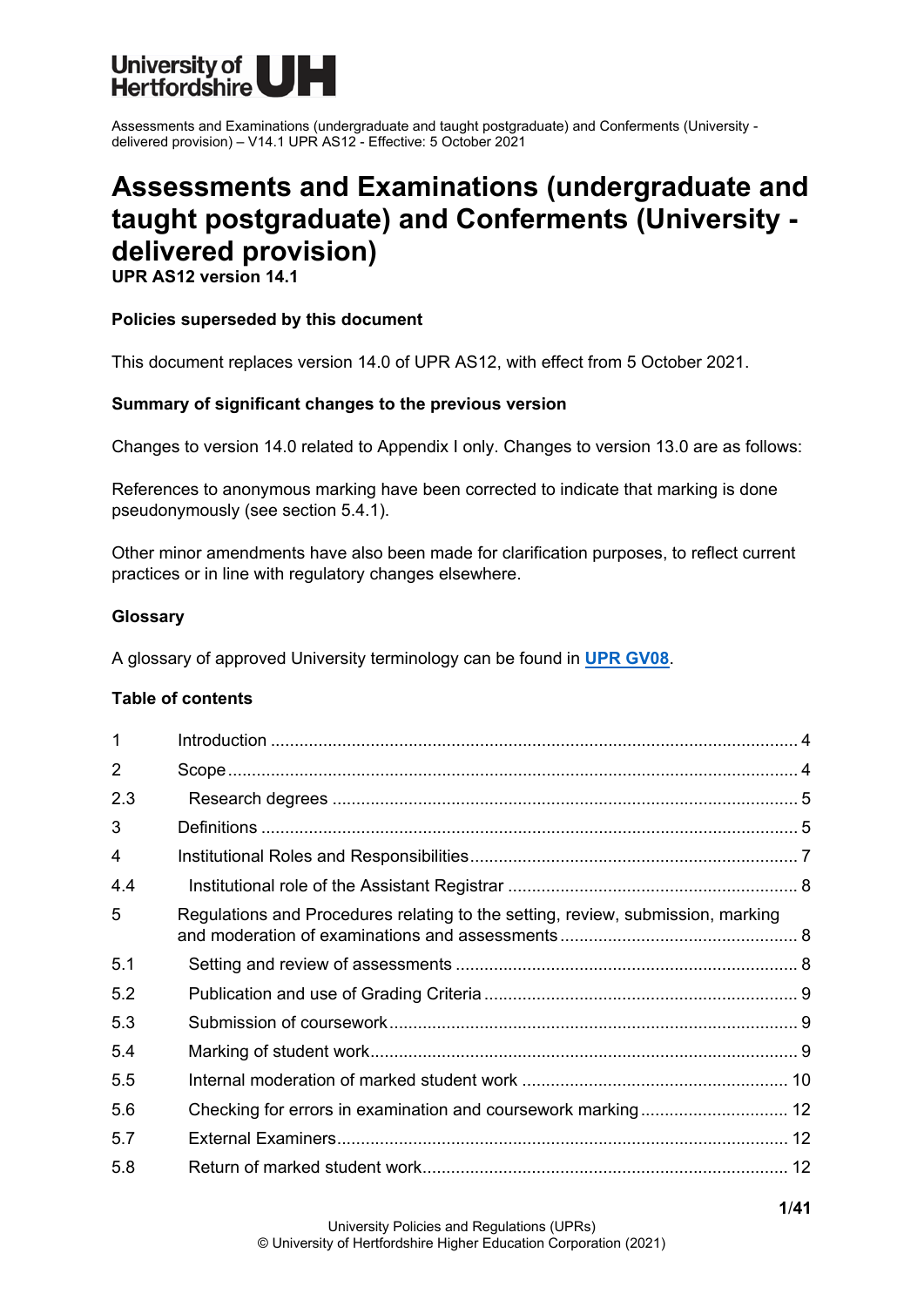| 5.9            |                                                                                  |      |
|----------------|----------------------------------------------------------------------------------|------|
| 6              | Regulations and Procedures relating to the invigilation of examinations and      |      |
| 6.1            |                                                                                  |      |
| 6.1.1          |                                                                                  |      |
| 6.1.2          |                                                                                  |      |
| 6.1.3          | Role and responsibilities of Invigilators (see Appendix III, UPR AS121) 14       |      |
| 6.2            |                                                                                  |      |
| 6.3            | Invigilation of examinations and assessments supervised by the Schools 14        |      |
| 6.4            | Examinations involving the use of computers for candidates with a Study Needs    |      |
| $\overline{7}$ | Regulations and Procedures relating to examinations supervised by the Assistant  |      |
| 7.1            | Scheduling of examinations (including referred/deferred examinations) 15         |      |
| 7.1.4          |                                                                                  |      |
| 7.1.5          | Exceptional and unforeseen circumstances for off-campus formal examinations      |      |
| 7.2            | Setting and moderation of examination papers - roles and responsibilities within |      |
| 7.2.1          |                                                                                  |      |
| 7.2.2          |                                                                                  |      |
| 7.2.3          |                                                                                  |      |
| 7.2.4          |                                                                                  |      |
| 7.2.5          |                                                                                  |      |
| 7.3            |                                                                                  |      |
| 7.3.1          |                                                                                  |      |
| 7.3.3          |                                                                                  |      |
| 7.4            | Submission of completed examination papers to the Assistant Registrar  22        |      |
| 7.4.2          |                                                                                  |      |
| 7.4.3          |                                                                                  |      |
| 7.4.5          |                                                                                  |      |
| 7.5            |                                                                                  |      |
| 7.6            |                                                                                  |      |
| 7.6.1          |                                                                                  |      |
| 7.6.2          |                                                                                  |      |
| 7.6.3          |                                                                                  |      |
| 7.6.4          |                                                                                  |      |
| 7.6.5          |                                                                                  |      |
| 7.6.6          |                                                                                  |      |
|                |                                                                                  | 2/41 |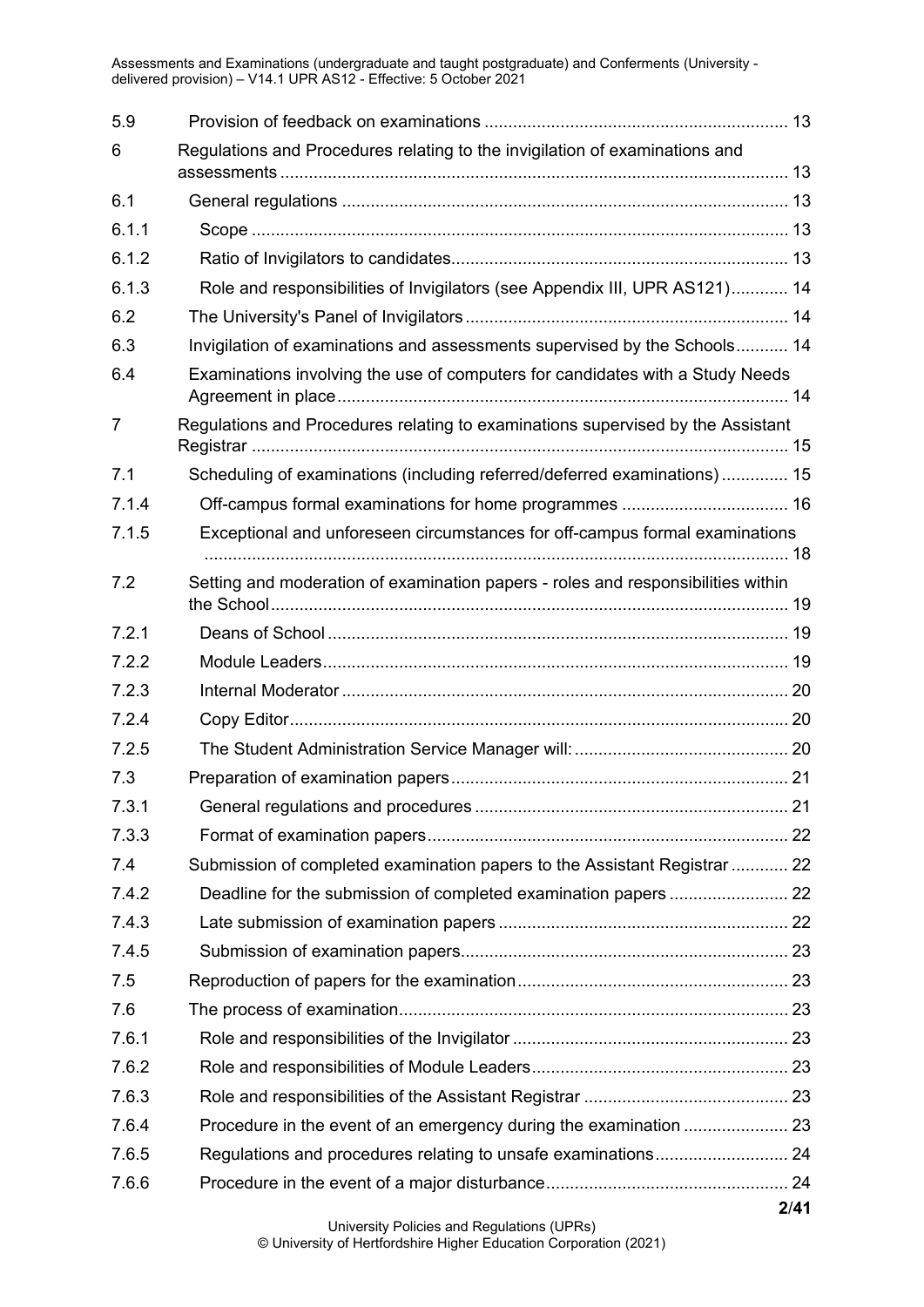| 7.7    | Collection of examination scripts from the Assistant Registrar following the |        |
|--------|------------------------------------------------------------------------------|--------|
| 7.7.1  |                                                                              |        |
| 7.8    |                                                                              |        |
| 7.9    |                                                                              |        |
| 7.10   |                                                                              |        |
| 8      | Regulations and Procedures relating to suspected assessment and examination  |        |
| 8.1    |                                                                              |        |
| 8.2    |                                                                              |        |
| 8.2.1  |                                                                              |        |
| 8.2.2  |                                                                              |        |
| 8.3    |                                                                              |        |
| 8.4    |                                                                              |        |
| 9      |                                                                              |        |
| 9.1    |                                                                              |        |
| 9.2    |                                                                              |        |
| 9.3    | Absence of an External Examiner from a Board of Examiners meeting 27         |        |
| 9.4    |                                                                              |        |
| 9.4.2  |                                                                              |        |
| 9.4.3  |                                                                              |        |
| 9.5    |                                                                              |        |
| 9.5.1  |                                                                              |        |
| 9.5.2  |                                                                              |        |
| 9.5.3  |                                                                              | 30     |
| 9.5.4  |                                                                              |        |
| 10     |                                                                              |        |
| 10.1   |                                                                              |        |
| 10.1.2 |                                                                              |        |
| 10.1.3 |                                                                              |        |
| 10.1.4 |                                                                              |        |
| 10.1.5 | Transcripts which cannot be produced from the Student Record System 34       |        |
| 10.1.6 |                                                                              |        |
| 10.1.7 |                                                                              |        |
| 10.2   |                                                                              |        |
| 11     |                                                                              |        |
| 11.1   |                                                                              |        |
| 11.1.2 | Date of conferment (date from which awards are effective) 36                 |        |
|        |                                                                              | $9/AA$ |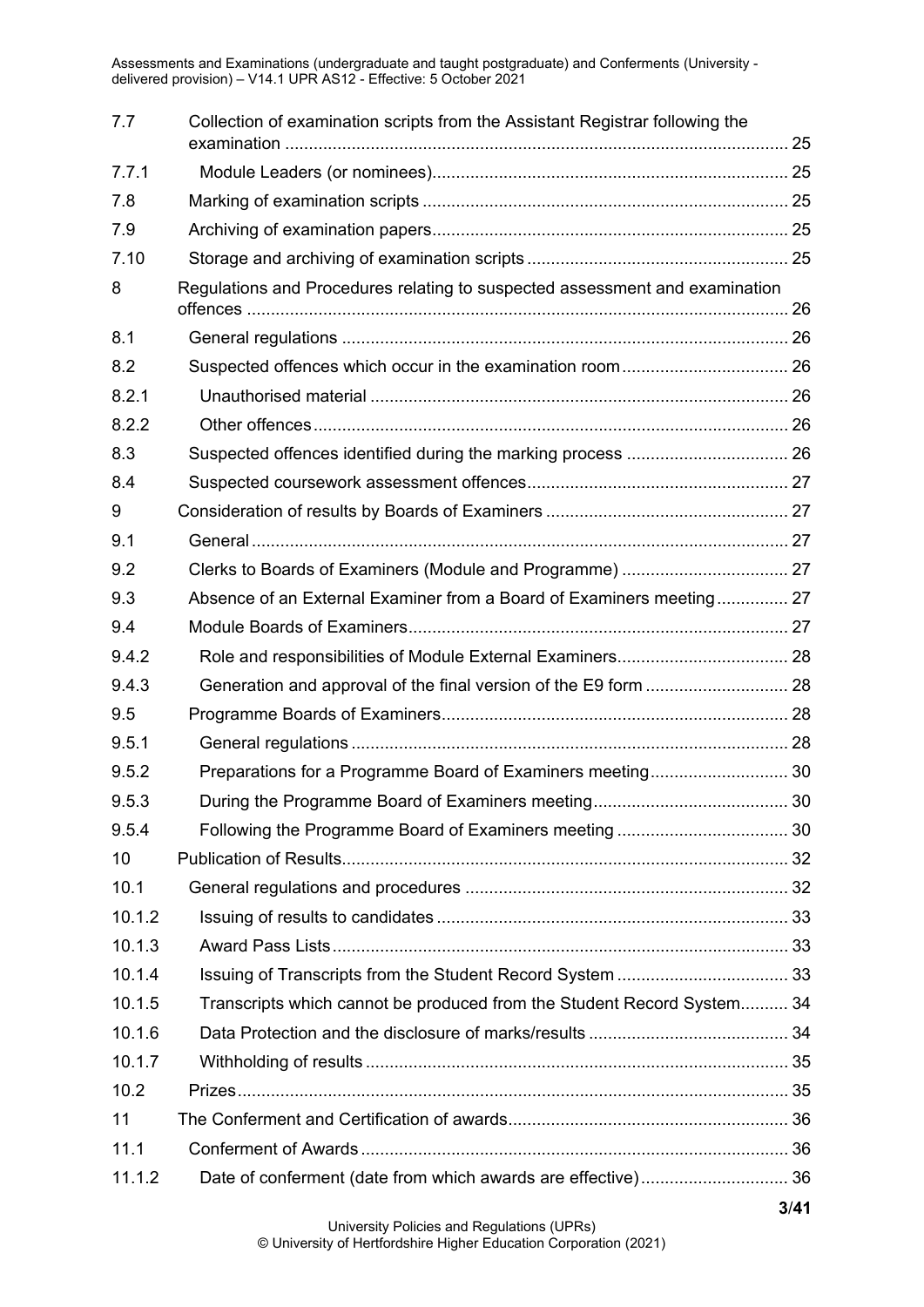| 11.1.3 |                                                                           |  |
|--------|---------------------------------------------------------------------------|--|
| 11.2   |                                                                           |  |
| 11.2.1 |                                                                           |  |
| 11.2.2 |                                                                           |  |
| 11.2.3 |                                                                           |  |
| 11.3   |                                                                           |  |
| 11.3.1 |                                                                           |  |
| 12     | Graduation Ceremonies for the presentation of graduates who have received |  |
| 12.1   |                                                                           |  |
| 12.1.4 |                                                                           |  |
| 12.1.5 |                                                                           |  |
| 12.2   |                                                                           |  |

### <span id="page-3-0"></span>**1 Introduction**

- 1.1 With the exception of examinations and assessments deferred or referred from the Academic Year 2020-2021, the regulations, procedures and guidelines set out in this document (UPR AS12) will apply to all examinations and assessments conducted by the University on or after 1 September 2021.
- [1](#page-3-2).2 This document should be read in conjunction with UPR AS11<sup>1</sup>; UPR AS14<sup>2</sup>; individual programme regulations; where applicable, the regulations of external validating bodies and UPR SA03[3/](#page-3-4)UPR SA02[4](#page-3-5).

## <span id="page-3-1"></span>**2 Scope**

- 2.1 All members of staff, candidates and relevant University Committees and Boards are required to comply with the regulations, procedures and guidelines set out in this document which apply to the examination and assessment of:
	- i all taught Home Programmes (as defined in section 3, ix) leading to approved awards of the University of Hertfordshire and
	- ii the awards of other bodies, for example, the Edexcel Foundation, where the University of Hertfordshire has been licensed to conduct assessments and to make award(s) on their behalf.

<span id="page-3-2"></span><sup>&</sup>lt;sup>1</sup> UPR AS11 'Schedule of Awards'

<span id="page-3-3"></span><sup>2</sup> UPR AS14 'Structure and Assessment Regulations - Undergraduate and Taught Postgraduate

<span id="page-3-4"></span>Programmes<br>
UPR SA03 'Admissions - Undergraduate and Taught Postgraduate Students'<br>
UPR SA03 'Admissions - Pessersh Students'

<span id="page-3-5"></span><sup>4</sup> UPR SA02 'Admissions - Research Students'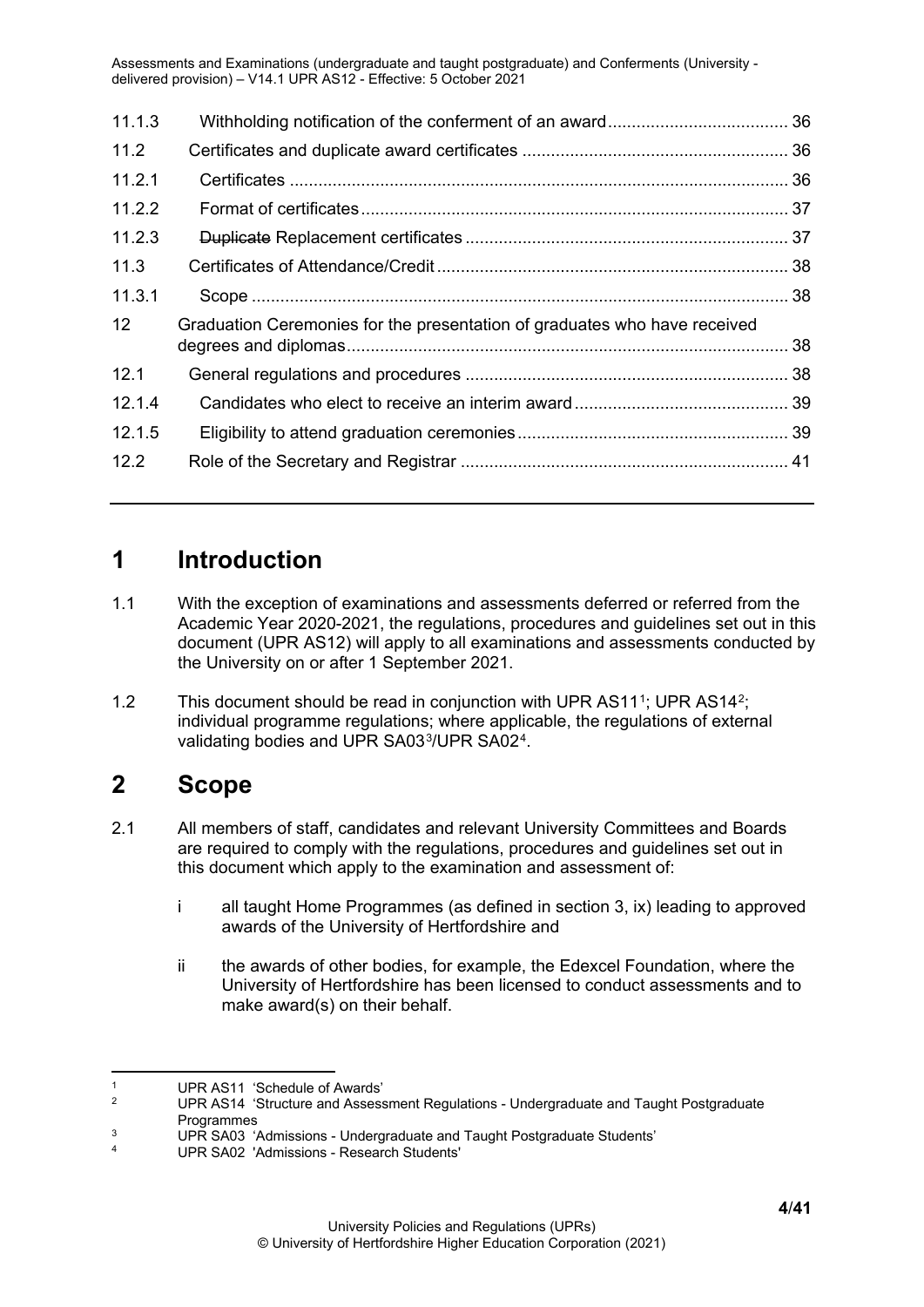2.2 The University requires that the principles embodied in these regulations are applied universally in the examination and/or assessment of all credit bearing modules leading to awards of the University of Hertfordshire.

#### <span id="page-4-0"></span>**2.3 Research degrees**

Examinations, assessments and conferments for research degrees will be subject to the appropriate research degree regulations. Candidates for, and holders of, research degrees awarded by the University of Hertfordshire are subject to the regulations in this document (UPR AS12) relating to the written examination and assessment of taught components of programmes of research training, award certificates and Graduation Ceremonies.

### <span id="page-4-1"></span>**3 Definitions**

For the purposes of this document the following definitions will apply:

#### i **'programme'**:

a programme is a set of one or more awards which are administered together. The essential feature is that each programme has only one set of programme regulations contained in a Programme Specification, even though there may be many awards (and their associated interim awards).

#### ii **'module'**:

a module is defined as a self-contained amount of study with defined objectives, syllabus and assessment which measures knowledge/skill. Its minimum size will normally be **15** credits (which are equivalent to **7.5** European Credit Transfer System (ECTS) credit points) or integral multiples thereof. **15** credits are formally regarded as one twenty-fourth of the knowledge/skill gained by a student with a standard entry qualification during their study for an honours degree and one twelfth of that gained by a student following a taught Master's programme. Students enrol on a combination of modules which are specified in the Programme Specification. A module is also defined by its module identifier, its aims and intended learning outcomes, its level, its size (expressed in credit points) and other details captured in the Definitive Module Document (DMD);

#### iii **'examination script'**:

completed examination answers on official examination stationery (including, but not limited to, answer books, continuation sheets and graph paper) as supplied by the Assistant Registrar (Exams and Awards) or equivalent electronic versions;

#### iv **'coursework'**:

for the purposes of these regulations, coursework will include, but is not limited to, all essays, assignments, tests, projects, dissertations, practical work, performance, placement or field trip reports, designs, theses, artefacts, presentations, candidate-led seminars and exhibitions;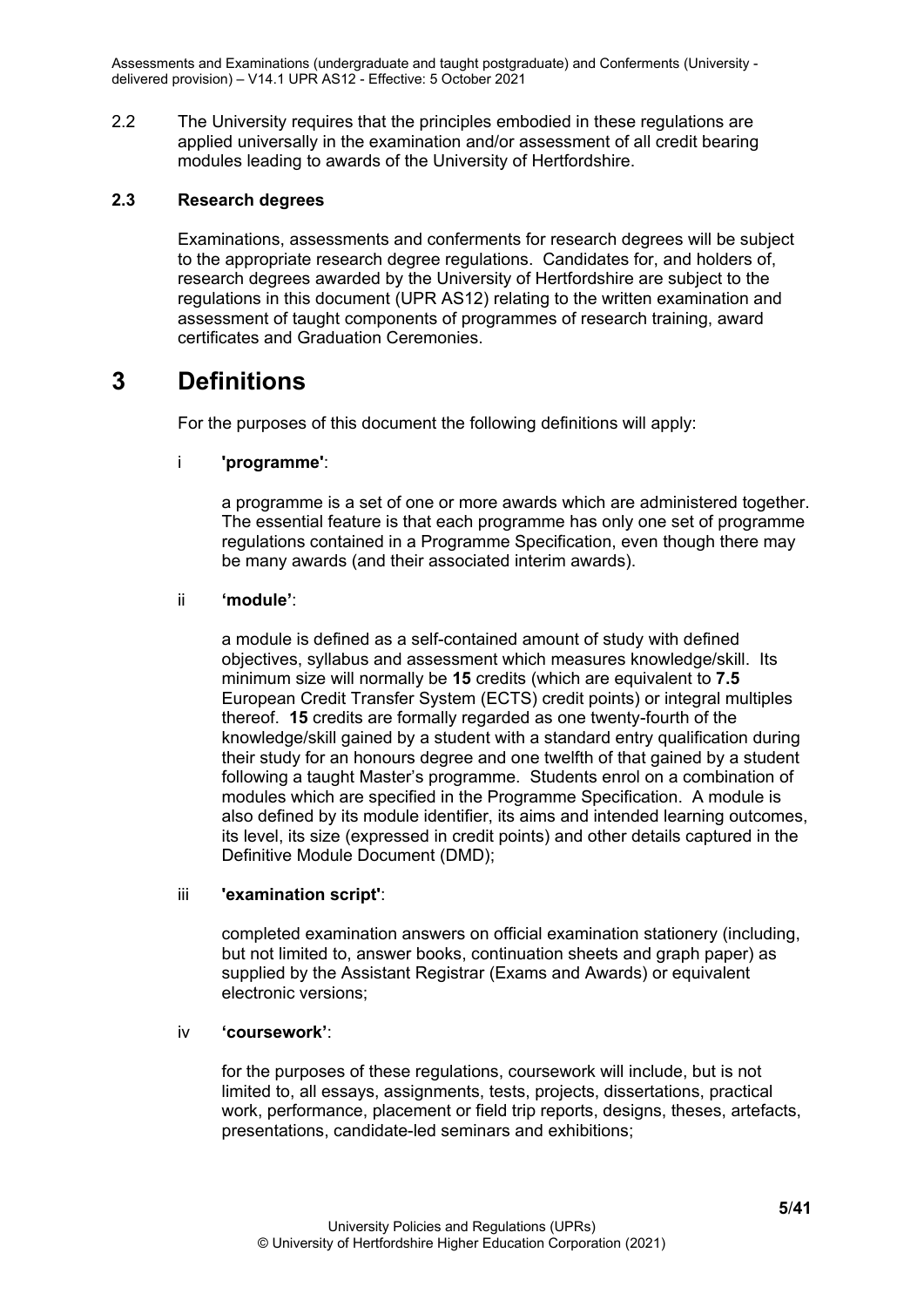#### v **'Assistant Registrar'**:

the Assistant Registrar (Exams and Awards);

#### vi **'Student Administration Service Manager'**:

the Student Administration Service Manager or an individual within the Student Administration Service who has been nominated by the Student Administration Service Manager to be responsible for administrative tasks relating to the assessment of candidates.

#### vii **'Invigilator'**:

This term is used in the singular throughout this document and refers, as appropriate, to circumstances where University regulations require that only one Invigilator need be present at an examination (that Invigilator is, therefore, the Invigilator in Charge). It is also used in circumstances where the regulations require that more than one Invigilator is present at an examination and that the Assistant Registrar designates one of these Invigilators as the 'Invigilator in Charge'.

#### viii **'Invigilator in Charge'**:

This term is used where these regulations assign specific responsibilities to Invigilators in Charge;

#### ix '**Home Programme**':

a programme which is not the subject of a collaborative agreement between the University and a Partner Organisation but which is delivered by University of Hertfordshire staff and leads to an approved award of the University of Hertfordshire;

#### x **'Off-campus'**:

premises neither owned nor occupied by the University of Hertfordshire;

#### xi **'Academic Student Debt'**:

See Appendix I, UPR SA13<sup>[5](#page-5-0)</sup> and Appendix I, UPR SA15<sup>[6](#page-5-1)</sup>;

<span id="page-5-0"></span><sup>5</sup> UPR SA13, Appendix I 'University Schedule of Sanctions and Penalties for Academic and Non-Academic Disciplinary Offences' sets out the University's definition of '**Student Debt'**, '**Academic Student Debt'** and **'Non-Academic Student Debt'** and defines '**Academic Student Debt'** as unpaid tuition fees.

<span id="page-5-1"></span><sup>6</sup> UPR SA15, Appendix I ''University Schedule of Sanctions and Penalties for Academic and Non-Academic Disciplinary Offences' sets out the University's definition of '**Student Debt'**, '**Academic Student Debt'** and **'Non-Academic Student Debt'** and defines '**Academic Student Debt'** as unpaid tuition fees.'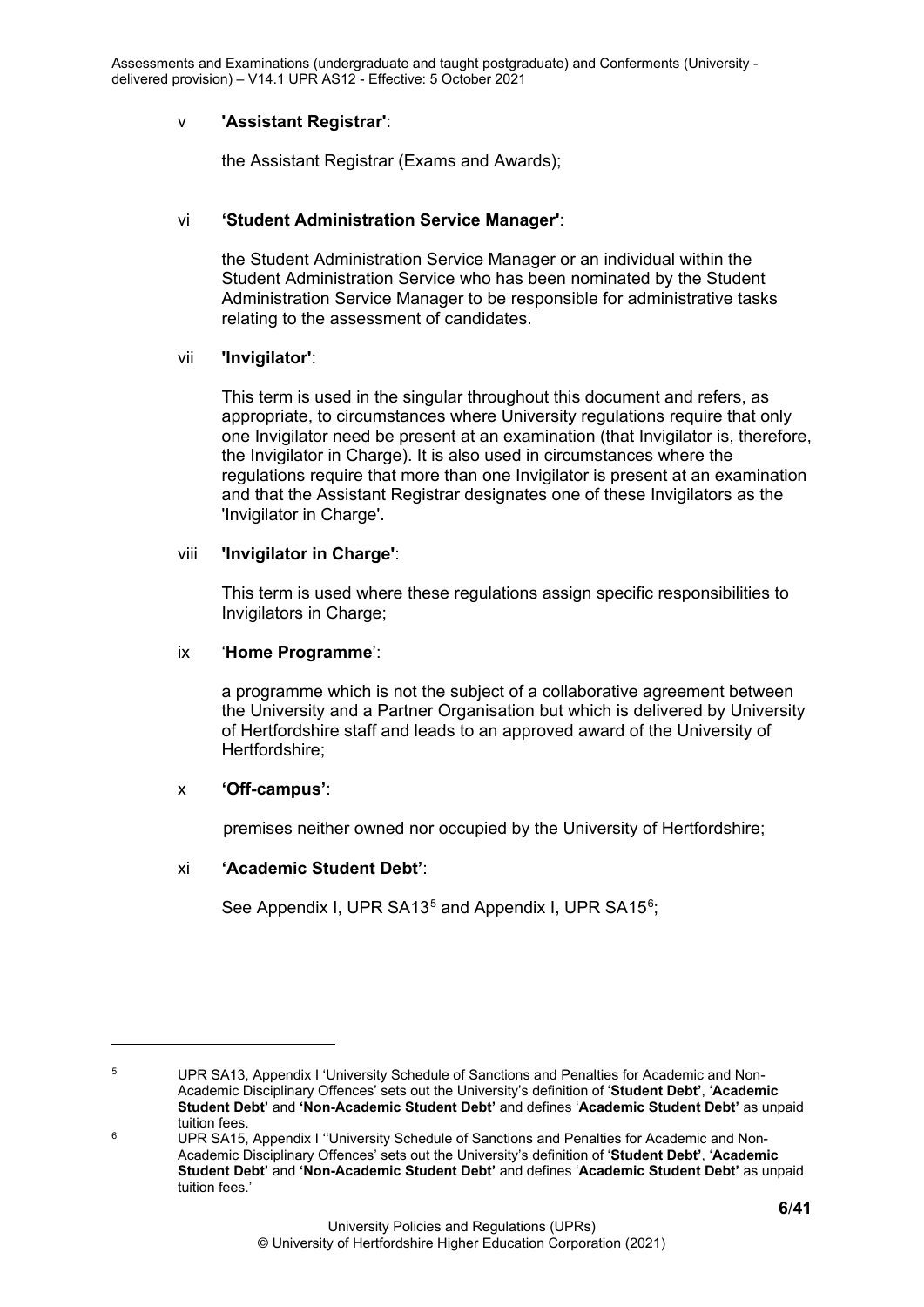# <span id="page-6-0"></span>**4 Institutional Roles and Responsibilities**

- 4.1 Deans of School will ensure that:
	- i Programme Handbooks are prepared for each programme and that they are updated annually;
	- ii with the exception of coursework set in the first four (**4**) weeks of the Semester, the dates of coursework are published no later than four (**4**) weeks before they are due to be submitted;
	- iii the appropriate Handbook is issued to all of the students registered for each programme;
	- iv candidates are aware that they are also subject to institutional regulations and that they are required to conduct any coursework, studies, projects, investigations, questionnaires or other procedures involving the use of human participants in accordance with the requirements of the University's ethics regulations (UPR RE01)<sup>[7](#page-6-1)</sup>.
- 4.2 The Assistant Registrar will ensure that:
	- i with the exception of 'out of time' and re-sit examinations, the dates of examinations are published four (**4**) weeks before they are due to take place.
	- ii an update of the document 'Instructions for Exam Candidates' is published on StudyNet.
- 4.3 The Student Administration Service Manager will:
	- i at the start of each academic session, notify candidates of the make and model of the calculator approved by the University;
	- ii ensure that:
		- a the titles of the Programme, Module and Short Course Boards of Examiners, the names of their respective Chairs and the dates on which they are scheduled to meet, are published to all candidates (see section C, UPR AS143);
		- b all candidates are advised to read the 'Instructions for Exam Candidates' which are published on StudyNet by the Assistant Registrar;
		- c in a timely manner, all candidates are registered on the Student Record System as being enrolled on their modules;
		- d all candidates are informed of the process and timescale for checking, via StudyNet, that they have been enrolled on the correct modules.

<span id="page-6-1"></span><sup>7</sup> UPR RE01 'Studies Involving the Use of Human Participants'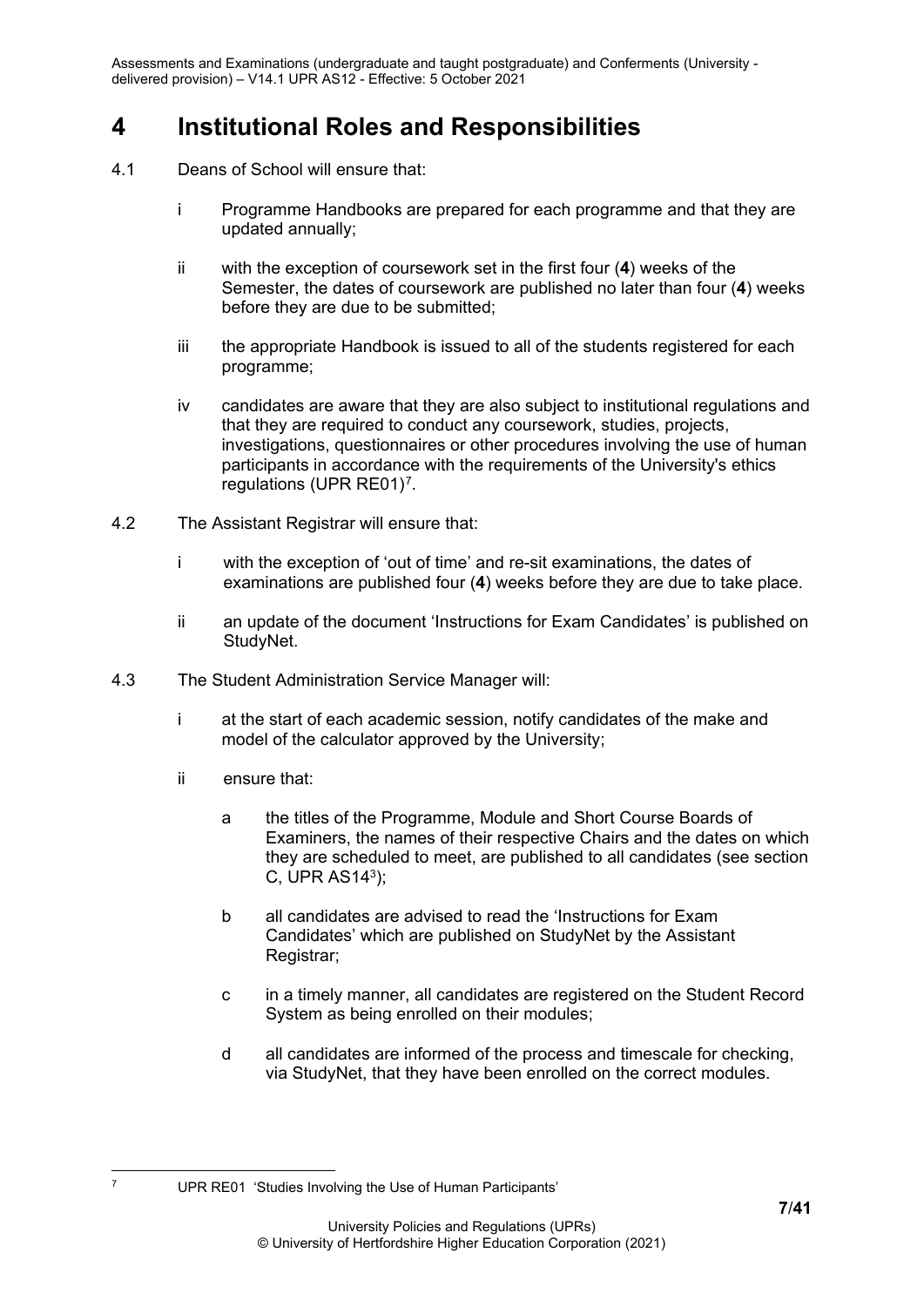#### <span id="page-7-0"></span>**4.4 Institutional role of the Assistant Registrar**

- 4.4.1 Although the Assistant Registrar may delegate certain responsibilities to members of staff under their management, ultimate responsibility for the administration of examinations and conferments lies with the Assistant Registrar.
- 4.4.2 For the purposes of these regulations, the Assistant Registrar is the nominee of the Secretary and Registrar.

## <span id="page-7-1"></span>**5 Regulations and Procedures relating to the setting, review, submission, marking and moderation of examinations and assessments**

#### <span id="page-7-2"></span>**5.1 Setting and review of assessments**

(see also section 7.2: 'Setting and moderation of examination papers')

- 5.1.1 All assignment tasks (including examination papers) should not normally be identical in detail on successive occasions that a module runs, nor at first and second (referred/deferred) sitting of a module. While the nature of an assignment task and the learning outcomes assessed can be the same, this requirement will reduce the possibility of academic misconduct by students utilising work produced by other students in earlier years. However, an identically worded coursework task may be used where the assessment is based on an individual student's experience since this will produce a unique response. Likewise, it may be appropriate to use an identically worded coursework task at a second (referred/deferred) sitting in order to assess progress in achievement of learning outcomes based upon feedback provided on the first attempt.
- 5.1.2 All summative assessment (coursework as well as examinations) should be reviewed by an academic colleague prior to being handed out to students. This activity may be achieved within a module team or may be assigned to an appropriate individual, for example, an internal moderator. The review process should ensure that learning outcomes are addressed and the total assessment load is satisfactory.
- 5.1.3 Where a single element of coursework counts for **30**% or more of a module grade, approval of the appropriate External Examiner should also be sought for that element of coursework before being handed out to students. However, it is not expected that the External Examiner should be asked to approve each individual project or individually negotiated portfolio. For elements of coursework counting less than **30**% of a module grade, the coursework assessment tasks will be reviewed retrospectively by module External Examiners.
- 5.1.4 School, discipline or programme Grading Criteria are used to inform the grade awarded to a given piece of student work. Where these Grading Criteria provide insufficient granularity to be useful for student feedback and guidance, additional Marking Schemes which are directly correlated to the module learning outcomes should be published for each assessment task.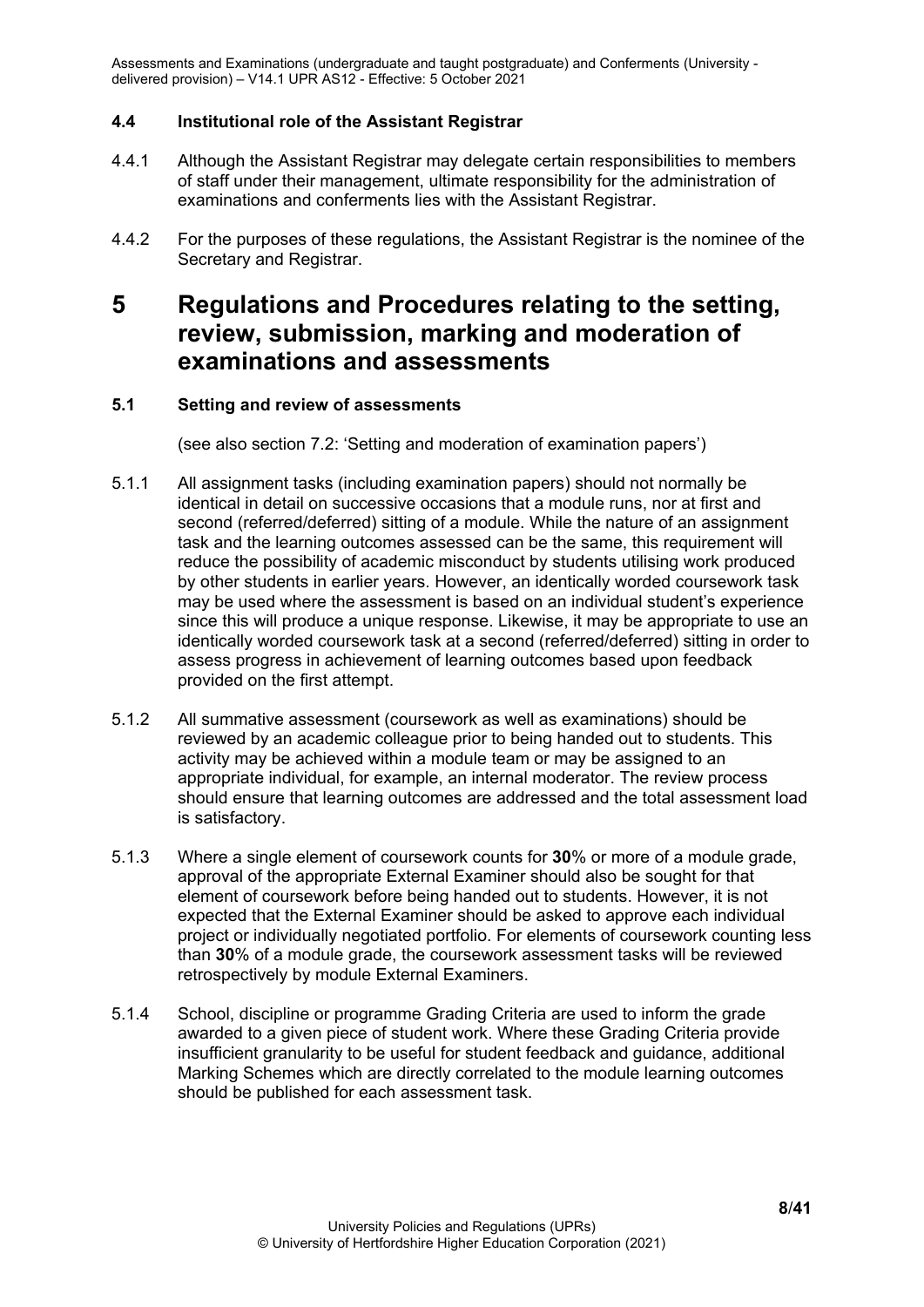#### <span id="page-8-0"></span>**5.2 Publication and use of Grading Criteria**

- 5.2.1 The following minimum requirements apply to the development, publication and use of grading criteria:
	- i every Programme must publish Grading Criteria in the Programme handbook(s);
	- ii Grading Criteria must relate to the University's Grade Descriptors and associated numeric grades, described in section D1.1, UPR AS143;
	- iii relevant Grading Criteria should be available for all assessments that students on the programme will encounter;

Further guidance is available on the Learning and Teaching Innovation Centre StudyNet pages, at:

[http://www.studynet2.herts.ac.uk/intranet/lti.nsf/Teaching+Documents?Openview&c](http://www.studynet2.herts.ac.uk/intranet/lti.nsf/Teaching+Documents?Openview&count=9999&restricttocategory=Strategy+and+Policy/Grading+Criteria) [ount=9999&restricttocategory=Strategy+and+Policy/Grading+Criteria](http://www.studynet2.herts.ac.uk/intranet/lti.nsf/Teaching+Documents?Openview&count=9999&restricttocategory=Strategy+and+Policy/Grading+Criteria)

#### <span id="page-8-1"></span>**5.3 Submission of coursework**

5.3.1 Applications for coursework extensions are approved by the School with academic responsibility for the module concerned (see section 4, i, c and d, Appendix I, UPR  $AS12<sup>8</sup>$ . If an extension is granted, the revised hand-in date is taken as the deadline for the coursework.

#### <span id="page-8-2"></span>**5.4 Marking of student work**

- 5.4.1 All examination scripts should be marked pseudonymously<sup>9</sup>. Wherever possible summative student work must be submitted and marked pseudonymously. There are some situations where it is not feasible to mark work pseudonymously, or where there is no significant scope for bias to affect the outcome of the marking process. The following forms of assessment are examples of assessments that are exempt from the need to be submitted and marked pseudonymously:
	- i assessments where candidates can be identified during the assessment process (for example, oral presentations, performances, observed practice assessments);
	- ii assessments where an assessor's familiarity with individual submissions makes anonymity impossible (for example, dissertations, work involving ongoing student/staff interaction, work subject to formal formative feedback);

<span id="page-8-3"></span><sup>8</sup> Appendix I, UPR AS12 'Assessments and Examinations – Regulations for Candidates (Including Requests for Review of Examination Decisions (Appeals Procedure)) (University-Delivered Provision)'

<span id="page-8-4"></span>a pseudonym will be used (ie the Student Record Number) to substitute the student's identity so that the student cannot be identified without referring to additional information. The additional information (eg the student's name, etc) will be held separately to ensure that the document being marked is not attributed to an identified or identifiable student.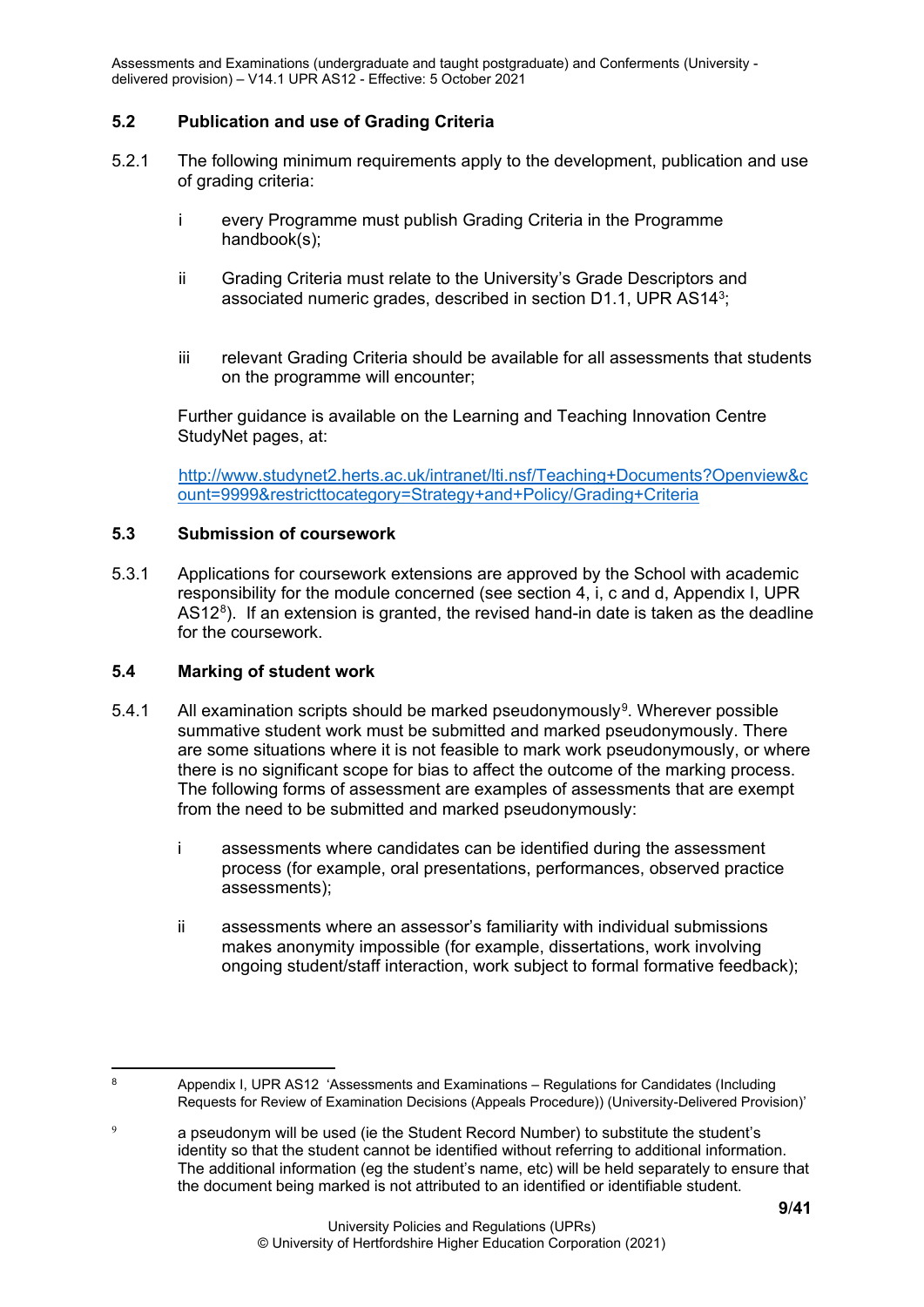- iii assessments where there are particular circumstances relating to the submission that may identify it as the work of a particular student or group of students (for example, individually negotiated titles, alternative formats relating to a study needs agreement);
- iv objective tests, such as multiple choice questions, and other assessments, such as highly structured mathematical or technical problems, where there is little or no opportunity for evaluative interpretation of the answer.
- 5.4.2 Blind double marking is the process whereby two assessors work independently and neither marker is aware of the other's assessment decision in formulating their own mark.
- 5.4.3 Blind double marking culminates in a single agreed mark.
- 5.4.4 For modules at levels **6** and **7**, a coursework assignment requires blind double marking if:
	- i it counts for over **50**% of the module assessment; **and**
	- ii is marked by more than one first marker; **and**
	- iii the question or title has been developed and/or agreed on an individual basis.
- 5.4.5 An example of an assessment task that must be blind double marked is the individual project/dissertation module. Assignments where students, for instance, respond to a common question but draw on practice in order to answer that question do not need to be blind double marked. Blind double marking replaces internal moderation.
- 5.4.6 Feedback on marked student work must be consistent with the University's Grade Descriptors.

#### <span id="page-9-0"></span>**5.5 Internal moderation of marked student work**

The University needs to be assured that robust, effective and consistent moderation processes are being applied across all Schools.

Staff should refer to the detailed guidance on moderation produced by the Learning and Teaching Innovation Centre.

- 5.5.1 Internal moderation is a process separate from that of marking and provides assurance of the quality of marking and feedback. The process of internal moderation involves checking that the marks have been awarded fairly and consistently and in accordance with the grading criteria/marking scheme. The process also provides the opportunity to reflect on and refine assessment and feedback practices. Moderation must take account of the marks awarded to the full set of assessed work for the task, module or programme, in the context of the academic standards for the award. It is, therefore, not about making changes to an individual student's marks.
- 5.5.2 The module leader is responsible for ensuring that internal moderation has taken place.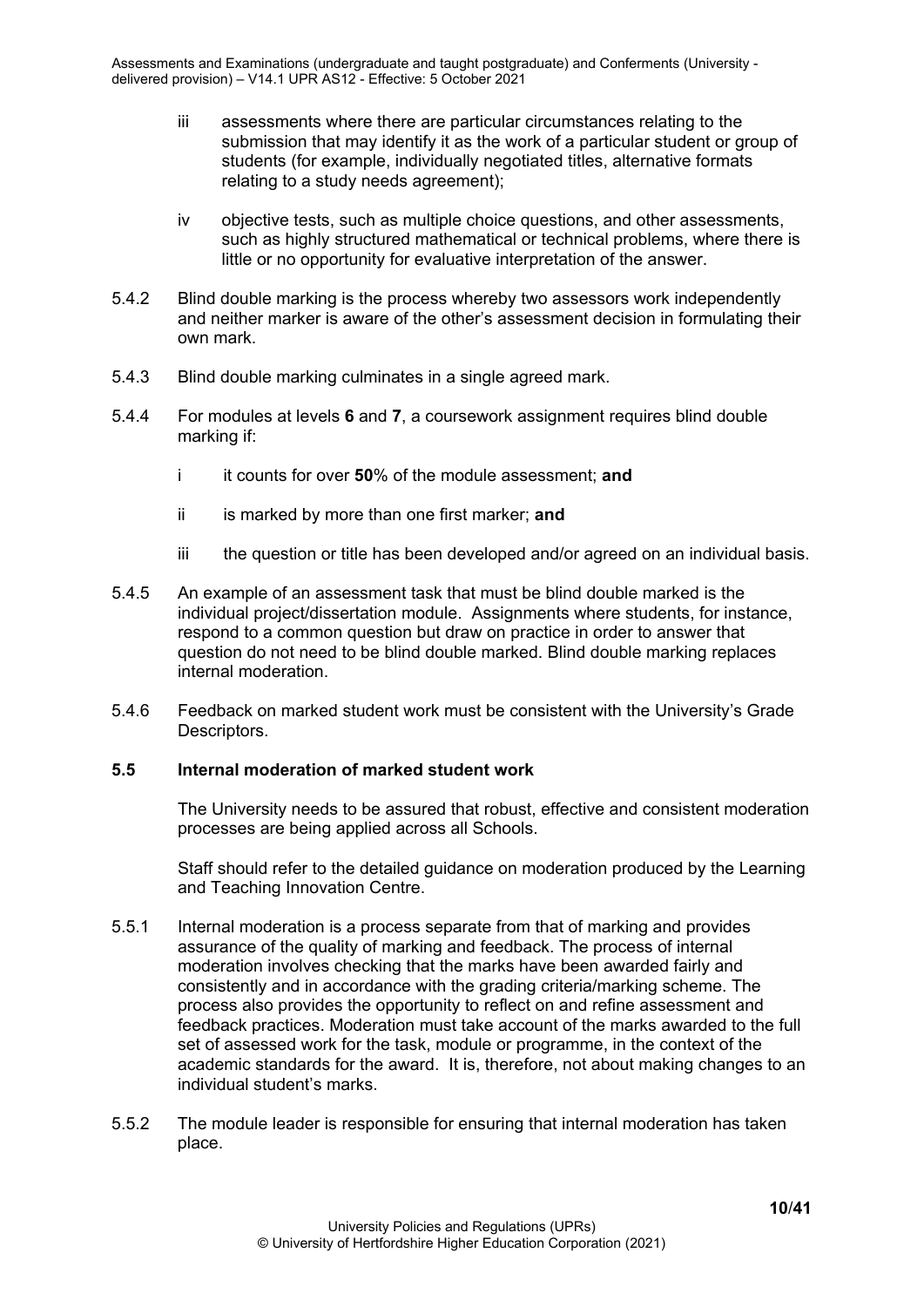- 5.5.3 Except in exceptional circumstances approved by the Dean of School or nominee, staff undertaking moderation should not have been involved in the marking process and should have a minimum of two (**2**) years' experience in UK Higher Education.
- 5.5.4 All summative assessments must be internally moderated, with the exception of those assessments that have been blind double marked (see section 5.4.2) and assessments that have undergone objective marking including by a computer. Student work from each assessment in a module should be sampled.
- 5.5.5 Where there is more than one (**1**) marker the moderator should identify and consider any differences in the distribution of marks between markers.
- 5.5.6 Moderators must select a minimum sample size that is equal to the square root of the total number of items, but not fewer than five (**5**), selecting work from across the range of grades awarded. If there are fewer than five (**5**) items of assessment, then all items will be reviewed. Where there is more than one marker, the sample must include at least three (3) items from each marker.
- 5.5.7 The outcome of the moderation process will be one or more of:
	- i the marking is fair and consistent, requiring no change to either the marks or the feedback provided to students;
	- ii the marking is consistent but too harsh or too generous, requiring all relevant marks to be adjusted up or down following consultation with the relevant marker(s);
	- iii there are significant inconsistencies in marking, requiring a re-mark of all work following consultation with relevant marker(s);
	- iv the quality of the feedback provided by one or more markers requires improvement;
	- v the feedback provided by one or more markers requires greater consistency.

The marks of individual students should not be changed as a result of internal moderation.

If agreement cannot be reached between the internal moderator and the marker(s) about any aspect of the marking process, the Dean of School or their nominee will appoint a second moderator.

- 5.5.8 Clear documentation must be provided to evidence the process of moderation and this must be made available to the external examiner.
- 5.5.9 For assessment that involves judgements of transient events (for example, oral presentations, interviews) and other less traditional forms of assessment that do not lend themselves to the above procedure, the School must take appropriate steps to ensure the assessment process is safe.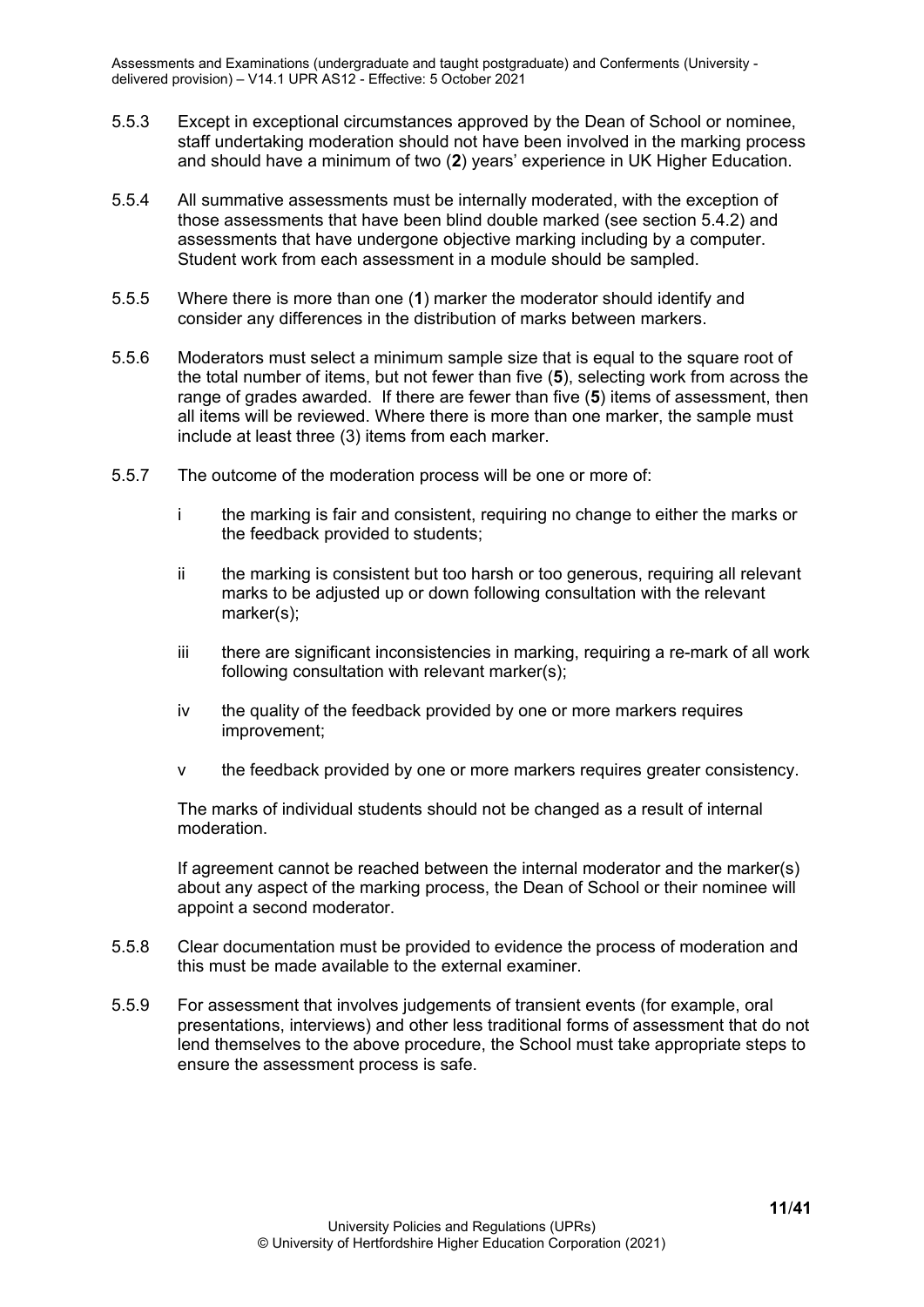#### <span id="page-11-0"></span>**5.6 Checking for errors in examination and coursework marking**

- 5.6.1 All examination scripts and any other assessments that are not returned to students should be checked to ensure that no part has been overlooked by the examiner(s) and that the total mark is arithmetically correct. This includes coursework which comprises objective assessments where the total mark requires manual calculation.
- 5.6.2 Where, at any point in the subsequent moderation process, an error in the mark calculations is identified the whole set of assessments should be checked to ensure that the same error does not occur elsewhere.

#### <span id="page-11-1"></span>**5.7 External Examiners**

- 5.7.1 Appropriate samples of marked student work should be reviewed by External Examiners, selected from across the range of grades awarded (however, see section 5.7.2). Where moderation is required, the sample provided for the External Examiner is the same as that used for the internal moderation process. However, the External Examiner has the right to review all relevant examination scripts and in-course assessments.
- 5.7.2 With the agreement of the External Examiner, samples of marked student work from the referred/deferred examination period do not need to be reviewed by External Examiners, providing that:
	- i the External Examiner is satisfied with the standard of marking of student work during the first-sit examination period; and
	- ii the External Examiner has reviewed the referred/deferred assessments prior to their use; and
	- iii all marginally-failed referred/deferred student work is internally moderated or blind double marked, as appropriate (see section D1.1, UPR AS143, for the definition of a marginal fail grade); and
	- iv all other marking and internal moderating requirements, as defined in sections 5.4.1 to 5.7.1 above, are adhered to.

See section 9.3 if the External Examiner is also absent from the Module Board of Examiners for the referred/deferred examination period.

#### <span id="page-11-2"></span>**5.8 Return of marked student work**

i Where blind double marking has taken place, the provisional mark agreed by the markers is the only mark provided to the student. Feedback to the student should be consistent with the grading criteria/marking scheme. Any inconsistencies in individual marker comments should be resolved before the feedback is given to the student.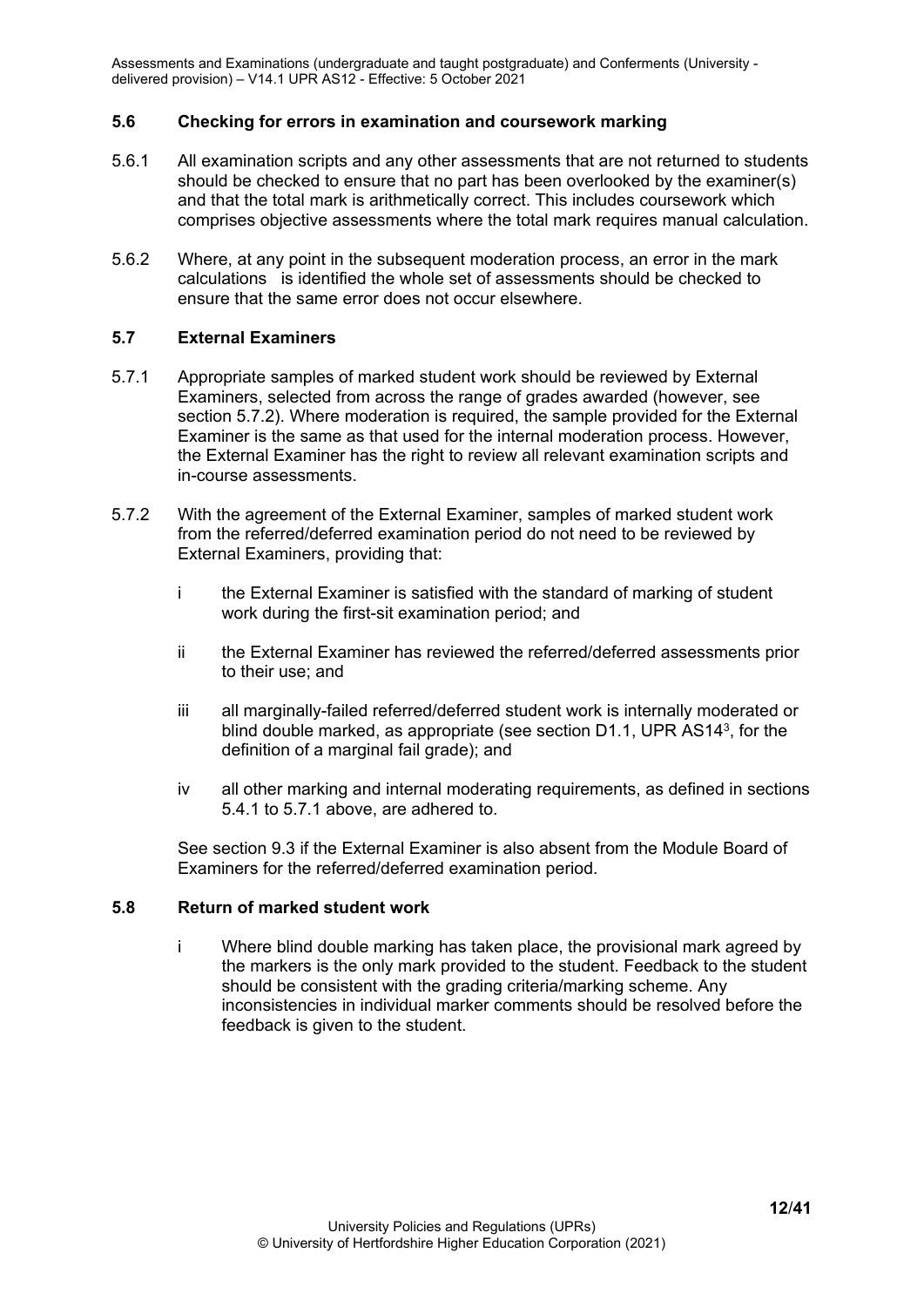ii Students' coursework will be returned to them together with feedback no later than four (**4**) calendar weeks after the submission deadline. Any exceptions to this must be agreed by the Associate Dean of School (Academic Quality Assurance) or the Associate Dean of School (Learning and Teaching) and notified to students in advance of the expiry of the four (**4**) week period. For work of an on-going nature, such as a major project or dissertation, supervising staff will ensure that students are provided with feedback at interim stages.

#### <span id="page-12-0"></span>**5.9 Provision of feedback on examinations**

- 5.9.1 Schools must ensure that, if sought, feedback on performance in written examinations is available to students. Schools are responsible for determining the nature and extent of feedback but subject to the following:
	- i Students who are resitting an examination are entitled to guidance on the strengths and weaknesses of their examination performance;
	- ii Students should normally receive individual feedback although in some circumstances more generic feedback, which does not address the individual case, may be appropriate;
	- iii If requested, feedback must include a breakdown of marks and any markers' comments.
- 5.9.2 Markers must ensure that any comments on assessments, including examination answers, are not inappropriate and only relate to the answer and grading criteria/marking scheme.

### <span id="page-12-1"></span>**6 Regulations and Procedures relating to the invigilation of examinations and assessments**

#### <span id="page-12-2"></span>**6.1 General regulations**

<span id="page-12-3"></span>6.1.1 Scope

These general regulations apply to all examinations and assessments. Where responsibility for invigilation has been assumed by a School, the regulations in section 6.3 also apply.

- <span id="page-12-4"></span>6.1.2 Ratio of Invigilators to candidates
	- i One (**1**) Invigilator is required for each room in which up to **35** candidates are to sit an examination.
	- ii Where more than **35** candidates are to be examined in a room, an additional Invigilator must be present for each additional **35** candidates (or part thereof).
	- iii In cases where extra time is granted to candidates with disabilities or additional needs, the examination will take place in a separate examination room and will be invigilated by a member of the University's Panel of Invigilators (see section 6.2.1).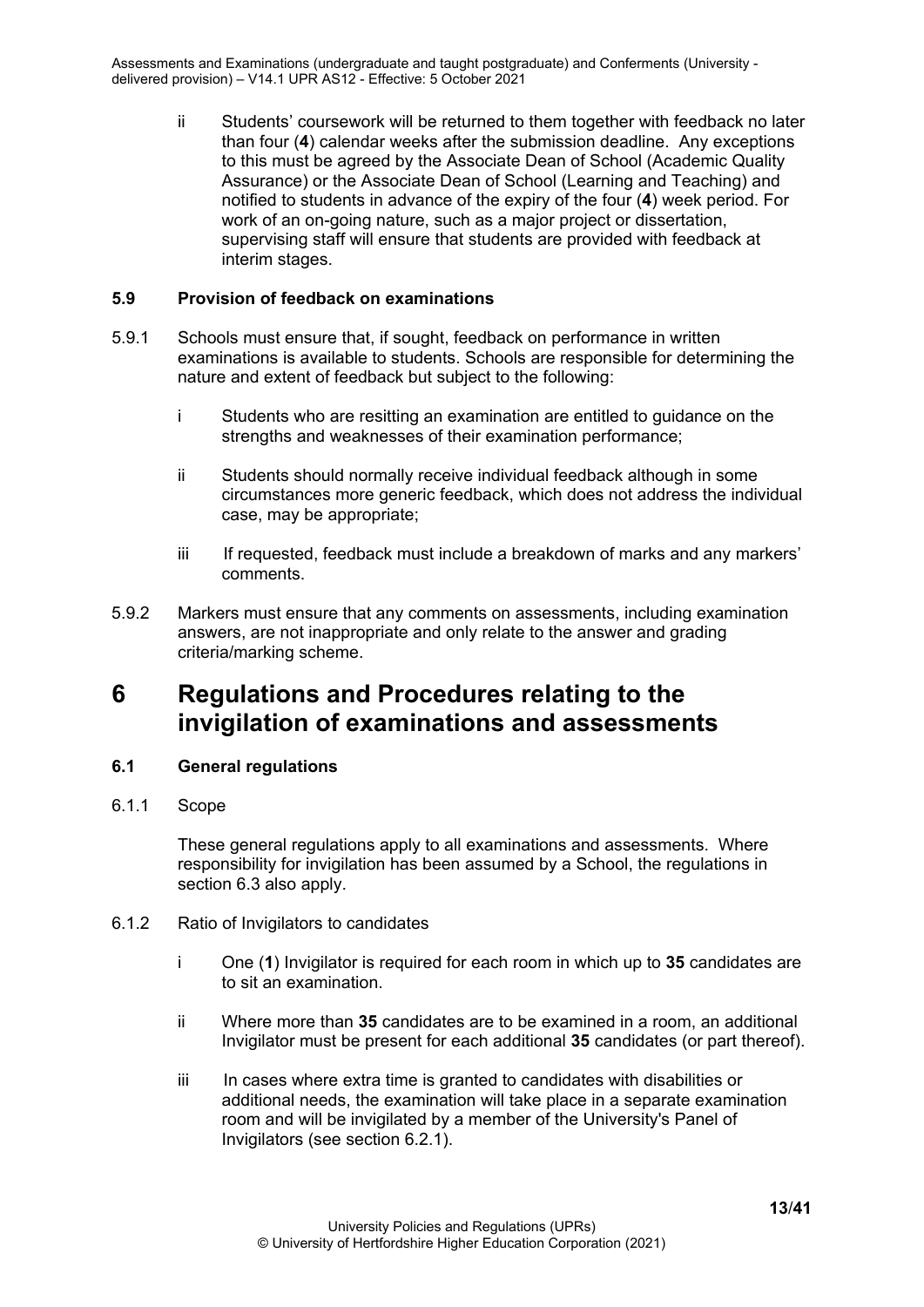#### <span id="page-13-0"></span>6.1.3 Role and responsibilities of Invigilators (see Appendix III, UPR AS121)

All Invigilators, whether members of the University's Panel of Invigilators or members of the University's staff, will ensure that the University's regulations for the invigilation of examinations and assessments are observed at all times.

#### <span id="page-13-1"></span>**6.2 The University's Panel of Invigilators**

The Assistant Registrar:

- i will appoint Invigilators;
- $ii$  is responsible for the training and, as appropriate, the payment of members of the Panel of Invigilators and for the maintenance of records concerning the Panel;
- iii will provide members of the Panel of Invigilators with detailed notes of guidance together with relevant extracts from the regulations set out in this document (UPR AS12).

#### <span id="page-13-2"></span>**6.3 Invigilation of examinations and assessments supervised by the Schools**

General regulations

- i Examinations and assessments to be invigilated by the Schools Practical examinations, including laboratory-based examinations and such other non-laboratory examinations as the relevant Board of Examiners decides, will be invigilated by the School responsible for the module.
- ii The Dean of School:
	- a is responsible for ensuring that these examinations are conducted in a manner consistent with the requirements of the regulations set out in this document (UPR AS12);
	- b will ensure that members of their staff are available and have full information concerning the examination(s) which they are to invigilate.

#### <span id="page-13-3"></span>**6.4 Examinations involving the use of computers for candidates with a Study Needs Agreement in place**

a INVIGILATION

For Semester A and B examinations and the main referred/deferred examination periods, the Assistant Registrar will be responsible for arranging the invigilation of examinations involving the use of computers.

b Regardless of whether invigilation is the responsibility of the Assistant Registrar or a School, the officers responsible will ensure that suitable technical support is available in the Examination Room.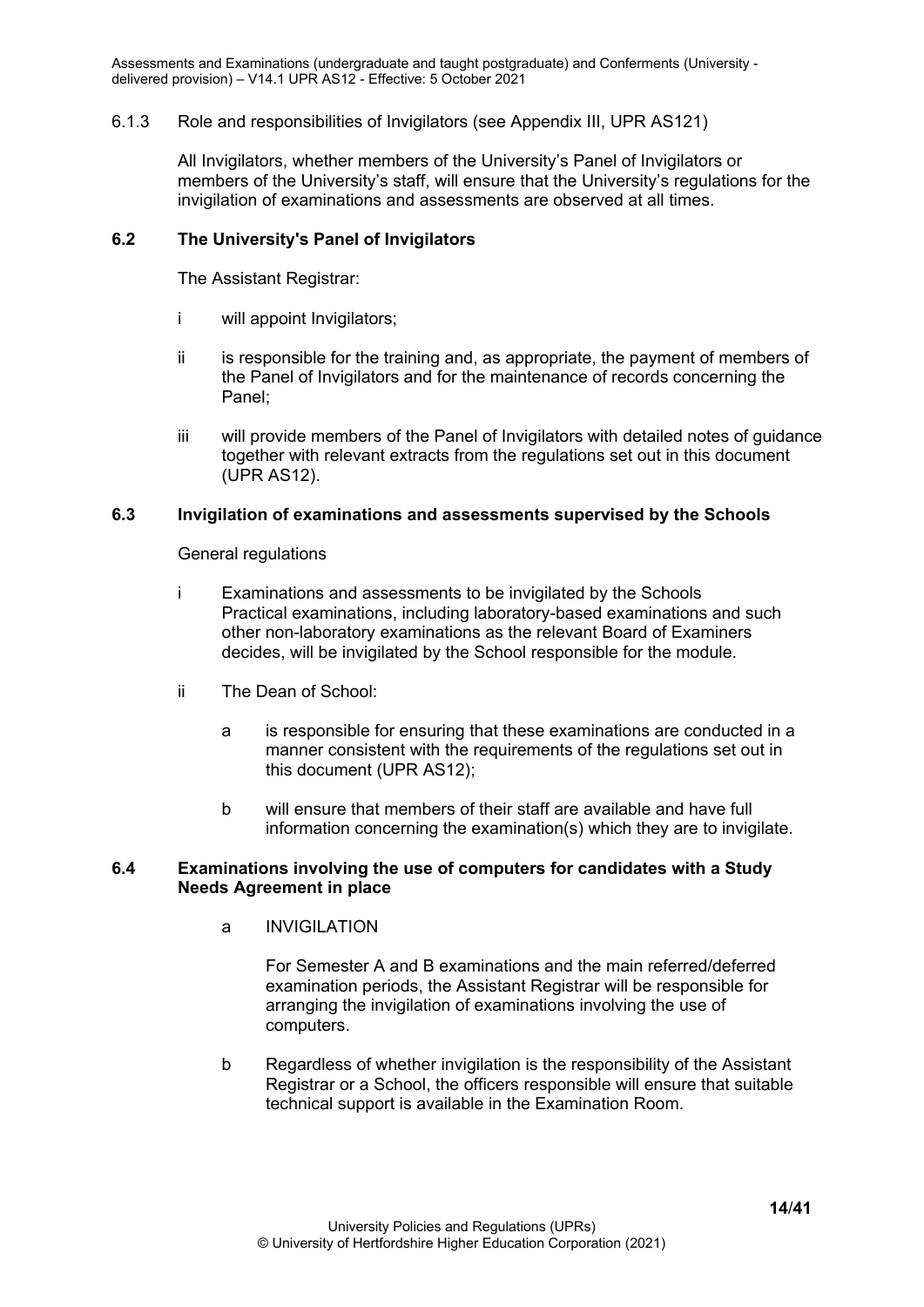c Invigilators will ensure that candidates are aware that they must print and save their work in accordance with the provisions of section 2, Appendix III, UPR AS121.

#### d ELECTRICAL AND/OR COMPUTER BREAKDOWN

In the event of an electrical or computer breakdown, the Invigilator will consult the Assistant Registrar, where the Assistant Registrar is responsible for the invigilation of the examination, or the Module Leader/Internal Examiner, where the examination is taking place in the School, to determine the course of action to be taken and will notify the candidates accordingly.

## <span id="page-14-0"></span>**7 Regulations and Procedures relating to examinations supervised by the Assistant Registrar**

#### <span id="page-14-1"></span>**7.1 Scheduling of examinations (including referred/deferred examinations)**

- 7.1.1 Where an examination paper is to be used for more than one examination, all of those examinations, regardless of where they are to be held, will be conducted at the same time.
- 7.1.2 The Assistant Registrar is responsible for formulating and publishing the University Examination Timetable. The Timetable will, where practicable, schedule examinations in such a way that no candidate will have more than three (**3**) examinations scheduled in any two-day period.
- 7.1.3 The Student Administration Service Manager will ensure that:
	- i candidates for examination are entered correctly on the Student Record System, by the deadline specified by the Exams and Awards Office (this will include information concerning all of the modules on which students are enrolled, regardless of whether or not these are assessed) and
	- ii with the exception of referred/deferred examinations held during the period specified in the University Calendar, details of all of the examinations to be held are submitted to the Assistant Registrar on form E1 in accordance with the following deadlines.

The School may be required to arrange the necessary accommodation for an examination and provide Invigilators in the event that the following deadlines are not met: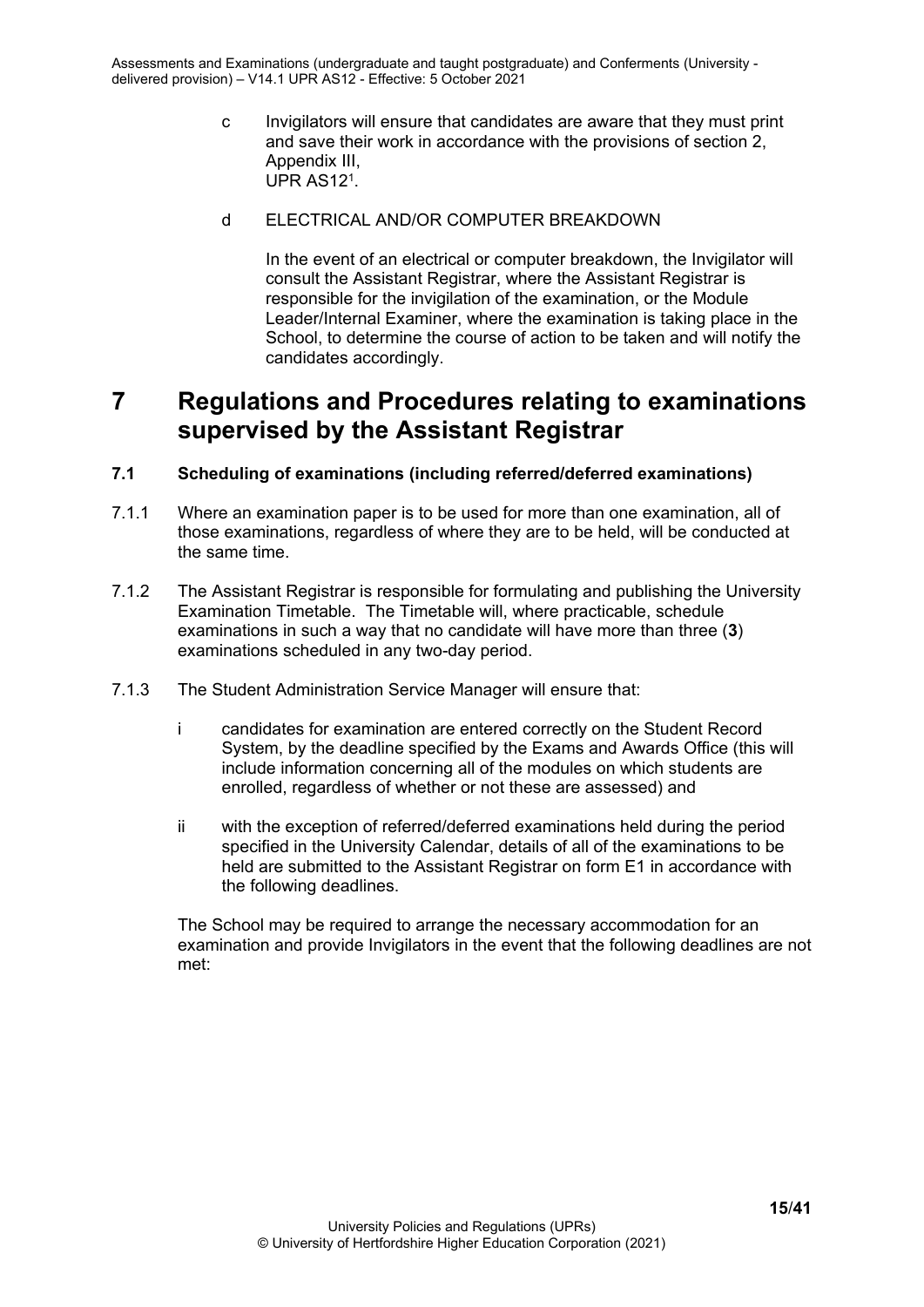| <b>Schedule of examinations:</b>                                                                                                                                    | <b>Deadline for</b><br>submission:             |
|---------------------------------------------------------------------------------------------------------------------------------------------------------------------|------------------------------------------------|
| January (Semester A):                                                                                                                                               | third Friday in the<br>preceding October;      |
| March/April:                                                                                                                                                        | first working day in the<br>preceding January; |
| May/June (Semester B):                                                                                                                                              | third Friday in the<br>preceding February;     |
| June/July referred/deferred examinations:                                                                                                                           | not applicable;                                |
| September (any referred/deferred<br>examinations during this period with the<br>prior written consent of the Director of<br>Academic Quality Assurance (or Deputy): | third Friday in the<br>preceding July.         |

#### <span id="page-15-0"></span>7.1.4 Off-campus formal examinations for home programmes

- i Home programmes (i.e. non-collaborative programmes, delivered by University of Hertfordshire staff) where students are not required to attend the University campus on any occasion for any reason are collectively referred to as off-campus delivered programmes (for example, distance learning programmes, University-delivered elements of Joint and Dual Awards and Fly-In Faculty<sup>[10](#page-15-1)</sup> arrangements).
- ii Where students registered on programmes delivered off-campus sit a formal examination away from the University campus, all University policies and regulations must be adhered to.

<span id="page-15-1"></span><sup>10</sup> Services and premises contracts (*see* UPR FR06 'Corporate Governance and Financial Regulation')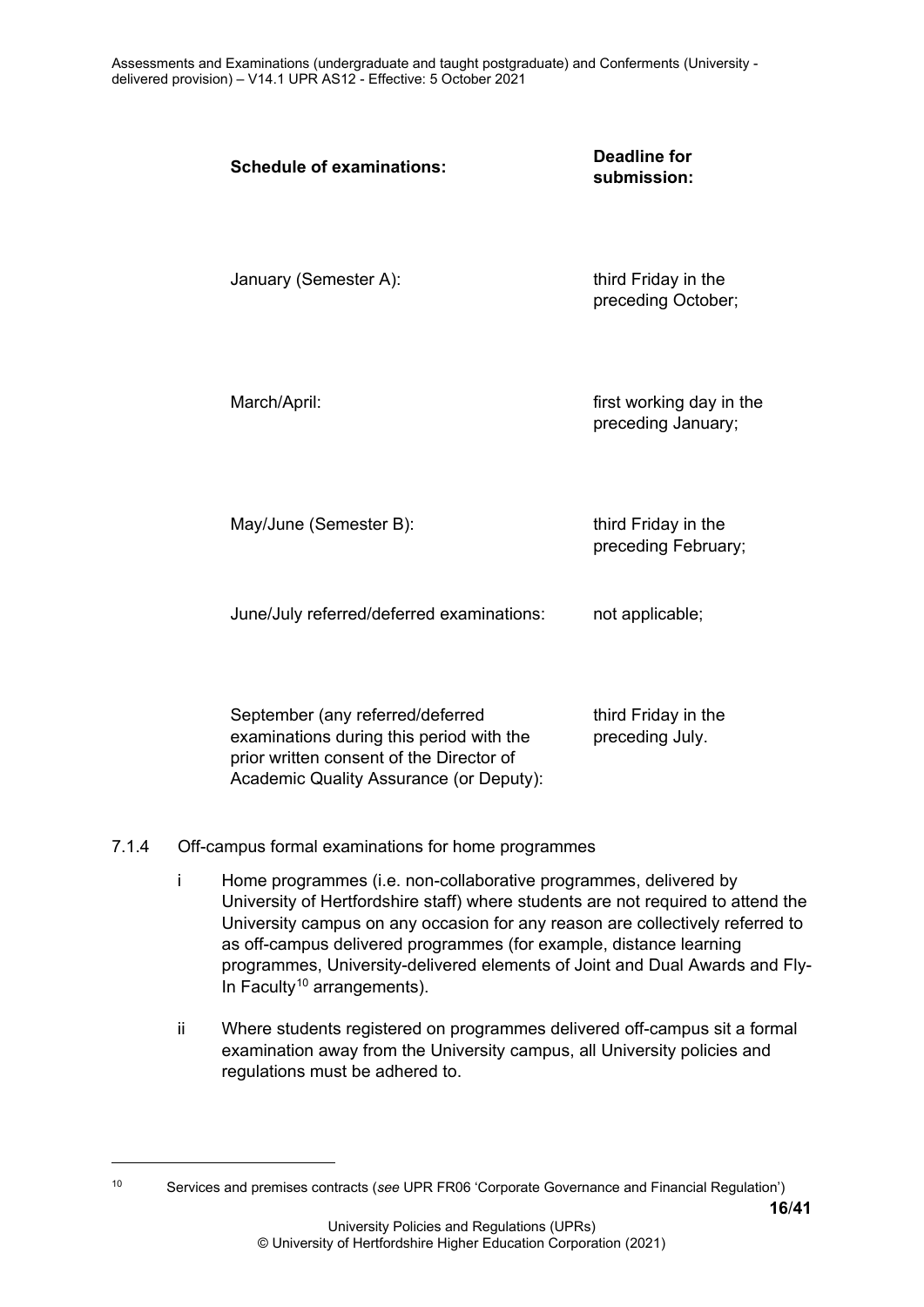- iii If students registered on off-campus delivered programmes are not sitting a paper at the same time as campus-based students, a different examination paper must be set for these candidates (see section 7.1.1).
- iv If overseas-based students registered on off-campus delivered programmes are permitted by the Exams and Awards Office to sit a formal examination overseas, they must sit the examination:
	- a at an academic institution with which the University of Hertfordshire has agreed an arrangement for the examination sitting(s) after an approach has been made to that institution by the student or the student's School or
	- b at the British Council or
	- c in the case of a cohort of students only, on premises under the supervision of a member of University staff who will be responsible for receiving the examination paper, invigilating the examination and sending the completed examination scripts for marking or
	- d at an approved University academic support partner (see section D2, UPR AS17[11\)](#page-16-0).
- v If UK-based students on off-campus delivered programmes are permitted by the Exams and Awards Office to sit a formal examination other than on the University Campus, they must sit the examination:
	- a at an academic institution with which the University of Hertfordshire has agreed an arrangement for the examination sitting(s) after an approach has been made to that institution by the student or the student's School or
	- b (in the case of a cohort of students only) on premises under the supervision of a member of University staff who will be responsible for receiving the examination paper, invigilating the examination and sending the completed examination scripts for marking or
	- c at an approved University academic support partner (see section D2, UPR AS1712).

Sections 7.1.4, iv and 7.1.4, v, will not apply where a professional or statutoryregulatory body requires an examination to be sat at a professional bodyregistered examination centre.

vi All formal examination papers should be sent out by post or the University's file exchange server to the member of staff responsible for the administration of the examination taking place off the University Campus.

<span id="page-16-0"></span><sup>11</sup> UPR AS17 'Academic Quality'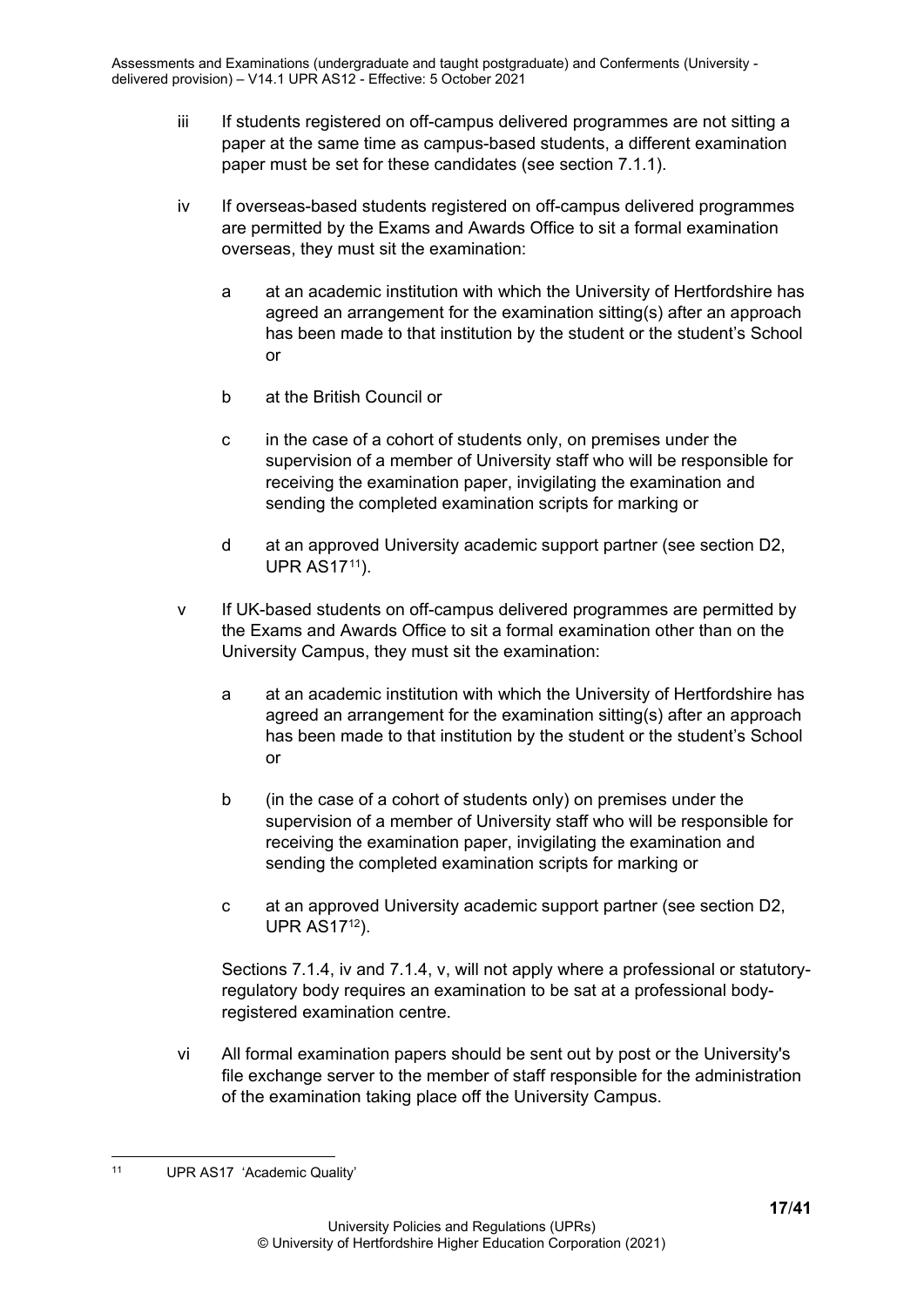- vii For the purpose of the above sub-sections, a formal examination means one which is administered through the Exams and Awards Office and is defined as such in the Definitive Module Document (DMD).
- <span id="page-17-0"></span>7.1.5 Exceptional and unforeseen circumstances for off-campus formal examinations
	- i It is not University practice to permit candidates to sit examinations other than on University premises.

#### (**Note for guidance:**

#### **Non-EU Credit Accumulation and Transfer Scheme (CATS) exchange students**

It should be noted that non-EU/CATS exchange students are recognised by the University as an exception for the purposes of section 7.1.5, i. If non-EU/CATS exchange students are permitted by the Exams and Awards Office to sit a formal examination at their home institution, they must sit the examination on the same day as campus-based students and under the supervision of a nominated member of staff of their home institution who will be responsible for receiving the examination paper, invigilating the examination and sending the completed examination scripts to the University for marking.

#### **Other circumstances**

In specific circumstances the University may consider relaxing this rule (see section 7.5.1, i) in order to permit a candidate to sit an examination at another location but will do so at its absolute discretion and is not bound to agree. Each case will be considered on an individual basis by the Assistant Registrar who acts as the nominee of the Secretary and Registrar. The decision of the Assistant Registrar is final and will be notified to the candidate, in writing. Any consent is conditional upon the candidate sitting the examination on the same day as campus-based students and under the supervision of a nominated individual approved by the Assistant Registrar who will be responsible for receiving the examination paper, invigilating the examination and sending the completed examination scripts to the University for marking.

ii Procedure for obtaining permission

Candidates must direct their requests to the Assistant Registrar via their Associate Dean of School or Disability Adviser.

Where permission is granted by the Assistant Registrar, the examination must be taken in conditions that are, as far as reasonably possible, similar to those in which examinations are conducted on University premises and must be conducted and invigilated in accordance with the regulations set out in this document.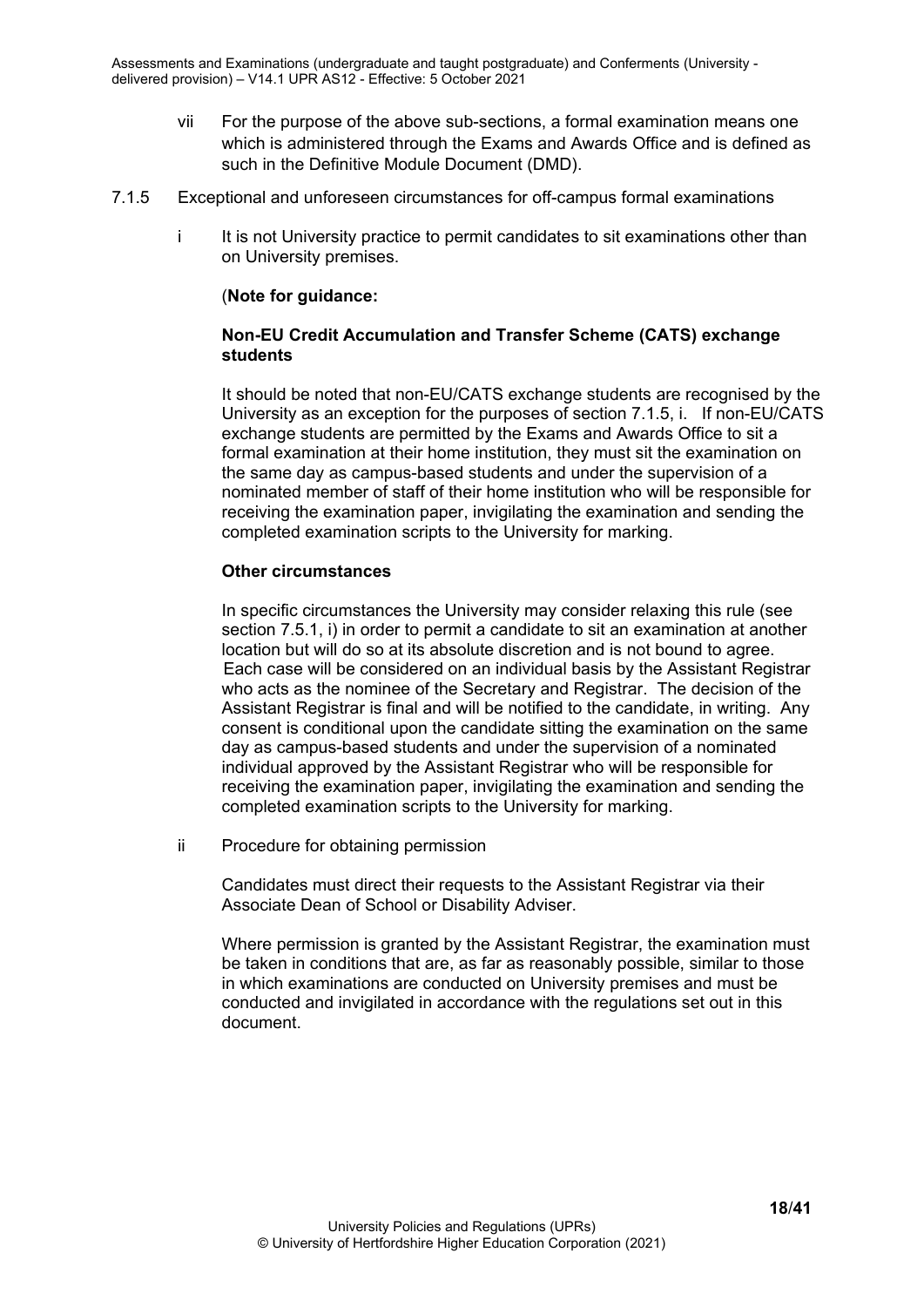#### <span id="page-18-0"></span>**7.2 Setting and moderation of examination papers - roles and responsibilities within the School**

- <span id="page-18-1"></span>7.2.1 Deans of School
	- i Deans of School will identify managers who will be responsible for the accuracy of examination papers, for ensuring compliance with the regulations and procedures set out in this section (7.2) and for responding, in writing, to External Examiners summarising the action taken in light of their comments.
	- ii These managers will normally be Associate Deans of School who may, in turn, delegate responsibility for the completeness and accuracy of individual examination papers to the appropriate Module Leader.
	- iii Where several Internal Examiners share responsibility for an examination paper, the Dean of the School designated on the Definitive Module Document as the 'owner' of the module will nominate one of the Internal Examiners to act as 'Module Leader'.

#### <span id="page-18-2"></span>7.2.2 Module Leaders

- i The Internal Examiner designated as the Module Leader will have overall responsibility for the production and academic credibility of the examination paper and will also be responsible for acting on the comments of the External Examiner.
- ii Module Leaders, in collaboration with other Internal Examiners, if appropriate, will also be responsible for the following:
	- a ensuring that the examination is of a whole hour's duration or multiples thereof;
	- b setting two (**2**) examination papers including rubrics, which must indicate, without ambiguity, what the Examiners require of the candidate; (where required, the second examination paper will be used as the examination paper for the referred/deferred examination. Should the second paper not be required, it may be used, where appropriate, when the module is next examined.)
	- c where this is normal practice, preparing outline or model solutions;
	- d preparing marking schedules;
	- e checking the questions and the solutions for those examination papers for which they are responsible prior to their being sent to the External Examiner(s);
	- f making any changes that have been agreed with the External Examiner(s);
	- g correcting all proofs and typing their name into the electronic E2 form which is ultimately appended to the front of the examination envelope, thereby confirming the completeness and accuracy of the examination paper which it contains (see section 7.4.4, iv).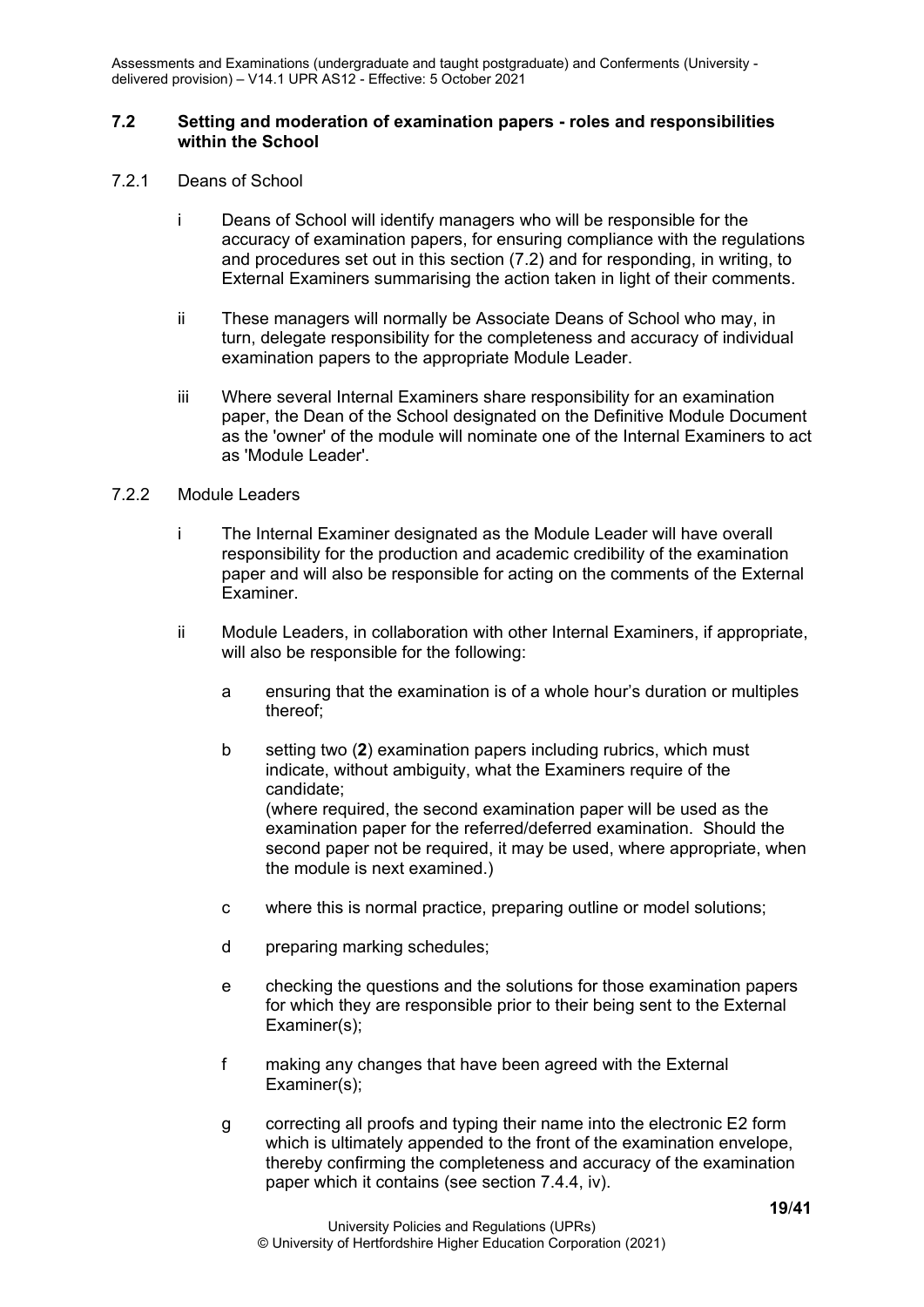#### <span id="page-19-0"></span>7.2.3 Internal Moderator

The Internal Moderator is responsible for ensuring and confirming that the questions set out in the examination paper are comprehensible and of the appropriate academic standard, including ensuring that any drafting errors are corrected (see section 5.1.2).

#### <span id="page-19-1"></span>7.2.4 Copy Editor

The Copy Editor is responsible for ensuring that:

- a the format and presentation of the examination paper are consistent with current requirements;
- b the rubric details are correct;
- c the paper is free from typographical errors.
- <span id="page-19-2"></span>7.2.5 The Student Administration Service Manager will:
	- i publish annually to the Dean of School, members of the School academic staff and the Assistant Registrar a schedule setting out:
		- a the deadlines for the various key stages for the production of examination papers and the deadline(s) for their completion;
		- b the deadlines for the submission of marks and grades to Boards of Examiners;
		- c the dates of all of the meetings of the Boards of Examiners for which they are responsible;
	- ii for each module, maintain a record of the names of:
		- a Module Leaders;
		- b External Examiners;
		- c Internal Examiners;
		- d Internal Moderators;
		- e Copy Editors;
	- iii ensure that examination papers for those modules are submitted to the appropriate External Examiner(s) and that comments received from External Examiner(s) are conveyed to the appropriate Module Leader;
	- iv ensure that examination papers are not submitted to the Assistant Registrar until they have been approved by the relevant External Examiner(s) and Module Leader.
- 7.2.6 External Examiners will:

consider and comment on all examination papers for modules which contribute to a University final award (see section E2, UPR AS145).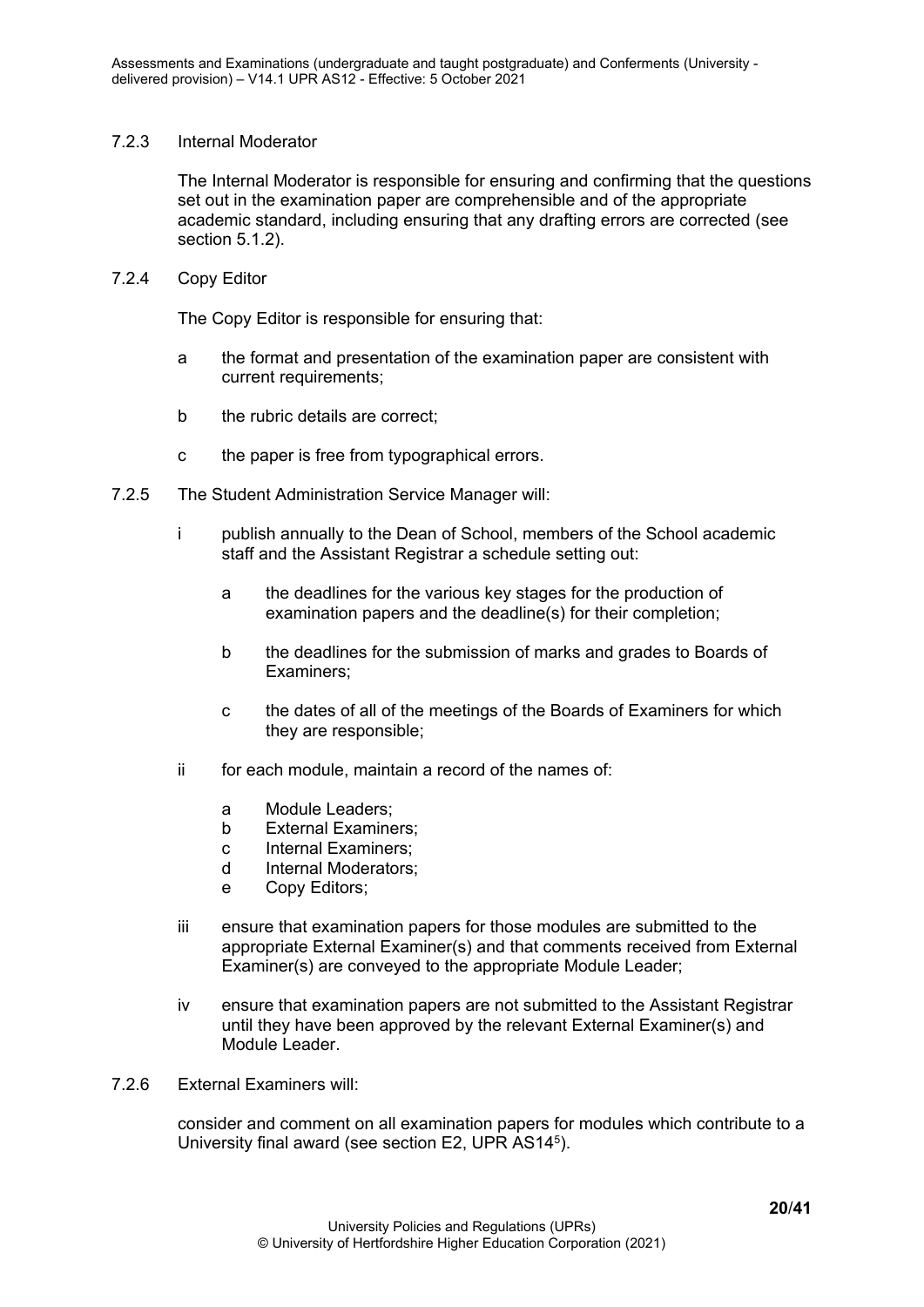#### <span id="page-20-0"></span>**7.3 Preparation of examination papers**

- <span id="page-20-1"></span>7.3.1 General regulations and procedures
	- i Security and confidentiality
		- a The arrangements for the production of examination papers will be such that security and confidentiality are maintained at all stages of the process.
		- b The production of examination papers on computer workstations must be undertaken in accordance with the requirements of UPR IM20[12.](#page-20-2)
		- c Examination papers must be prepared and stored in secure areas to which students do not have access.
		- d Examination papers must not be saved on hard disk drives or placed on non-secure servers. Electronic storage onto which examination papers have been saved must be held securely in locked areas. Networked printers to which students may have access must not be used.
		- e All copies of preliminary drafts must be shredded.
		- f Under no circumstances will examination papers be sent via the internal post or by electronic mail.
		- g Examination papers may be sent to External Examiners or third parties approved by the Assistant Registrar to administer the examination via the University's File Exchange Server.
	- ii Scheduling and managing the preparation process

The process must be scheduled and managed to ensure that the deadlines stipulated in these regulations and those published by the Student Administration Service Manager (see section 7.2.6, i, a) and by the Assistant Registrar are met. It is recommended, therefore, that:

- a papers are sent to External Examiners at least eight (**8**) weeks before the date of the first examination in the series;
- b where practicable, all papers for which an External Examiner has responsibility are sent to them in one (**1**) batch.

Papers may be made available to External Examiners via the University's File Exchange Server.

- 7.3.2 The Student Administration Service Manager will ensure:
	- i compliance with the regulations and procedures set out in section 7.4.1, i and ii;

<span id="page-20-2"></span>

<sup>12</sup> UPR IM*20* '*IT and Computing Regulations*'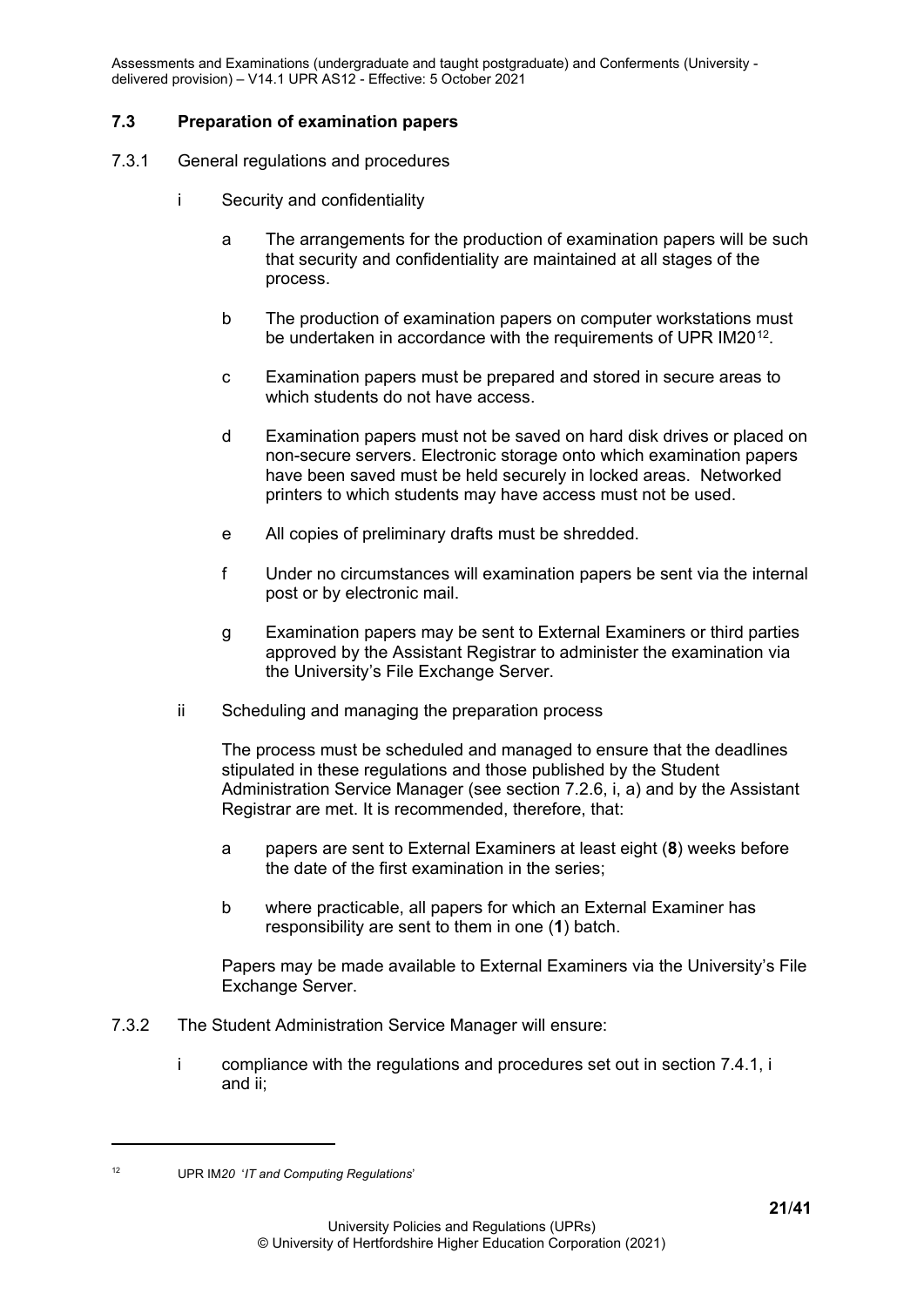ii that two (**2**) copies of each draft examination paper, two (**2**) copies of the solutions (where these have been prepared (see section 7.2.2 ii); one (**1**) copy of the previous year's examination paper and a 'standard comment sheet' are sent to the External Examiner(s) and that they are notified, in writing, of the deadline for the return of this material;

**(External Examiner(s) will also be informed at this time, in writing, that should they fail to return the material by the specified deadline it will be assumed that they have approved the examination papers and solutions and do not wish to make any corrections or amendments to them)**;

- iii that, where sent by post, the proof of postage is obtained and that this is retained at least until such time as the deadline for appeals has passed. The deadlines specified to External Examiners will normally be not less than **25** working days prior to the date of the sitting of the first examination. Letters to External Examiners will make it clear that the deadline relates to the date/time when replies must be received at the University;
- iv that External Examiners are directed to convey their comments concerning draft examination papers on the 'standard comment sheet' and return by secure method, for example the University's file exchange server;
- v that the amendments agreed between the External Examiner(s) and the Module Leader have been made to the draft paper by the Module Leader.
- <span id="page-21-0"></span>7.3.3 Format of examination papers

All examination papers must conform to the standard format stipulated by the Exams and Awards Office.

#### <span id="page-21-1"></span>**7.4 Submission of completed examination papers to the Assistant Registrar**

- 7.4.1 Those managers to whom Deans of School have delegated responsibility for the production of examination papers (see section 7.2) will ensure:
	- i that all of the relevant regulations and procedures set out in this document have been observed;
	- ii the accuracy of the completed examination papers which are to be submitted to the Assistant Registrar.
- <span id="page-21-2"></span>7.4.2 Deadline for the submission of completed examination papers

The University's deadline for the submission of completed examination papers to the Assistant Registrar is not less than **20** working days prior to the date of the sitting of the first examination. Semester A and B question papers must be accompanied by a re-sit paper.

<span id="page-21-3"></span>7.4.3 Late submission of examination papers

Where it is likely that an examination paper will not be provided to the Assistant Registrar until after the University deadline has passed (see section 7.4.2), a written report must be made to the Assistant Registrar, stating the reason for the delay and notifying them of the date on which the examination paper will be available.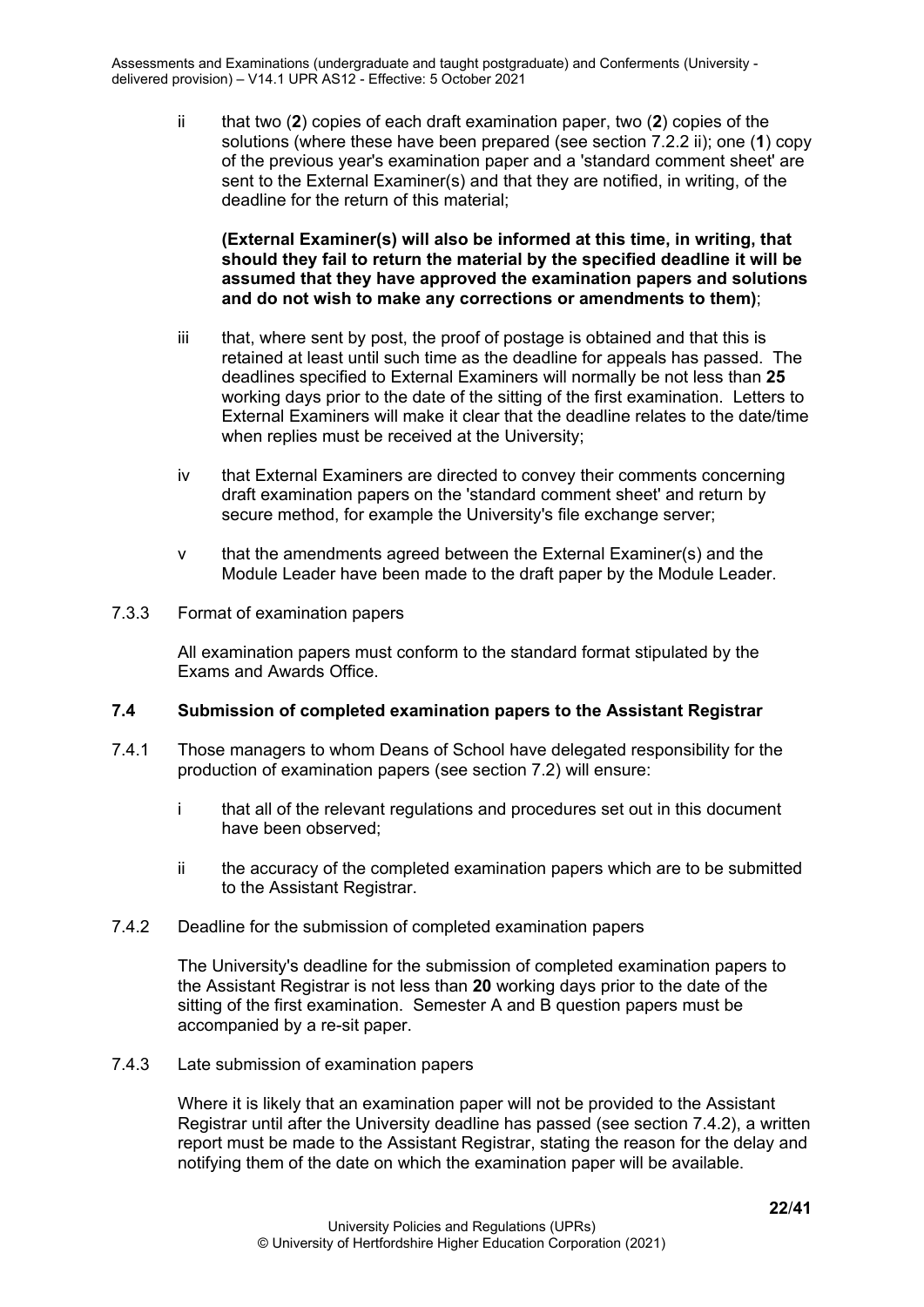- 7.4.4 The Student Administration Service Manager will ensure compliance with all instructions issued by the Exams and Awards Office concerning the placement of examinations documentation in the Document Management System.
- <span id="page-22-0"></span>7.4.5 Submission of examination papers

The Student Administration Service Manager will ensure that all examinations papers and supporting documentation are provided to the Exams and Awards Office via the Document Management System by the deadline specified by the Exams and Awards Office.

#### <span id="page-22-1"></span>**7.5 Reproduction of papers for the examination**

The Assistant Registrar is responsible for the reproduction of all examination papers that are to be copied in black and white. The use of colour should be kept to a minimum.

#### <span id="page-22-2"></span>**7.6 The process of examination**

<span id="page-22-3"></span>7.6.1 Role and responsibilities of the Invigilator

In general terms, it is the responsibility of the Invigilator to ensure, as far as is reasonably practicable, that at all times during examination candidates comply with the regulations set out in this document (UPR AS12 and its relevant Appendices).

<span id="page-22-4"></span>7.6.2 Role and responsibilities of Module Leaders

Module Leaders:

- i will be available on campus and on the telephone number which they will have provided in advance to the Exams and Awards Office, for not less than **15** minutes prior to, and for the first **30** minutes of, the examination, to attend the examination room(s), if requested to do so and to answer any queries;
- ii will, for the remainder of the examination period (whilst the paper is being taken by the candidates), be available for consultation within the University;
- iii must not attend any examination room unless requested to do so by the Exams and Awards Office.
- <span id="page-22-5"></span>7.6.3 Role and responsibilities of the Assistant Registrar

The Assistant Registrar will make reasonable efforts to ensure that only authorised candidates are present in the examination room.

- <span id="page-22-6"></span>7.6.4 Procedure in the event of an emergency during the examination
	- i Candidates: will be required to comply with the regulations and procedures set out in section 3.4, Appendix I, UPR AS12<sup>10</sup>.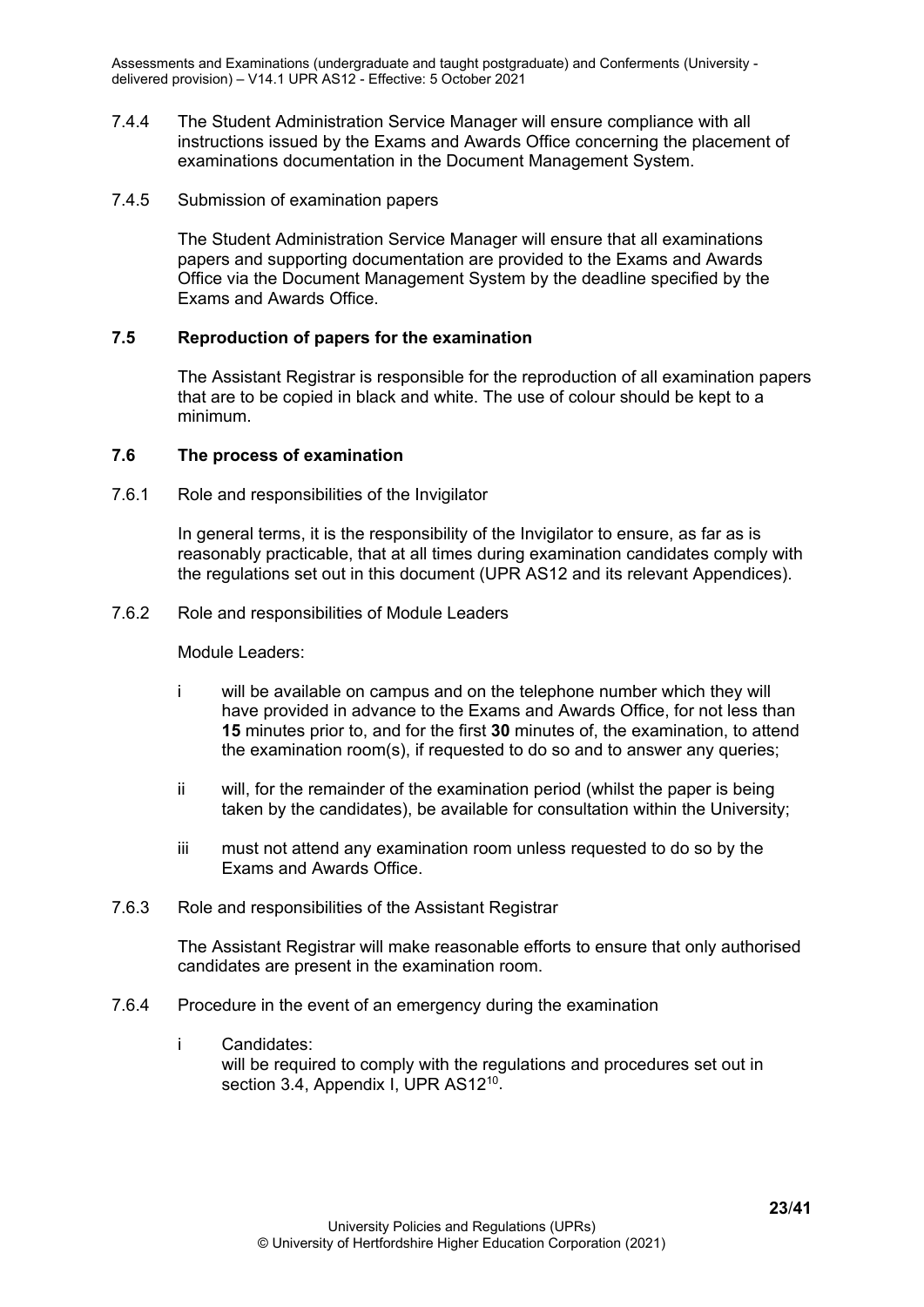- ii The Invigilator will:
	- a ask all candidates to leave the examination room unless they are specifically advised to the contrary by the Director of Occupational Health and Safety and Environment (or nominee) or by the Assistant Registrar, in which case the examination will continue;
	- b evacuate the room;
	- c be the last person to leave the room and, where possible, will lock the room;
	- d remain with the candidates and keep them all together in a group;
	- e remind candidates that they must not talk;
	- f unless given instructions to the contrary by the Assistant Registrar (see section 7.6.5), continue the examination as soon as possible after the 'all clear' sounds.
- iii The Assistant Registrar will:

where appropriate, advise the Invigilator in Charge of the amount of additional time that candidates are to be permitted.

iv The Invigilator in Charge will:

inform the candidates of the amount of additional time that will be permitted and will record this in the Invigilator's log.

<span id="page-23-0"></span>7.6.5 Regulations and procedures relating to unsafe examinations

Where, as a result of an incident (see section 7.6.4), there is reason to believe that an examination may be unsafe, the Assistant Registrar will, if appropriate, consult with the Chair of the relevant Module Board of Examiners and/or the Vice-Chancellor or the Deputy Vice-Chancellor or the Secretary and Registrar to agree one of the following courses of action:

- i that the examination be restarted with an appropriate time allowance where possible or,
- ii where there is reason to believe that the integrity of the examination is at risk, that the examination be terminated at that point and rescheduled at a later date, with a new examination paper.
- <span id="page-23-1"></span>7.6.6 Procedure in the event of a major disturbance

The Assistant Registrar will advise the Invigilator in Charge of the amount of additional time that candidates are to be permitted. This will be recorded in the Invigilator's Log.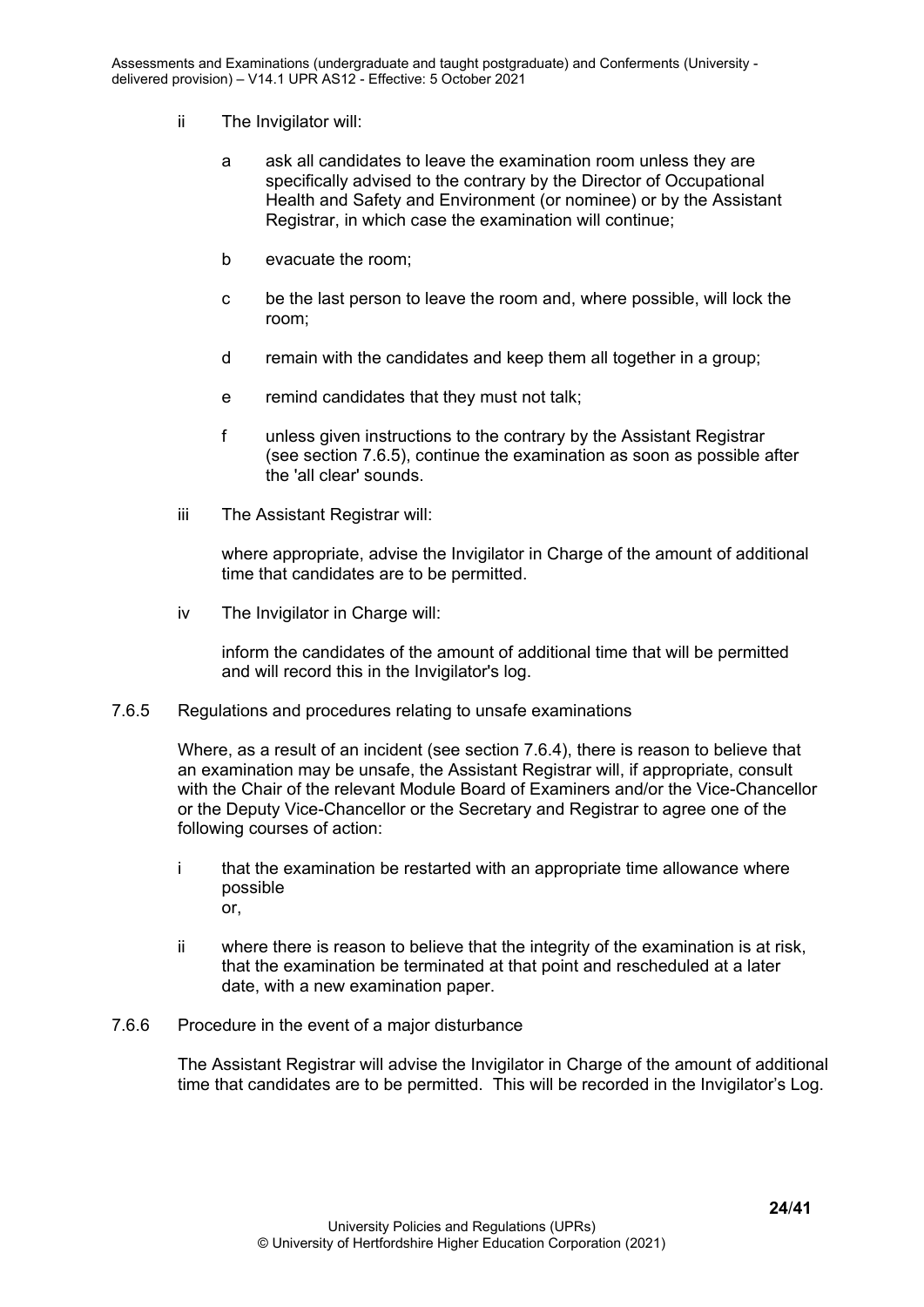#### <span id="page-24-0"></span>**7.7 Collection of examination scripts from the Assistant Registrar following the examination**

<span id="page-24-1"></span>7.7.1 Module Leaders (or nominees)

Examination scripts must be collected from the appropriate Campus Exams and Awards Office, during the advertised opening hours, by one of the Internal Examiners (or nominee) within three (**3**) working days of the examination. Internal Examiners (or nominees) must be able to present satisfactory proof of identity (normally a University Identity Card). At the end of the examination period, any examination scripts which have not been collected by the appropriate Internal Examiner (or nominee) will be returned to the Assistant Registrar.

#### <span id="page-24-2"></span>**7.8 Marking of examination scripts**

- 7.8.1 Unless it is unavoidable, for example, where a candidate has recorded an incorrect or incomplete Student Record Number on their examination script, members of staff will ensure that candidates' pseudonymity is preserved throughout the marking process.
- 7.8.2 Module Leaders (or nominees) are responsible for:
	- i ensuring compliance with the requirements of section 7.8.1;
	- ii marking the examination scripts;
	- iii entering candidates' marks onto the appropriate mark sheet generated by the Student Record System;
	- iv passing the completed mark sheet (see section 7.8.2, iii) and the marked examination scripts (see section 7.8.2, ii) to the administrator responsible for the module by the deadline specified in the schedule published by the Student Administration Service Manager (see section 7.2.5).

#### <span id="page-24-3"></span>**7.9 Archiving of examination papers**

With the exception of unused examination papers, within four (**4**) weeks of an examination, each School will publish their own examination paper on the University's Library Search. Instructions to withhold publication of examination papers must be made by the relevant Dean of School. Any papers containing errors discovered during the examination must be corrected before publication. The version sat by examination candidates will be archived in the University's Document Management System.

#### <span id="page-24-4"></span>**7.10 Storage and archiving of examination scripts**

Examination scripts will not be returned to candidates and will be retained by the University in accordance with the regulations and procedures set out UPR  $IM11<sup>13</sup>$ .

<span id="page-24-5"></span><sup>&</sup>lt;sup>13</sup> UPR IM11 'Records Management and the Archiving and Retention of Prime Documents and Business Records'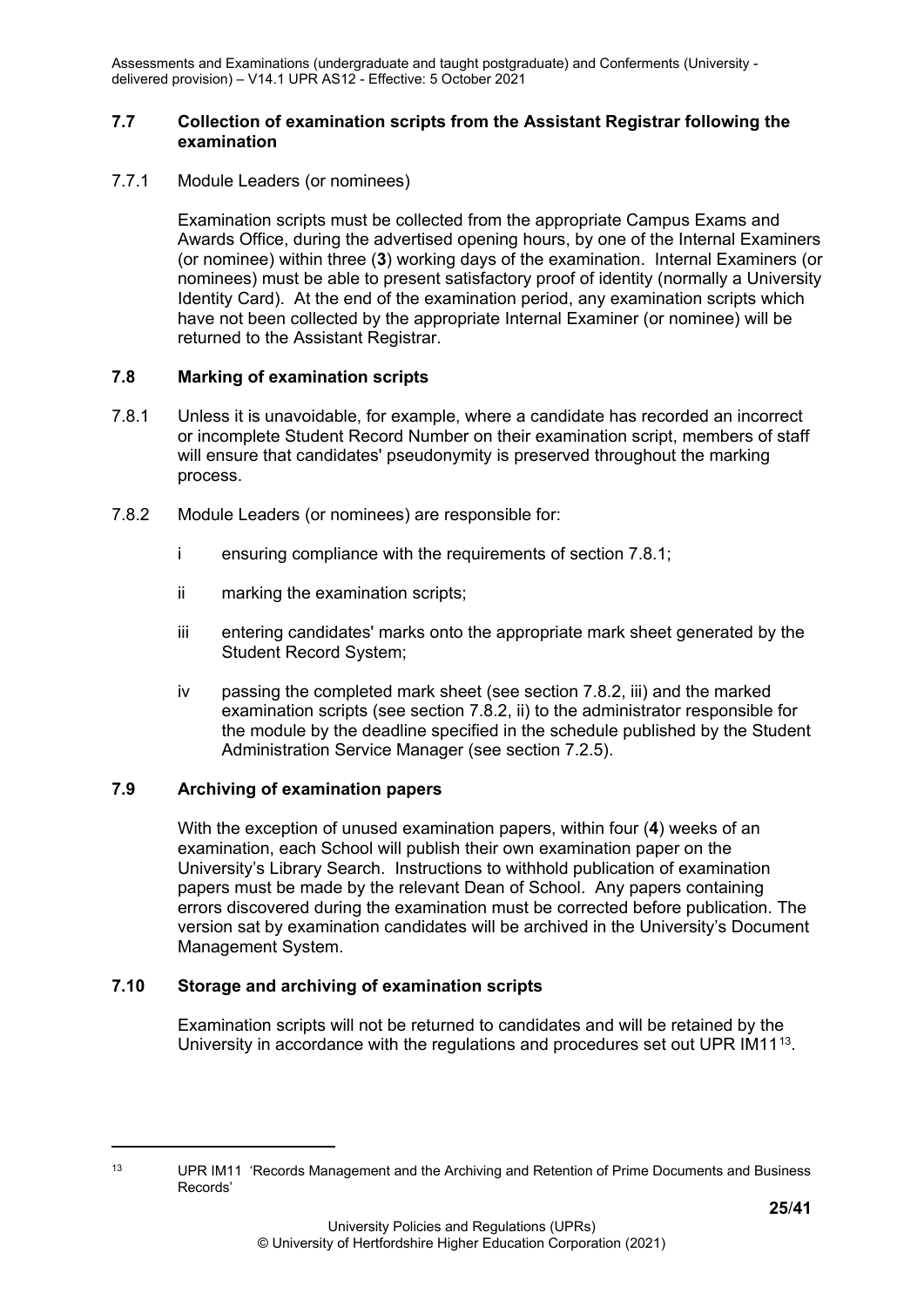# <span id="page-25-0"></span>**8 Regulations and Procedures relating to suspected assessment and examination offences**

#### <span id="page-25-1"></span>**8.1 General regulations**

- 8.1.1 Academic misconduct is defined in Appendix III, UPR AS1414. This document also sets out a range of other offences which the University will normally regard as academic misconduct.
- 8.1.2 Allegations of academic misconduct will be investigated in accordance with the procedures set out in Appendix III, UPR AS14[14](#page-25-6). Should such allegations be proven, the University reserves the right, at its sole discretion, to impose any of the penalties set out in Appendix III, UPR AS1414.

#### <span id="page-25-2"></span>**8.2 Suspected offences which occur in the examination room**

- <span id="page-25-3"></span>8.2.1 Unauthorised material
	- i Where an Invigilator has reasonable grounds to suspect that a candidate is in possession of unauthorised material during an examination, they have the right to confiscate the material immediately.
	- ii The Invigilator will contact the Assistant Registrar (or their representative) immediately to report the alleged offence.
	- iii The candidate will normally be allowed to continue with the examination without prejudice to any subsequent decision of the Module Board of Examiners.
	- iv The candidate will be informed at the end of the examination, normally by the Assistant Registrar (or nominee), that a report of the incident will be submitted to the appropriate Associate Dean of School (Academic Quality Assurance) (or nominee) (see Appendix III, UPR AS1415).
	- v The Invigilator and the Assistant Registrar must prepare a written report of the incident. The report, together with a copy of any material that has been confiscated, must be submitted by the Assistant Registrar to the appropriate Associate Dean of School (Academic Quality Assurance) (or nominee) within one (**1**) working day of the incident.

#### <span id="page-25-4"></span>8.2.2 Other offences

The Invigilator's Log, which contains details of the alleged offence, will be provided to the Chair of the Short Course/Module Board of Examiners.

#### <span id="page-25-5"></span>**8.3 Suspected offences identified during the marking process**

The Examiner will follow the procedures set out in section 8.4.

<span id="page-25-6"></span><sup>14</sup> UPR AS14, Appendix III 'Academic Integrity and Academic Misconduct'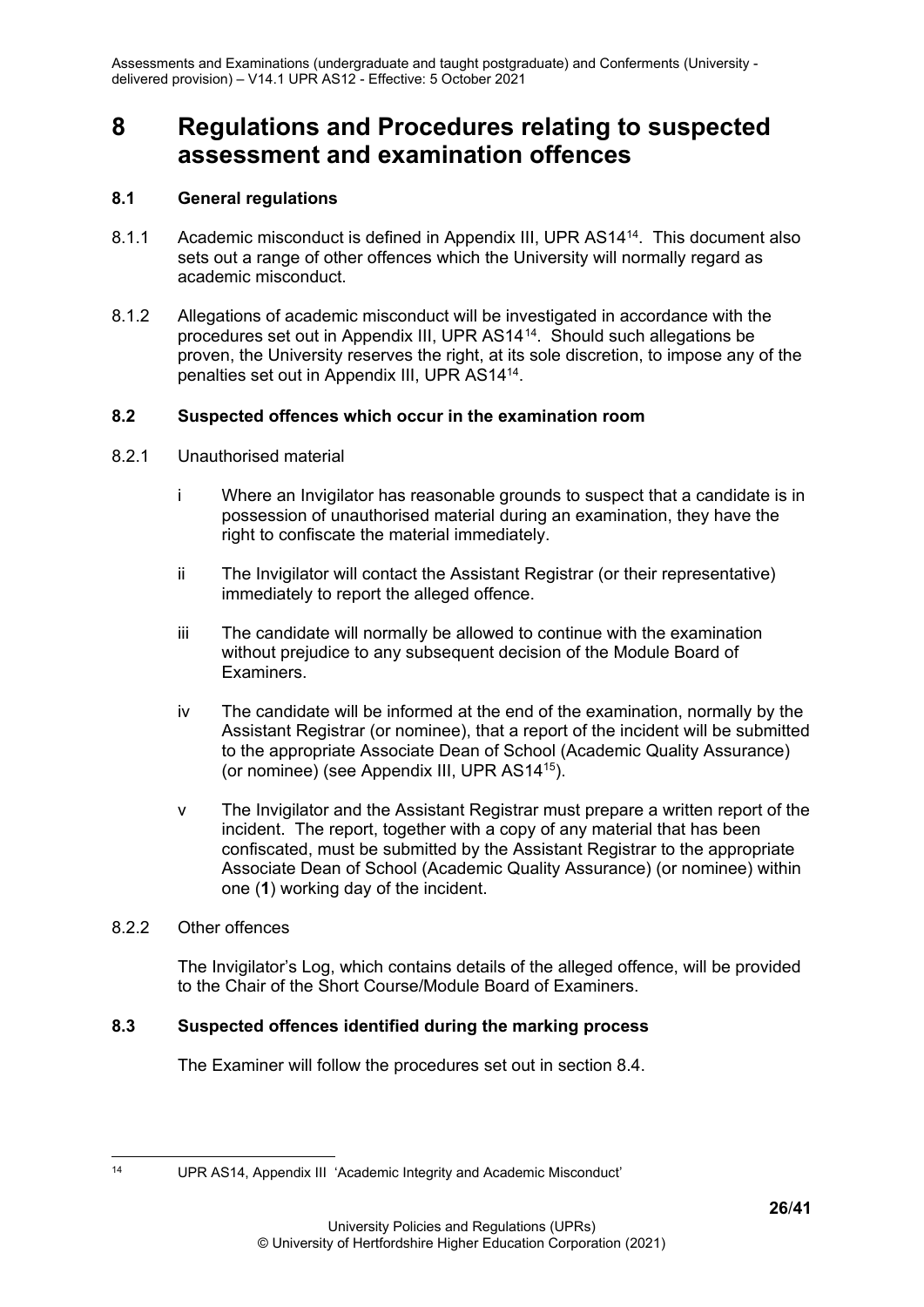#### <span id="page-26-0"></span>**8.4 Suspected coursework assessment offences**

- 8.4.1 The Examiner will endorse the piece of work on the front cover with a note identifying the nature of the suspected offence and, where relevant, the location of any passages which they suspect are the result of academic misconduct.
- 8.4.2 In the case of other forms of assessable submissions, such as three-dimensional or two-dimensional artefacts, the area of the artefact where the suspected offence is deemed to have taken place will be identified clearly in the assessment report.
- 8.4.3 The Examiner will make a written report to the appropriate Associate Dean of School (Academic Quality Assurance) (or nominee) within one (**1**) working day of the conclusion of the marking process for the assessment concerned.

## <span id="page-26-1"></span>**9 Consideration of results by Boards of Examiners**

#### <span id="page-26-2"></span>**9.1 General**

This section (9) must be read in conjunction with UPR AS11<sup>2</sup> and UPR AS14<sup>3</sup>.

#### <span id="page-26-3"></span>**9.2 Clerks to Boards of Examiners (Module and Programme)**

The role and responsibilities of Clerks to Boards of Examiners are fully described in Appendix II, UPR AS14[15](#page-26-6).

#### <span id="page-26-4"></span>**9.3 Absence of an External Examiner from a Board of Examiners meeting**

- 9.3.1 Where, in exceptional circumstances, a Module External Examiner is unable to be present at a Module Board of Examiners meeting, they must be asked to complete a form E9a following the meeting, to provide written confirmation of their concurrence with the recommendations of the Board prior to the publication of results to students (see section E3.2, UPR AS143).
- 9.3.2 Where, in exceptional circumstances, a Programme External Examiner is unable to be present at a Programme Board of Examiners meeting, they must be asked to complete a form E10a following the meeting, to provide written confirmation of their concurrence with the recommendations of the Board prior to the publication of Award Pass Lists (see section E2.3, UPR AS143).

#### <span id="page-26-5"></span>**9.4 Module Boards of Examiners**

- 9.4.1 The Clerk will:
	- i have received the relevant marked examination scripts and mark sheets from the Internal Examiner(s) (see section 7.8.2, iv);
	- ii enter these marks onto the Student Record System which will generate the prescribed 'Module Board Report' for consideration by the Module Board of Examiners;

<span id="page-26-6"></span><sup>15</sup> UPR AS14, Appendix II 'Clerks to Boards of Examiners - Role and Responsibilities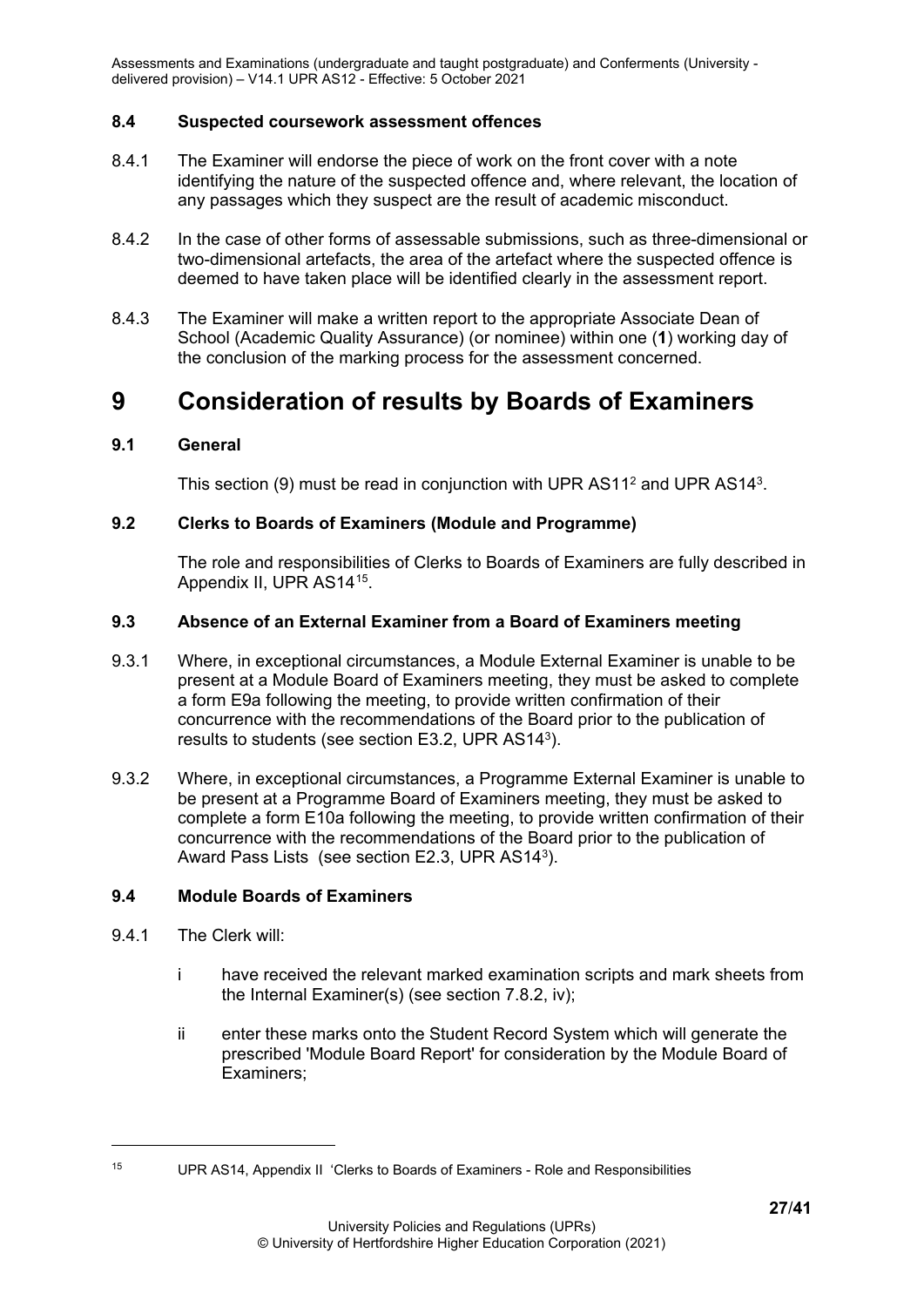- iii ensure that the mark sheets received from the Internal Examiner(s) are brought to the meeting of the Board;
- iv ensure that the marked examination scripts can be made available to the Board if required.
- <span id="page-27-0"></span>9.4.2 Role and responsibilities of Module External Examiners

Attendance at, or the written confirmation of External Examiners' concurrence with the decisions of, Boards of Examiners for modules which contribute to a University award is mandatory (see section E, UPR AS143).

- <span id="page-27-1"></span>9.4.3 Generation and approval of the final version of the E9 form
	- i The Student Administration Service Manager will prepare an E9 form, dated with the date of the Module Board of Examiners meeting to which it refers, which will list all of the modules to be considered by the Board and the names of the current External Examiners associated with the relevant module(s).
	- ii The Clerk will ensure that following the meeting the final version of the E9 Form is signed by:
		- a all of the External Examiners listed on the form and
		- b the Chair of the Module Board of Examiners and dated with the date of the relevant meeting of the Module Board of Examiners.
	- iii External Examiners will sign the final version of the E9 form, thereby signifying that they agree with the recommendations made by the Board at the meeting or, where they were absent from the meeting, complete a form E9a in accordance with the requirements of section 9.3.1.
	- iv The Chair will sign the final version of the E9 form, thereby confirming the grades awarded by the Board.
	- v The Student Administration Service Manager will ensure that the original E9 form (or E9a form), bearing the signatures of the Chair of the Module Board of Examiners and the External Examiner(s) is held securely, together with the minutes of the meeting and the Module Board of Examiners Report.
	- vi a copy of the E9 form should be sent to the School's designated Academic Services Officer (AQA).

#### <span id="page-27-2"></span>**9.5 Programme Boards of Examiners**

- <span id="page-27-3"></span>9.5.1 General regulations
	- i Regulations concerning candidates' names
		- a The names of the candidates on the Award Pass List (see section 9.5.4, i) must be identical to those by which candidates are registered with the University and which appear on the Student Record System.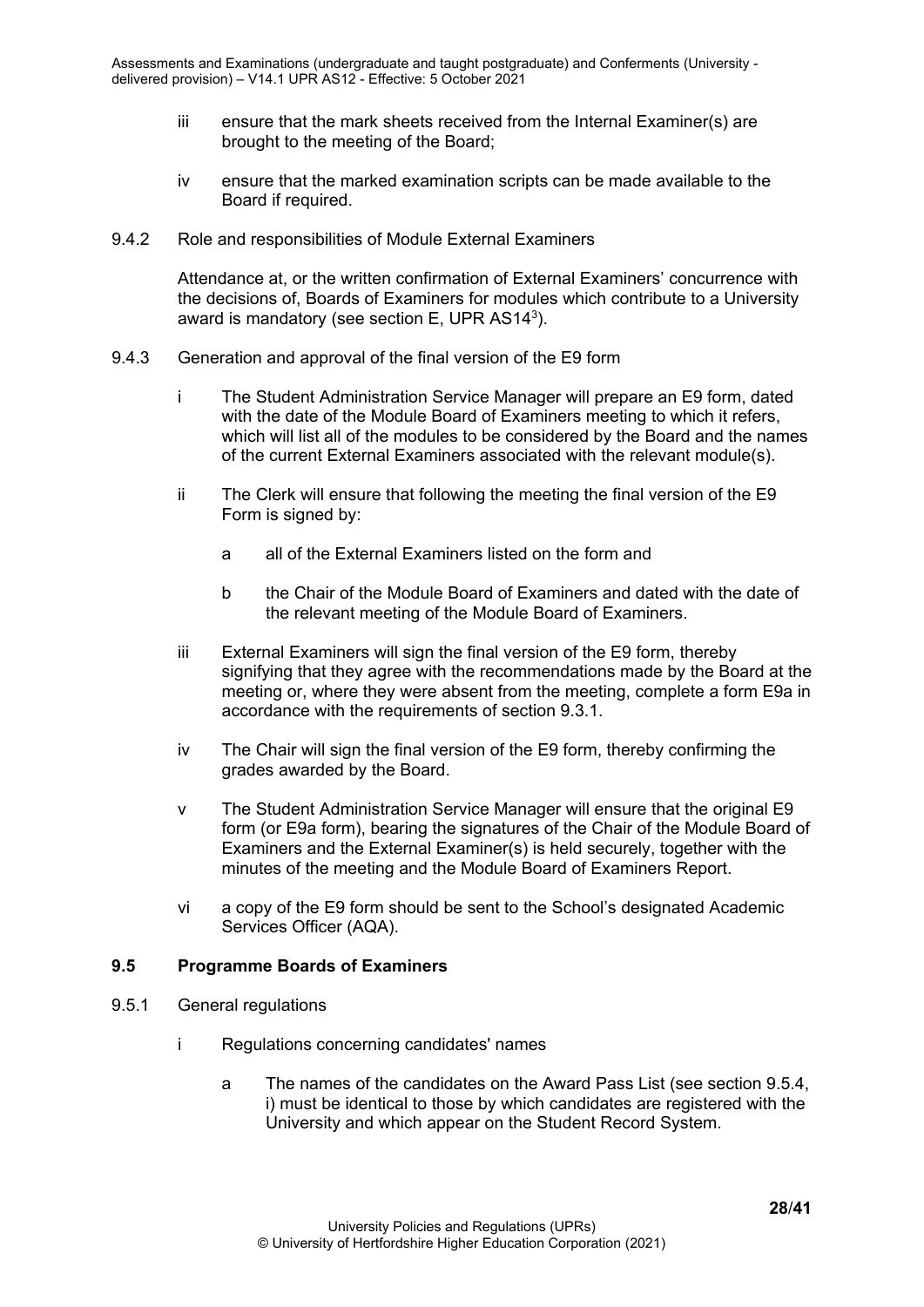- b Students must be registered in their full legal name as defined in a document provided by a Government Agency (for example, passport, full UK photo driving licence, etc). Initials and abbreviations should not be used other than in cases where these have been adopted legally by the candidate.
- c Any changes of name, for example, as a result of a change in marital status, must be notified by the candidate to Student Records and Enrolment, prior to the date of the Programme Board of Examiners meeting and must be accompanied by confirmatory legal evidence. Candidates cannot alter their names unless this is as a result of a process that is recognised in law, such as a marriage or deed poll. It should be noted that, although a marriage certificate is legal proof of a change to an individual's family name, it is not legal proof of any change to their forename(s).
- d It is the responsibility of Student Records and Enrolment to ensure that this information is input on the Student Record System.
- e No change of name that has taken place later than the date of the Programme Board of Examiners meeting can be taken into account unless the request for such a change is made by a trans graduate in which case the graduate concerned must address their request in the first instance to the Head of Admissions and Student Records.
- f In the event that a candidate does not have in their possession, by the date of the Programme Board of Examiners meeting, the necessary legal evidence to support a name change that they wish to be recorded on their award documentation, the candidate may make a Statutory Declaration before a Commissioner for Oaths to enable the name change to be made. The candidate must present written evidence of the Statutory Declaration to the Assistant Registrar as soon as it is available.
- g Names will appear in the format as defined in a document provided by a Government Agency (for example passport, full UK photo driving licence, etc).
- ii Identification of candidates

Only the 'Programme Board of Examiners Report' will be used to identify candidates who are eligible for an award.

iii 'Programme Boards of Examiners Reports'

'Programme Boards of Examiners Reports' will be generated by the Student Record System in the format determined from time-to-time by the Secretary and Registrar (or nominee).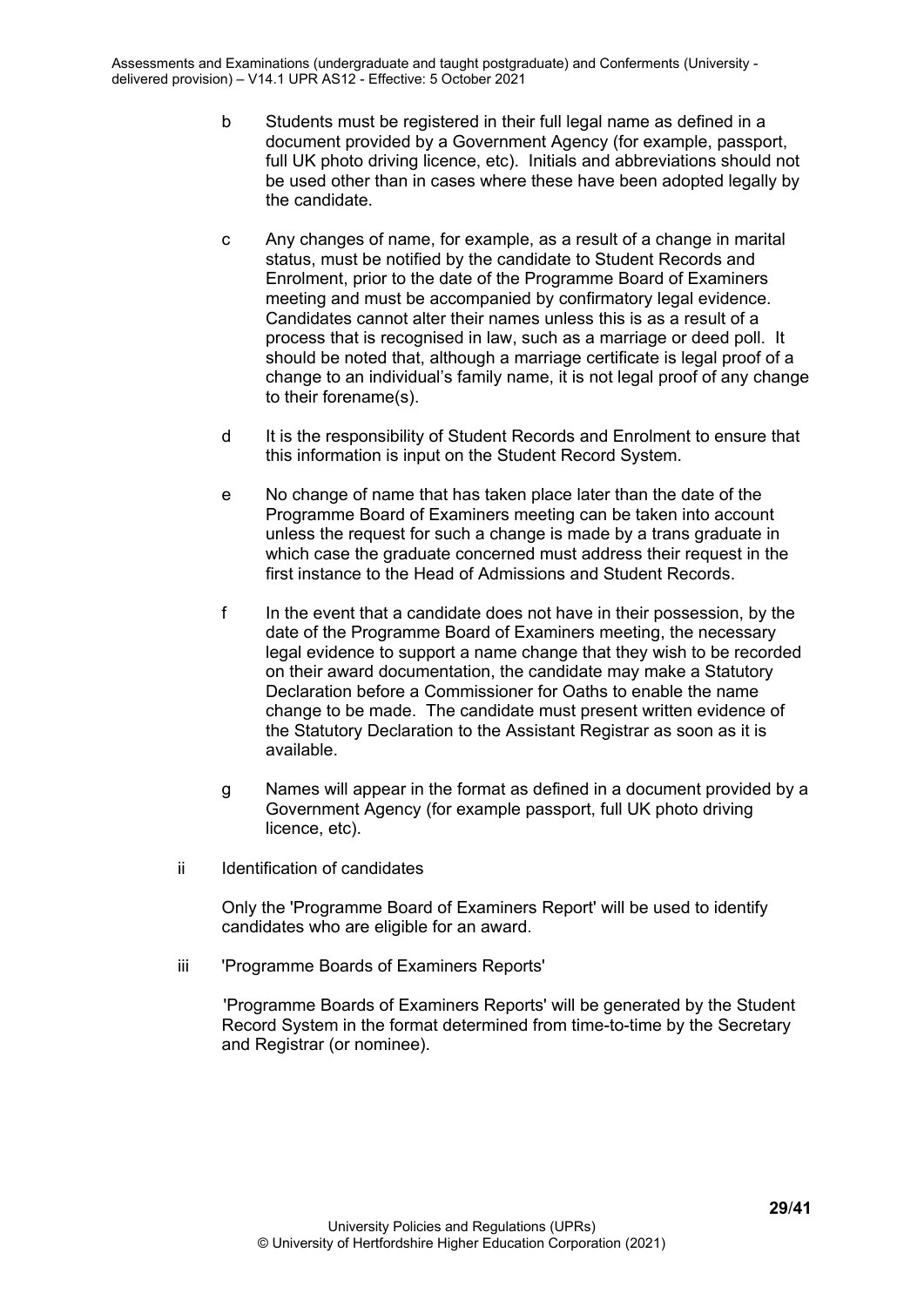iv Annotated Programme Board of Examiners Reports

A Programme Board of Examiners Report which has been annotated by the Clerk to the Board (see section 9.5.3) is a prime document as defined in UPR FR06[16](#page-29-3) and must be filed with the minutes of the Board and the original version of the Award Conferment Recommendation Form (Form E10) which has been signed by the External Examiner(s) (see section 9.5.4, v, d).

- v Absence of an External Examiner from a Board meeting (see section 9.3)
- <span id="page-29-0"></span>9.5.2 Preparations for a Programme Board of Examiners meeting
	- i Draft E10 form

The Student Administration Service Manager: will prepare an E10 form, dated with the date of the Programme Board of Examiners meeting to which it refers, which will list all of the awards to be considered by the Board and the names of the current External Examiners associated with the relevant programme(s).

ii The Clerk to the Board:

is responsible for ensuring that the relevant Programme Board of Examiners Reports are provided to the Board in the required format (see section 9.5.1, iii).

<span id="page-29-1"></span>9.5.3 During the Programme Board of Examiners meeting

The Clerk:

will annotate the Programme Board of Examiners Report with the outcome of the Board's deliberations concerning each of the candidates who are listed there (see section 9.5.1, iii and iv). The annotated report forms an appendix to the Programme Board minutes.

- <span id="page-29-2"></span>9.5.4 Following the Programme Board of Examiners meeting
	- i Award Pass Lists

All Award Pass Lists will be produced from the Student Record System in the format prescribed by the Secretary and Registrar (or nominee) from time-totime and it should be noted that this is the official University Pass List. The Award Pass List, together with the Programme Board minutes, is the formal record of the University awards which have been approved by a Programme Board of Examiners.

<span id="page-29-3"></span><sup>16</sup> UPR FR06 'Corporate Governance and Financial Regulation'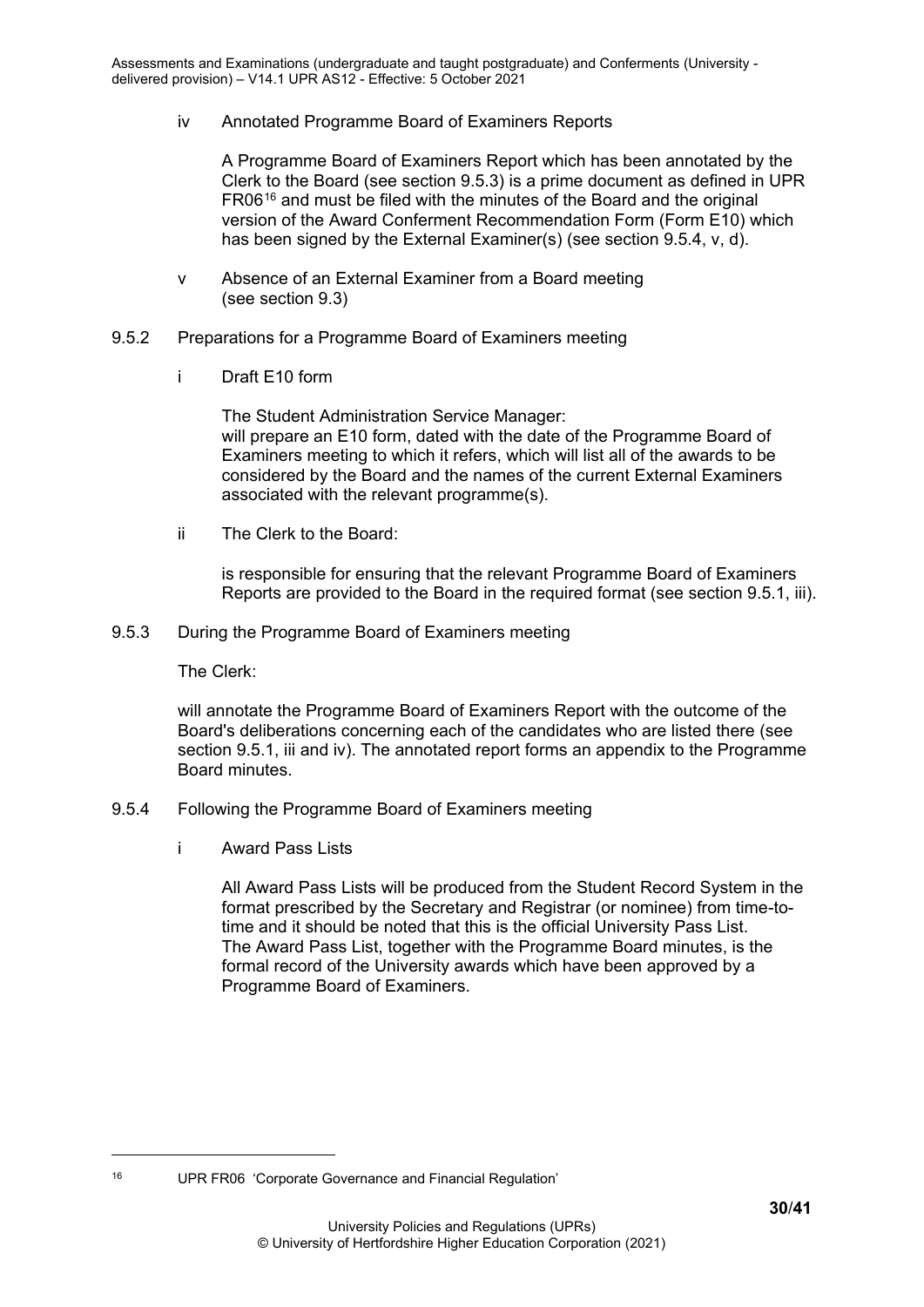- ii Exit awards
	- a The exit award shown on the Award Pass List will normally be the final award for the candidate's programme of study (for example, Master's Degree, Bachelor's Degree with Honours, Foundation Degree, BTEC Higher National Diploma/Certificate) unless: the candidate decides to finish studying at an intermediate stage of their programme or the candidate has reached their ultimate level of attainment at an interim award stage, in which case, the final (exit) award recommended by the Board could be any of the undergraduate or taught postgraduate awards listed in UPR AS112.
	- b The exception to section 9.5.4, ii, a, is where a BTEC HND/HNC is an embedded award on a Bachelor's Degree with Honours programme. Although candidates may be expected to continue to study for the Bachelor's Degree with Honours after qualifying for the BTEC HND/HNC, an award must be recommended by the Programme Board of Examiners at the HND/HNC stage to enable certificates to be produced in accordance with the University's Edexcel Licensing Agreement.
- iii Format and content of Award Pass Lists Award Pass Lists are produced from the Student Record System and will conform to the following requirements:
	- a candidates must be listed either in alphabetical, course instance or award order;
	- b the candidate's full name, as recorded on the Student Record System, will be used, and Student Registration Number;
	- c the Award Pass List must state the date of the meeting of the Programme Board of Examiners at which the awards were recommended.
- iv Approval of Award Pass Lists

Each Award Pass List must be signed by:

- a the Chair of the Programme Board of Examiners (who, in doing so, certifies that the decisions reached by the Board have been recorded correctly on the Award Pass List) and
- b the Student Administration Service Manager, who, in doing so, confirms that the document has been checked and the information contained in it is full and correct.

In the absence of the Chair of the Programme Board of Examiners, another senior member of the Board of Examiners (nominated by the Dean of School) may sign the Pass List(s).

#### (**Note for guidance:**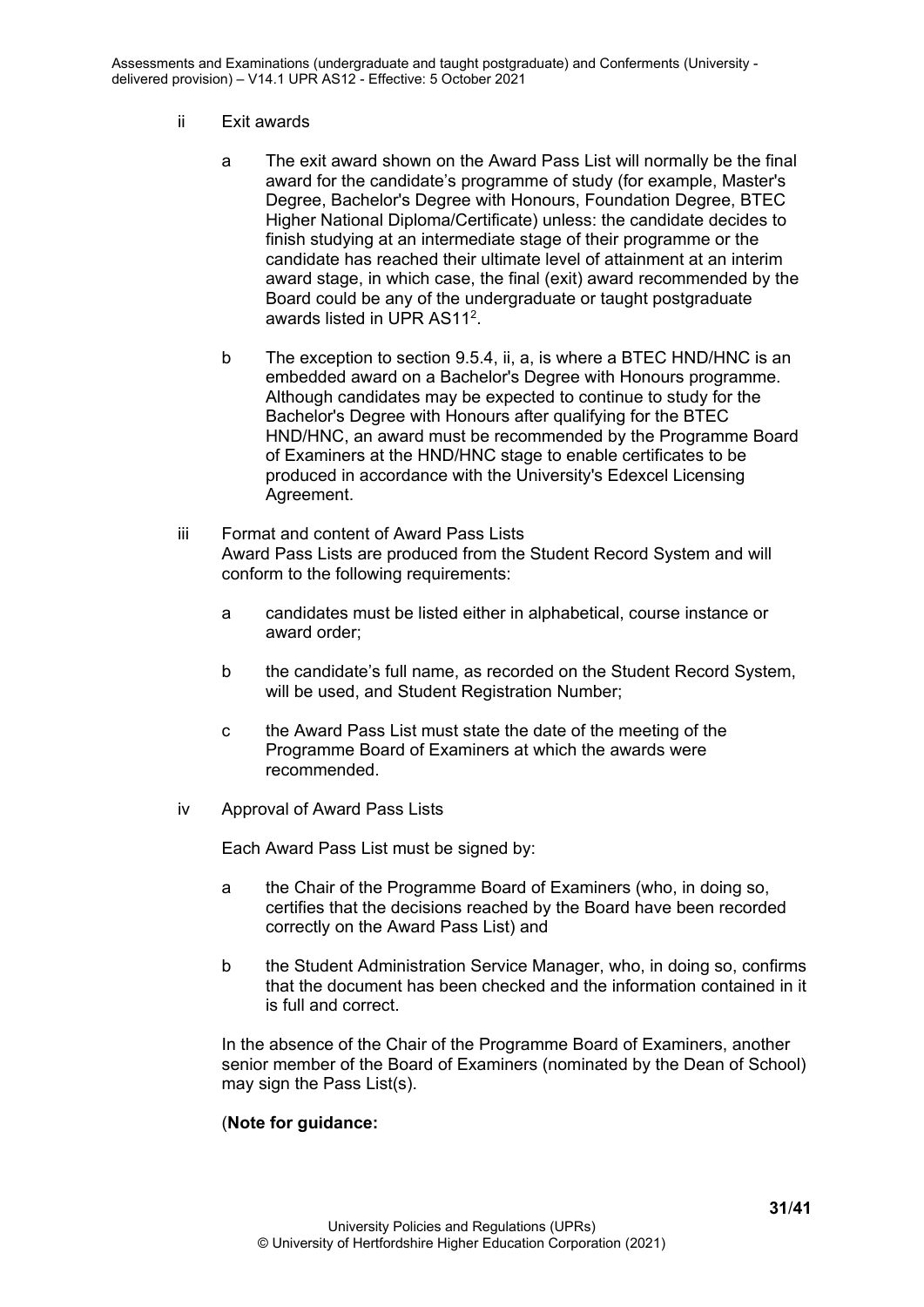It is normally the case that the Vice-Chancellor signs letters to research degree candidates personally, notifying them of the award being made to them by the University. In these circumstances, the Vice-Chancellor is noting formally the decision of the Research Degrees Board which is the Board of Examiners for all research degrees.)

- v Generation and approval of the final version of the E10 form
	- a The Clerk:

will ensure that following the meeting the final version of the E10 Form is signed by:

- **1** all of the External Examiners listed on the form and<br>**2** the Chair of the Programme Board of Examiners an
- **2** the Chair of the Programme Board of Examiners and dated with the date of the relevant meeting of the Programme Board of Examiners.
- b External Examiners:

will sign the final version of the E10 form, thereby signifying that they agree with the recommendations made by the Board at the meeting or, where they were absent from the meeting, complete a form E10a in accordance with the requirements of section 9.3.

c The Chair:

will sign the final version of the E10 form, thereby confirming the certification of the awards approved by the Board.

d the Student Administration Service Manager:

will ensure that the original E10 form (or E10a form), bearing the signatures of the Chair of the Programme Board of Examiners and the External Examiner(s) is held securely, together with the master Award Pass List, the minutes of the meeting and the Programme Board of Examiners Report.

e a copy of the E10 form (or E10a form) should be sent to the School's designated Academic Services Officer (AQA).

## <span id="page-31-0"></span>**10 Publication of Results**

(See section C3.6, UPR AS143.)

#### <span id="page-31-1"></span>**10.1 General regulations and procedures**

10.1.1 In the event of any discrepancy between a result on a Programme Board of Examiners Report and the Award Pass List, it is the result on the Programme Board of Examiners Report which is the official result (see section 9.5.1, iii).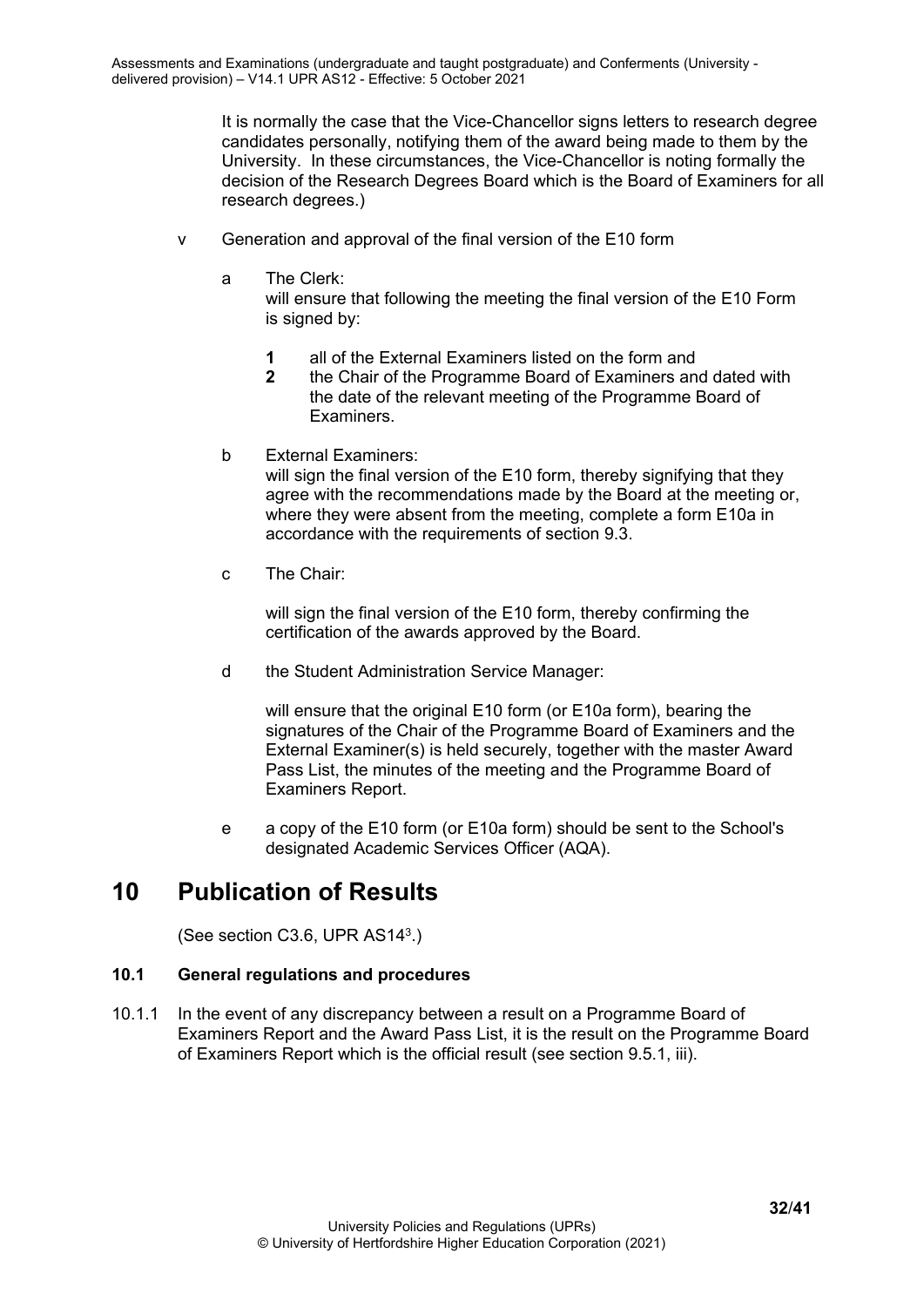#### <span id="page-32-0"></span>10.1.2 Issuing of results to candidates

The Student Administration Service Manager will ensure that: following the conclusion of the process described in section  $9.5.4$ ,  $i - iv$ , (inclusive) each candidate, who is not exiting the University with an award, is issued results electronically via the student portal, generated by the Student Record System. On request, a hard copy notification of results will be issued, which has been signed by the Chair of the Programme Board of Examiners (or nominee).

(Section C3.6, UPR AS143, gives additional information concerning the publication of results.)

<span id="page-32-1"></span>10.1.3 Award Pass Lists

The Student Administration Service Manager will ensure that not more than **20** working days following the relevant Board meeting:

i an appropriate Award Pass List is produced and signed by the Chair of the Programme Board of Examiners and by the Student Administration Service Manager;

#### (**Note for guidance:**

The original Award Pass List is subsequently placed in the Minute Book (see section 3.2, Appendix II, UPR AS14<sup>15</sup>). Section 9.5.3 formally designates the annotated Programme Board of Examiners Report as an appendix to the minutes of the meeting to which it relates. The original Award Pass List is also an important record of the business of the Board. Although it does not form part of the minutes of the meeting, it too should be placed in the Minute Book to ensure that it is readily available for scrutiny.)

- ii students are notified of their award;
- iii a copy of a fully completed form E10 (or E10a) is received by the Assistant Registrar (Academic Services).

#### <span id="page-32-2"></span>10.1.4 Issuing of Transcripts from the Student Record System

The Student Administration Service Manager will ensure that:

- i following the conclusion of the process described in section  $9.5.4$ ,  $i iv$ , (inclusive) each candidate who is exiting the University with an award is issued with a Transcript, generated by the Student Record System, on University Transcript paper;
- ii the Transcript is accompanied by required supplementary information, available from the Academic Registrar (or nominee), which must be provided in compliance with European Commission regulations relating to the Diploma Supplement.

University Transcript paper, bearing the signature of the Vice-Chancellor, may be obtained from the office of the Academic Registrar (or nominee).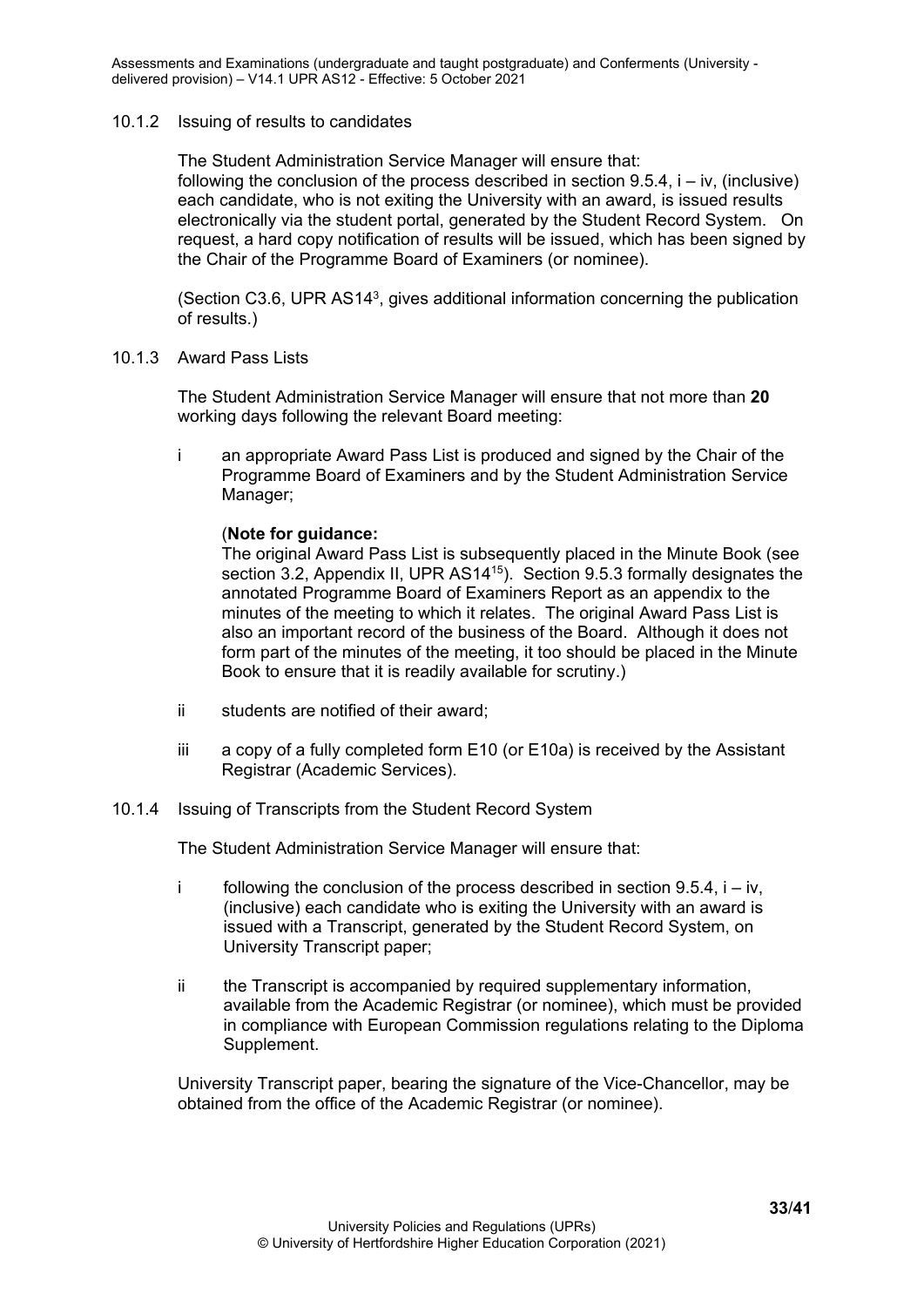#### <span id="page-33-0"></span>10.1.5 Transcripts which cannot be produced from the Student Record System

It will not be possible to generate Transcripts for those students whose attendance at the University pre-dated the introduction of the Student Record Systems.

In these circumstances, the Student Administration Service Manager is responsible for ensuring compliance with the following requirements.

- i A Transcript will be made available, on request, to any student.
- ii The Transcript will give the student's full academic record at the University, will be printed on University Transcript paper and will also include:
	- a the student's full name, Student Registration Number and HESA number;
	- b the dates of their registration;
	- c all elements of study undertaken, their level, the date of their completion and the grades achieved (including fail grades);
	- d the number of credit points awarded for each element of study that the candidate has completed successfully;
	- e any awards for which the candidate has satisfied the criteria;
	- f for each element, the language in which study and assessment was undertaken;
	- g the location of study.
- iii The Transcript is accompanied by required supplementary information, available from the Academic Registrar (or nominee), which must be provided in compliance with European Commission regulations relating to the Diploma Supplement.

University Transcript paper, bearing the signature of the Vice-Chancellor, may be obtained from Academic Services.

- <span id="page-33-1"></span>10.1.6 Data Protection and the disclosure of marks/results
	- i The Data Protection Act 2018 and General Data Protection Regulations 2018 give individuals right of access to any personal information that is held about them both on computer and within structured manual filing systems (see UPR IM08[17](#page-33-2)).
	- ii Candidates are informed of their grades routinely, by means of the University's procedures for the publication of results (see section C3.6, UPR  $AS14<sup>3</sup>$ ).

<span id="page-33-2"></span>

<sup>17</sup> UPR IM08 'Data Protection Policy and Privacy Statement'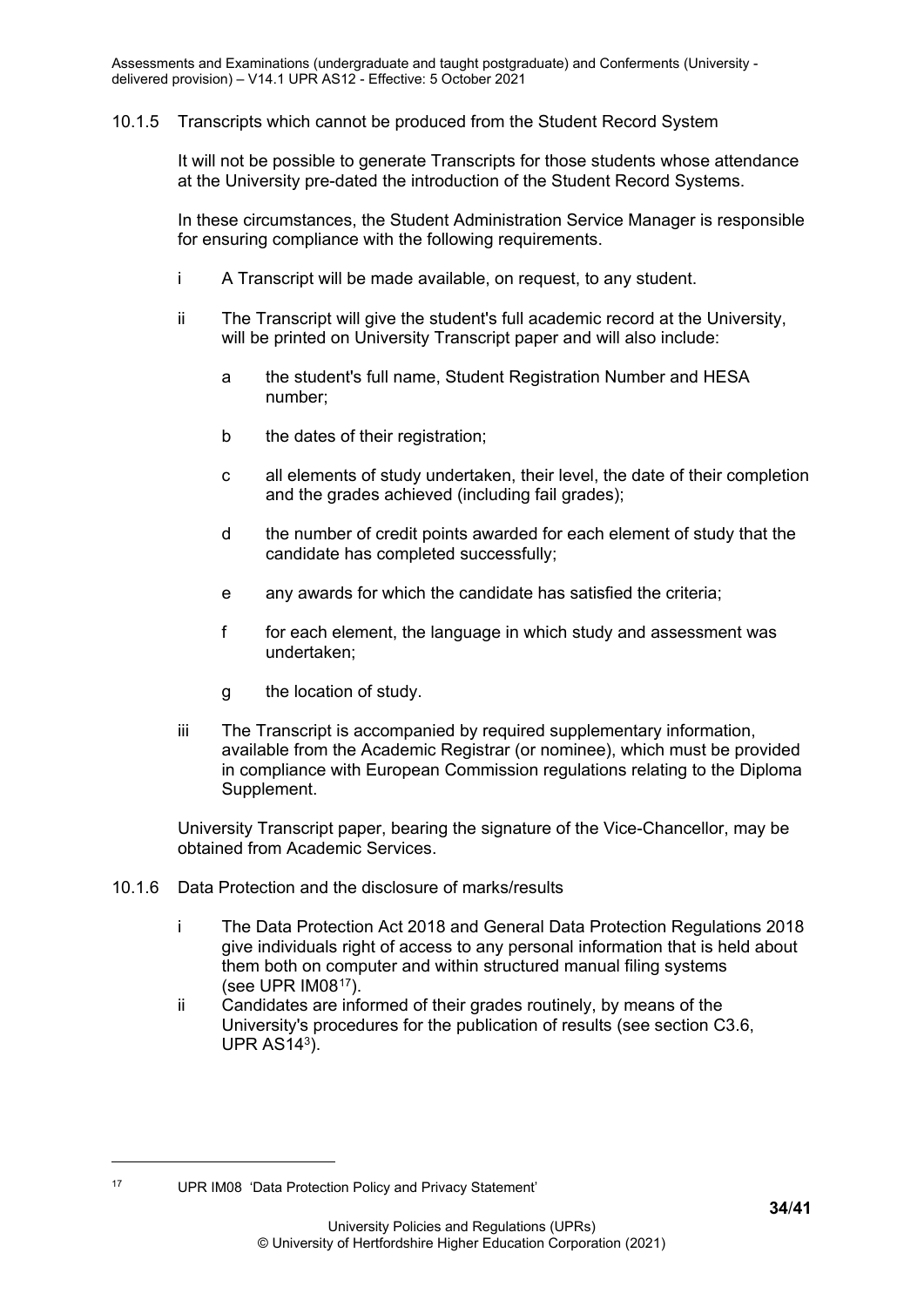- iii Where a candidate makes a formal request to the Data Protection Officer for access to their personal data and pays the appropriate charge, they are entitled to receive a copy of all of the information held about them, including any marks held on any University computer or in structured manual filing systems.
- iv It is recommended good practice that, where practicable, all marks stored on computer while awaiting moderation should be accompanied by provisional grades and that the candidate should be given a clear explanation of the status of the marks and/or grades, including the right of Boards of Examiners to vary grades.
- v A Programme Board of Examiners may authorise the disclosure to a candidate by the Chair of the Programme Board of Examiners/Associate Dean of School of further information about their examination/assessment performance whenever a Board considers that it is in the candidate's interest to have that information (see sections 5.5 and 5.6).
- vi A Board of Examiners may not authorise the disclosure to a candidate of any list of examination results containing the grades or assessments of other candidates.
- <span id="page-34-0"></span>10.1.7 Withholding of results
	- i The University reserves the right to withhold the formal notification of the examination or assessment results from any student who owes money to the University in the form of Academic Student Debt, as defined in Appendix I, UPR SA13<sup>6</sup>/Appendix I, UPR SA15<sup>7</sup>, and such sum has not been paid.
	- ii Candidates in these circumstances will, nevertheless, be notified of any examination or coursework referrals/deferrals and will be permitted to submit for such examinations or assessments. However, the University reserves the right to withhold the formal notification of the results of any referred examinations or assessments until such time as the moneys owed have been paid.

(This does not affect any rights of 'subject access' which the student may have under Data Protection legislation and candidates should refer to UPR IM0817).

#### <span id="page-34-1"></span>**10.2 Prizes**

(See Appendix IV, UPR AS12[18.](#page-34-2))

<span id="page-34-2"></span><sup>18</sup> Appendix IV, UPR AS12 'Prizes (University-Delivered Provision)'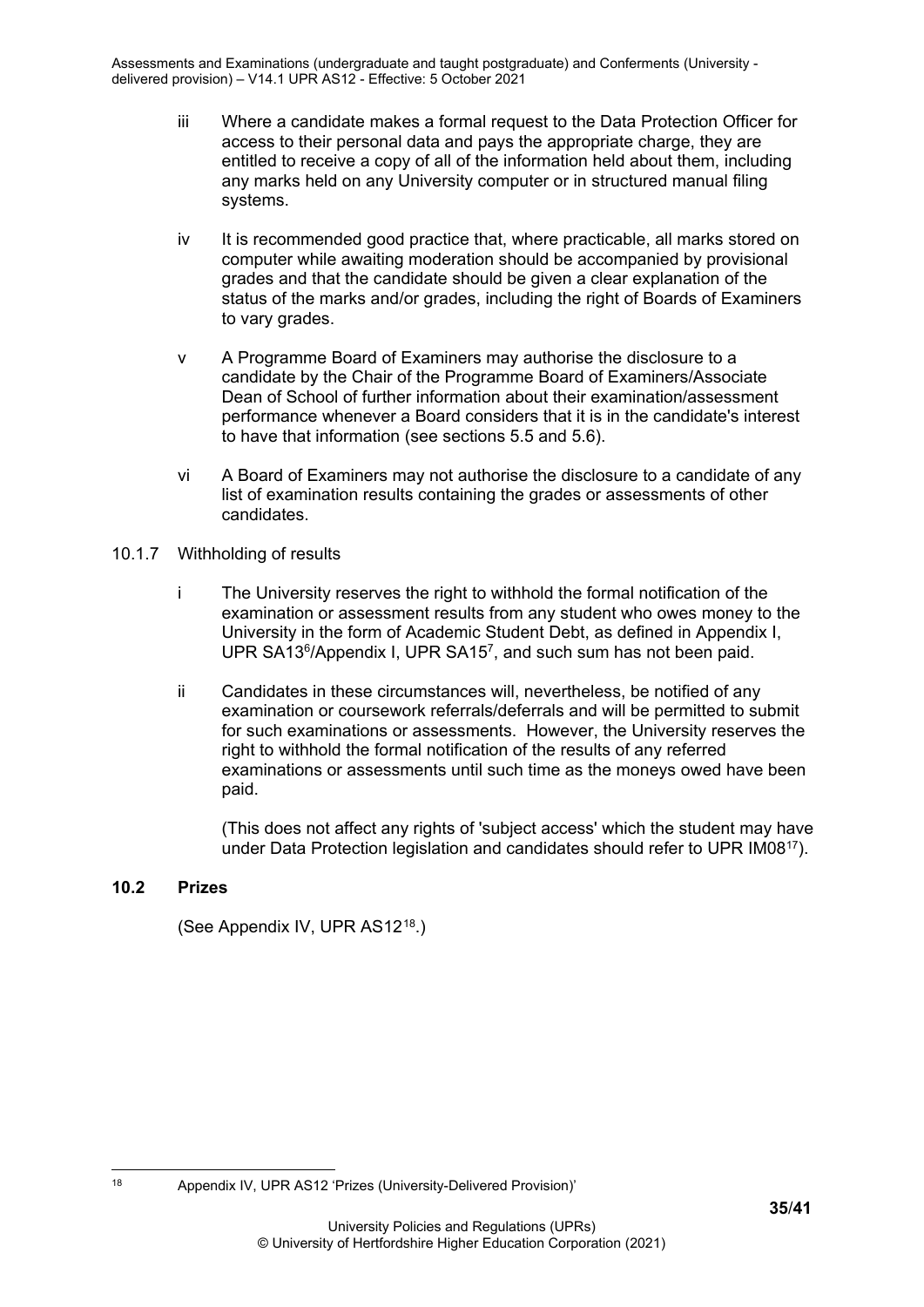# <span id="page-35-0"></span>**11 The Conferment and Certification of awards**

#### <span id="page-35-1"></span>**11.1 Conferment of Awards**

- 11.1.1 The Assistant Registrar (Academic Services) will:
	- i check all conferred awards and the associated E10 (or E10a) form to ensure that the External Examiner(s) was/were present at the Programme Board of Examiners meeting where the recommendation for the award was made or that the External Examiner(s) has/have concurred with the recommendations of the Board (see section 9.3);
	- ii acting on behalf of the Secretary and Registrar, satisfy himself or herself that all of the required checks have been made and that each award is correct.
- <span id="page-35-2"></span>11.1.2 Date of conferment (date from which awards are effective)

The awards that are listed on the Award Pass List will be deemed to have been conferred, as appropriate, either:

- i from the date of the Programme Board of Examiners meeting at which the recommendation for the award was made or
- ii from the date on which the candidate fulfilled any conditions for the award that were imposed by the Programme Board of Examiners.

The date of conferment is the date on which a student is deemed to have graduated.

<span id="page-35-3"></span>11.1.3 Withholding notification of the conferment of an award

The University reserves the right to withhold notification of the conferment of an award from any student who owes money to the University in the form of Academic Student Debt, as defined in Appendix I, UPR SA13<sup>6</sup>/Appendix I, UPR SA15<sup>7</sup>, and such sum has not been paid.

#### (**Note for guidance:**

'Withholding notification' will include, but may not be limited to, withholding Transcripts, notifications of results and award certificates or such other action that the University, at its sole discretion, deems appropriate.)

#### <span id="page-35-4"></span>**11.2 Certificates and duplicate award certificates**

- <span id="page-35-5"></span>11.2.1 Certificates
	- i Certificates for University Awards will bear the University's Coat of Arms and the signature of the Vice-Chancellor. These certificates will be issued only by the Assistant Registrar.
	- ii Certificates for Supervised Work Experience for sandwich degrees will be prepared by the Student Administration Service Manager and signed by the Chair of the appropriate Board of Examiners. The Student Administration Service Manager will ensure that the certificates are provided to the Assistant Registrar who will then issue them on the University's behalf.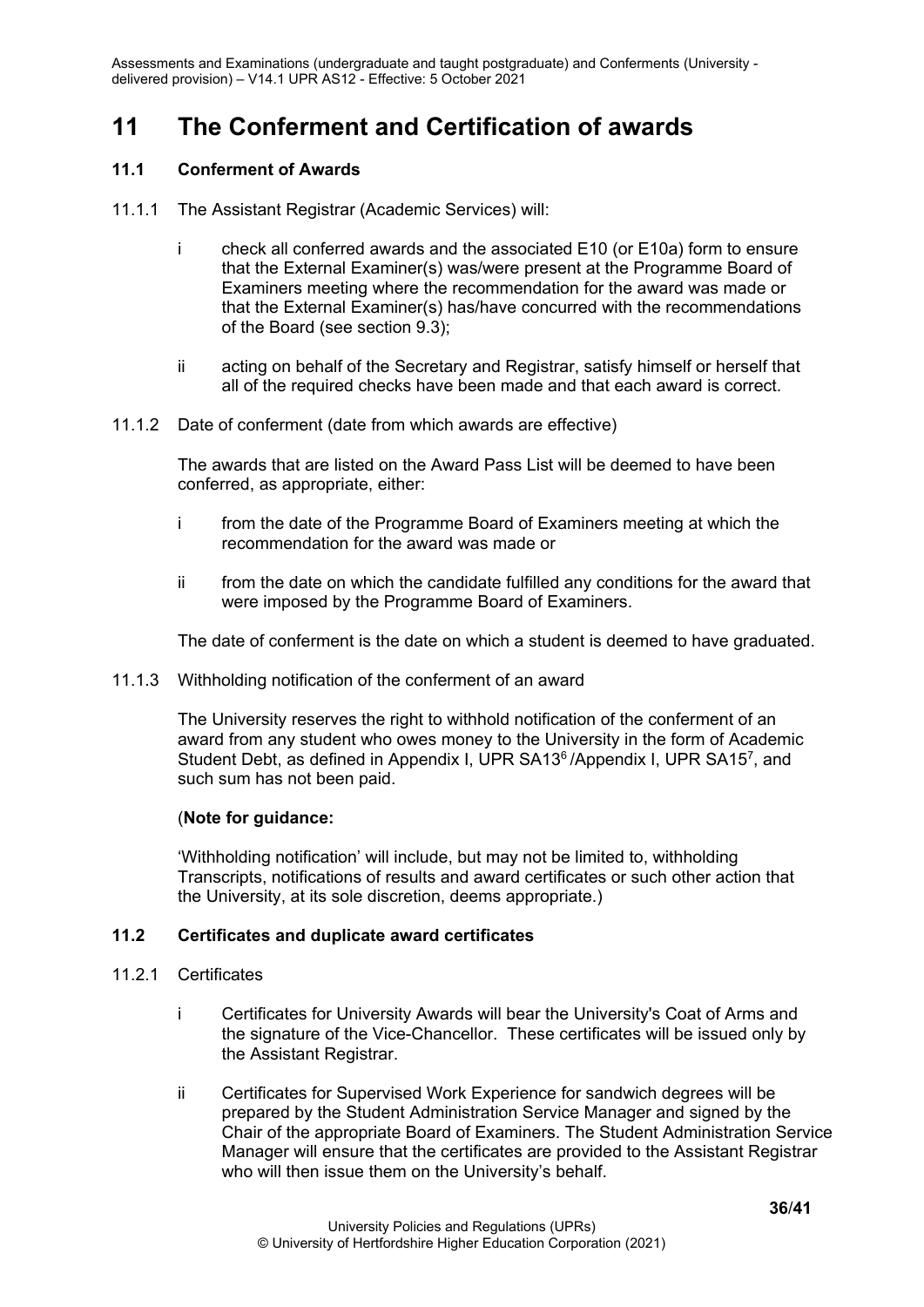#### <span id="page-36-0"></span>11.2.2 Format of certificates

- i Certificates for all awards listed in UPR AS11, 'Schedule of Awards', with the exception of those identified in 11.2.2, ii, below:
	- a Will bear the University crest reproduced in full colour and will be signed by the Vice-Chancellor.
	- b The wording for first degree awards will be set out in accordance with the following example: 'X (name) has been awarded the degree of Bachelor of Arts with First Class Honours/Upper Second Class Honours/Lower Second Class Honours /Third Class Honours/ having followed an approved sandwich programme in (subject)'.
	- c Where the award is not in the sandwich mode the word 'sandwich' will be omitted (see section 11.2.2, i, b).
	- d Where the award is achieved after a candidate has followed a degree only programme, there is no classification for the award.
	- e Programmes for which there is no approved title, for example, those approved under the University's Credit Accumulation and Transfer Scheme (CATS), will be described only as an 'approved programme'.
- <span id="page-36-1"></span>11.2.3 Replacement certificates
	- i The certificate which the University issues as proof of the conferment of an award is a unique and valuable document which should be carefully preserved by its recipient. The University will not issue additional copies or replacements to any person to whom an original certificate has already been issued other than in the circumstances described in section 11.2.3, ii - iv.
	- ii If a certificate is lost or destroyed, a replacement can be issued which will have precisely the same standing as the original certificate which it replaces. It will be produced in the format currently in use by the University and may not therefore be an exact replica of the original.
	- iii An application for the issue of a replacement certificate must be made on the appropriate form which can be obtained from the Assistant Registrar. The applicant must, in addition, provide the Assistant Registrar with:
		- a the damaged or defaced certificate or a written declaration, signed by the applicant, setting out the circumstances in which the certificate was lost or destroyed, which includes a written undertaking by the graduate/diplomate that they will return the replacement to the University in the event that the original is found and
		- b payment of the prescribed fee.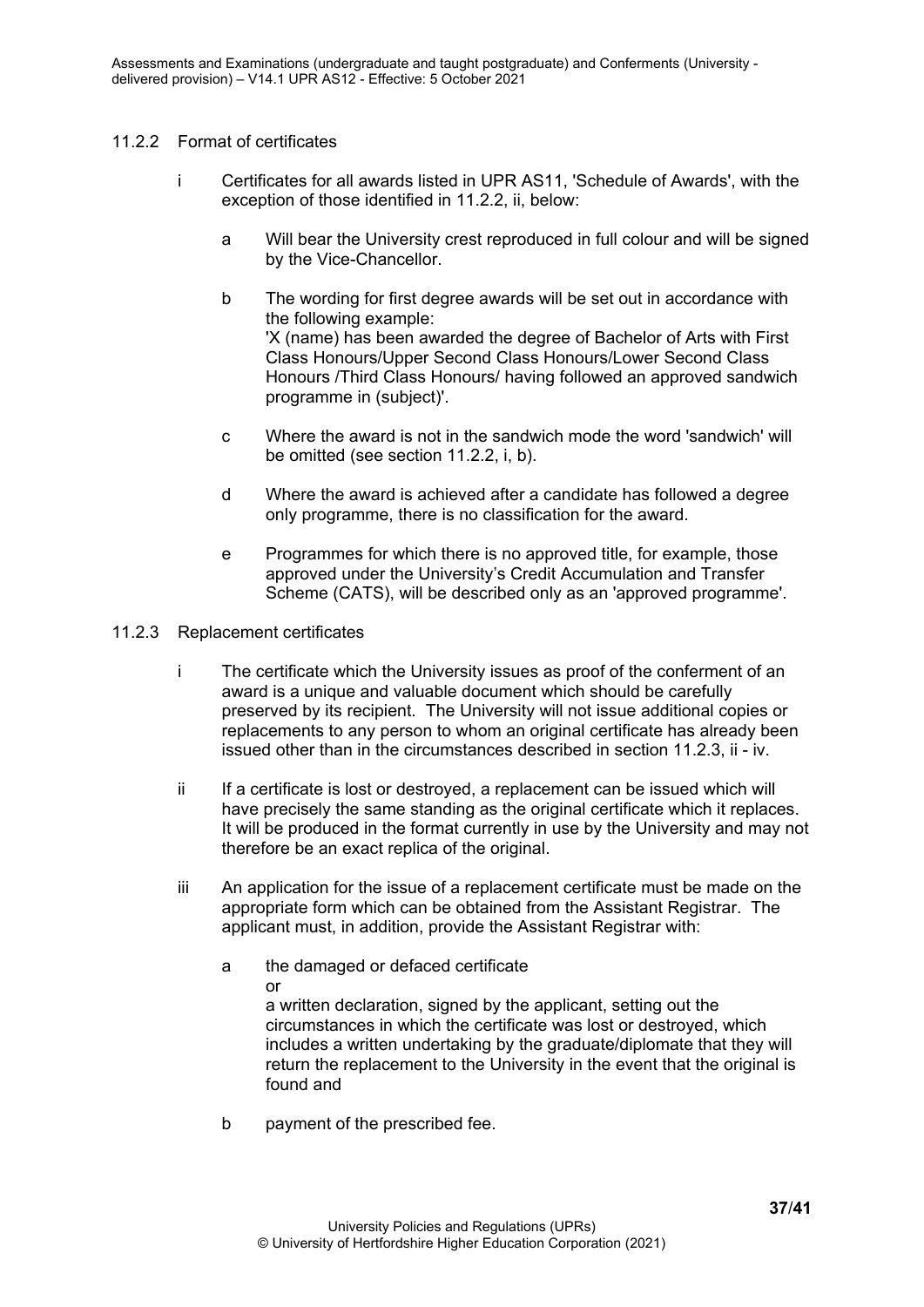#### <span id="page-37-0"></span>**11.3 Certificates of Attendance/Credit**

#### <span id="page-37-1"></span>11.3.1 Scope

The following requirements are not relevant to Transcripts or Records of Achievement and it should be noted that the University is not empowered to certificate awards of external bodies, including any aspect of NVQ achievement.

- 11.3.2 The Student Administration Service Manager:
	- i is responsible for issuing certificates of attendance, with and without credit, which cannot be generated by the Student Record System, in accordance with the following regulations and procedures:
		- a where made available**,** such certificates must be produced in the standard format stipulated from time-to-time by the Secretary and Registrar (or nominee), bear the University of Hertfordshire logo and be signed by the Dean of School (or nominee);
		- b certificates, their wording, the signature of the Dean of School (or nominee) and that of any other signatory may be pre-printed; special features, for example, the Registration Number for nurses, may also be pre-printed into individual or specific certificates.

#### (**Notes for guidance:**

- Official University of Hertfordshire 'Certificate of Attendance' and 'Certificate of Credit' paper, bearing the signature of the Vice-Chancellor, may be obtained from the Academic Registrar (or nominee).
- Where a Certificate of Attendance or a Certificate of Completion is generated manually:
	- i credit points must not be shown on such certificates unless the recipient has successfully completed an approved credit rated module;
	- ii where certificates bearing credit points are issued, full records of the credit achieved must be made and retained by the Student Administration Service Manager.)

### <span id="page-37-2"></span>**12 Graduation Ceremonies for the presentation of graduates who have received degrees and diplomas**

#### <span id="page-37-3"></span>**12.1 General regulations and procedures**

- 12.1.1 The University will hold ceremonies each academic year for the presentation of students who have met the criteria listed in section 12.1.7.
- 12.1.2 The dates of the University's Graduation Ceremonies will be determined by the Academic Board which will be advised by the Assistant Registrar.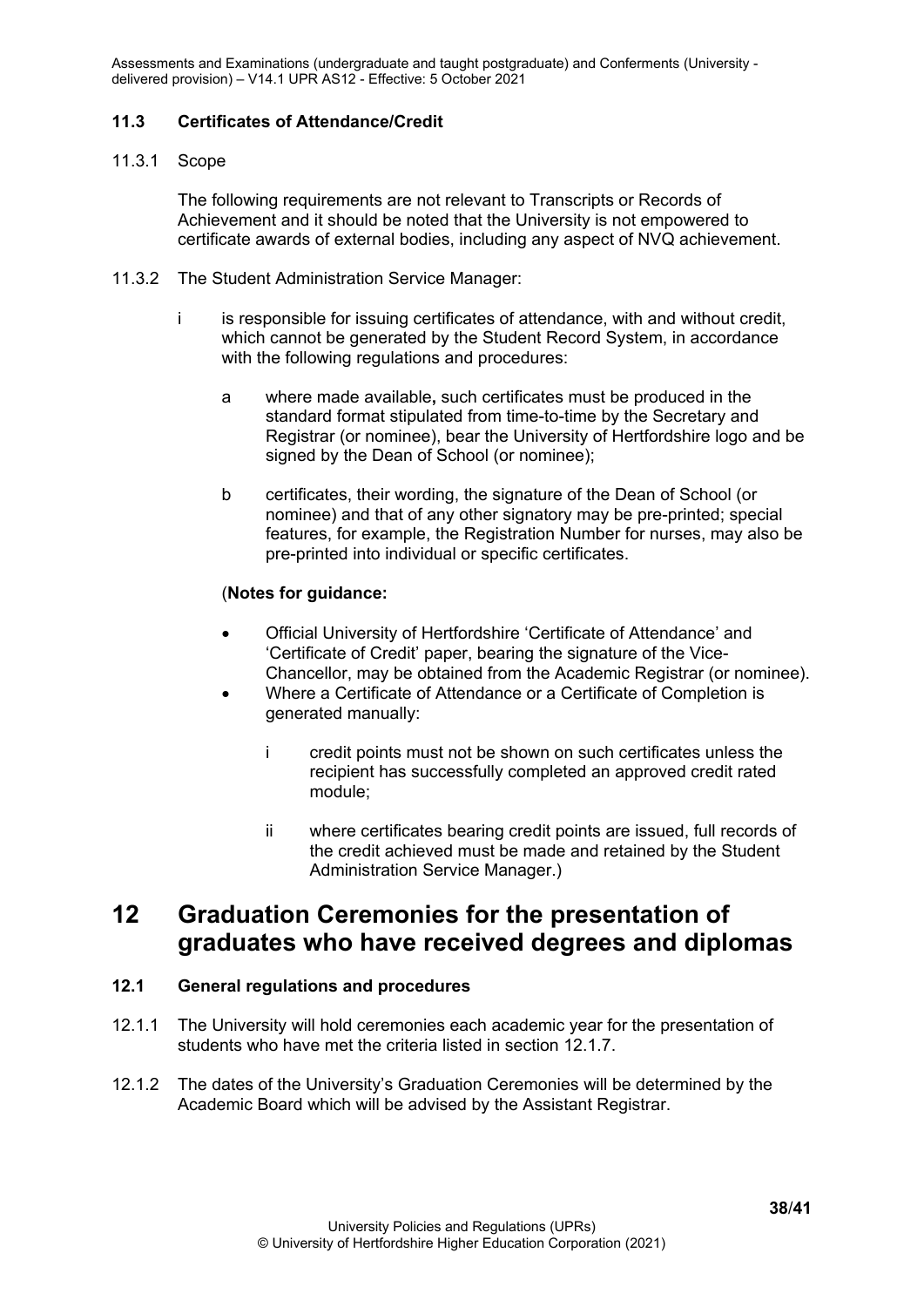- 12.1.3 Candidates will normally be eligible to attend a ceremony only after they have completed the programme on which they are enrolled. Although they may have reached the standard to qualify for an interim award, it will be expected that they will continue to follow the programme until they have achieved the highest award for that programme.
- <span id="page-38-0"></span>12.1.4 Candidates who elect to receive an interim award

(See Section 9.5.4, ii)

- i Candidates who finish their studies before achieving the highest award on their programme must notify the Student Administration Service Manager, in writing, by the deadline specified by the Student Administration Service Manager, that they have completed their studies and (where they are eligible) wish to be invited to a ceremony. The University's normal practice is to invite such candidates to the relevant ceremony immediately following their having achieved their awards.
- ii A candidate who has been offered an interim award but has not returned to study nor notified the Student Administration Service Manager in writing of their acceptance of this offer by a deadline date published by the University will receive their interim award automatically shortly thereafter. The candidate may be invited to a ceremony provided that they have met the criteria listed in section 12.1.7.
- <span id="page-38-1"></span>12.1.5 Eligibility to attend graduation ceremonies
	- i Only those graduates and diplomates confirmed on the Student Record System by the dates specified in Section 12.1.6 and who meet the criteria specified in section 12.1.7, iii-will be eligible to attend graduation ceremonies.
	- ii When invited to attend a ceremony, graduates and diplomates must register their intention to attend by the published deadline in the manner prescribed by the University. Failure to comply with these requirements will render them ineligible to attend the ceremony.
	- iii A graduate or diplomate will not be automatically eligible to attend any other ceremony if they are unable to attend the ceremony to which they had been invited by the University. Attendance for presentation at a graduation ceremony is not compulsory as a candidate is deemed to have graduated from the date of the Programme Board of Examiners meeting at which the award was approved or from the date on which they fulfilled any conditions imposed by the Programme Board of Examiners.
	- iv If a graduate or diplomate is unable to attend the ceremony to which they had been invited, they may defer this invitation once, to the next ceremony period. In order to defer their invite, the graduate or diplomate must complete the online deferral form available on the Graduation Ceremonies website by the deadline specified. Successful submission of this form will generate a confirmation email sent to the email address provided by the student on the deferral form. The graduate or diplomate will not be eligible to attend any ceremony if they have not, for any reason, completed the deferral form and received the confirmation as above. Deferral requests are considered at the discretion of the Assistant Registrar, subject to availability and in meeting the eligibility criteria listed in 12.1.7.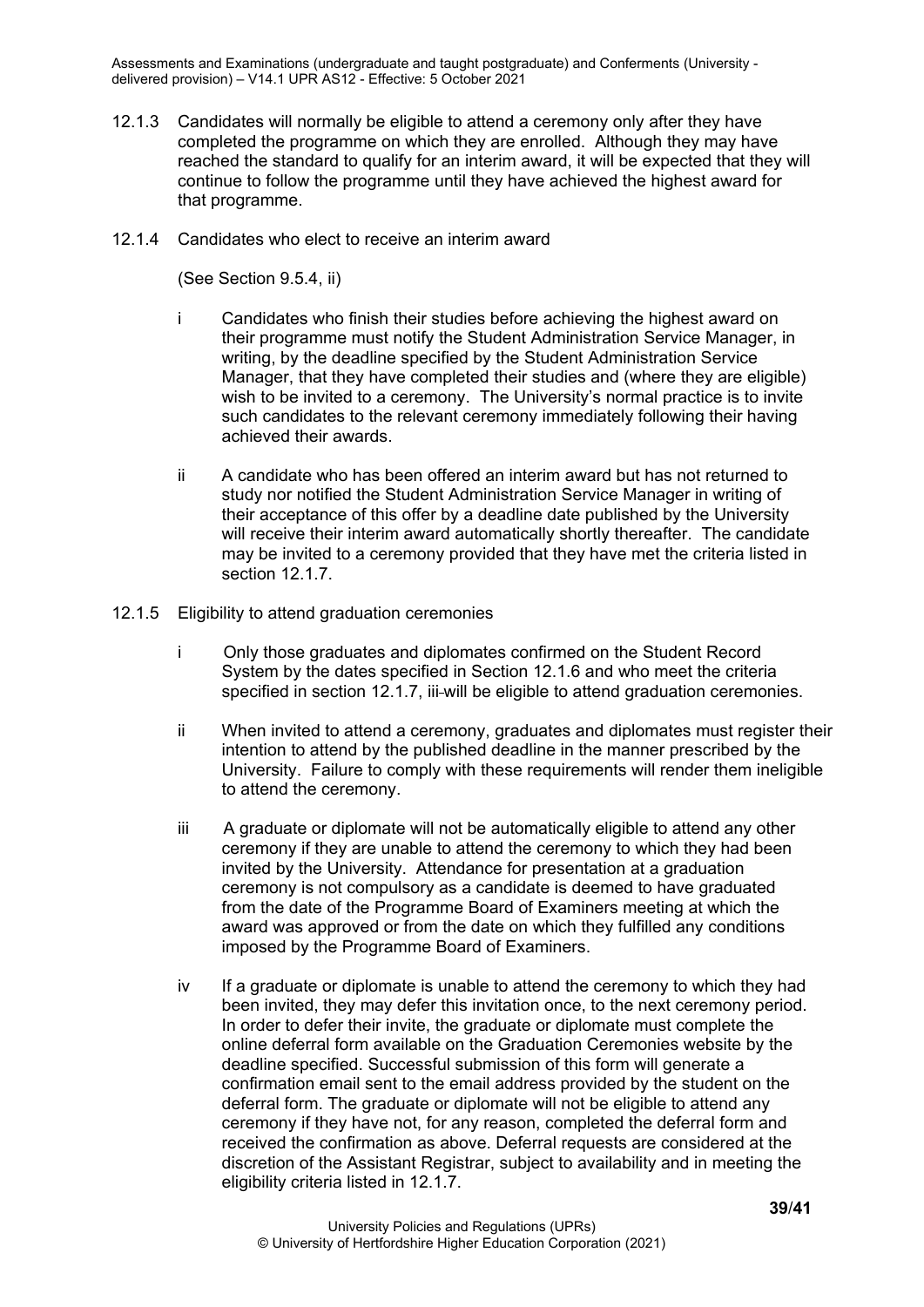- v It should be noted that attendance at ceremonies for the presentation of degrees and diplomas is solely by invitation of the University. An individual who is in debt to the University and where such sum has not been paid one (**1**) week or five (**5**) working days prior to the registration deadline (see Appendix I, UPR SA136/Appendix I, UPR SA157), is not eligible to be invited to any such ceremony.
- vi The University reserves the right, at its absolute discretion and without prior notice, to refuse an individual entry to any graduation ceremonies.
- 12.1.6 The following schedule sets out deadlines for awards to be confirmed on the Student Record System. It specifies the ceremonies that the graduates and diplomates referred to with confirmed awards (as specified in section 12.1.7) are eligible to attend:

| Period during which<br>Programme Board met: | Awards to be confirmed on<br>the Student Record System<br>by: | Ceremony that graduates are<br>eligible to attend:   |
|---------------------------------------------|---------------------------------------------------------------|------------------------------------------------------|
| 1 August 2021-<br>3 November 2021           | 3 November 2021                                               | December 2021<br>(de Havilland Campus -<br>Hatfield) |
| 4 November 2021-<br>31 July 2022            | 31 July 2022                                                  | September 2022<br>(St Albans Abbey)                  |

- 12.1.7 In accordance with the provisions of sections 12.1.5 and 12.1.7, the University will invite graduates and diplomates who:
	- i have been taught by a member of the University's academic staff-based on the Hatfield Campus
	- ii do not have an outstanding Academic Student Debt; and
	- iii have achieved one of the following awards,

to the next scheduled ceremony organised by the Assistant Registrar following the completion of their studies:

Bachelor's Degree Diplomas (other than University Diploma) Higher and Initial Doctorate Foundation Degree (Science) Paramedic Science, and Health Care Practice only Master's Degree (taught and by research) Postgraduate Certificate in Education Professional Graduate Certificate in Education.

It should be noted that students graduating with an award undertaken at a Partner Organisation will instead be invited to attend ceremonies held at those Organisations.

12.1.8 The University's regulations relating to academic dress are set out in UPR AS01<sup>19</sup>.

<span id="page-39-0"></span><sup>19</sup> UPR AS01 'Academic Dress'